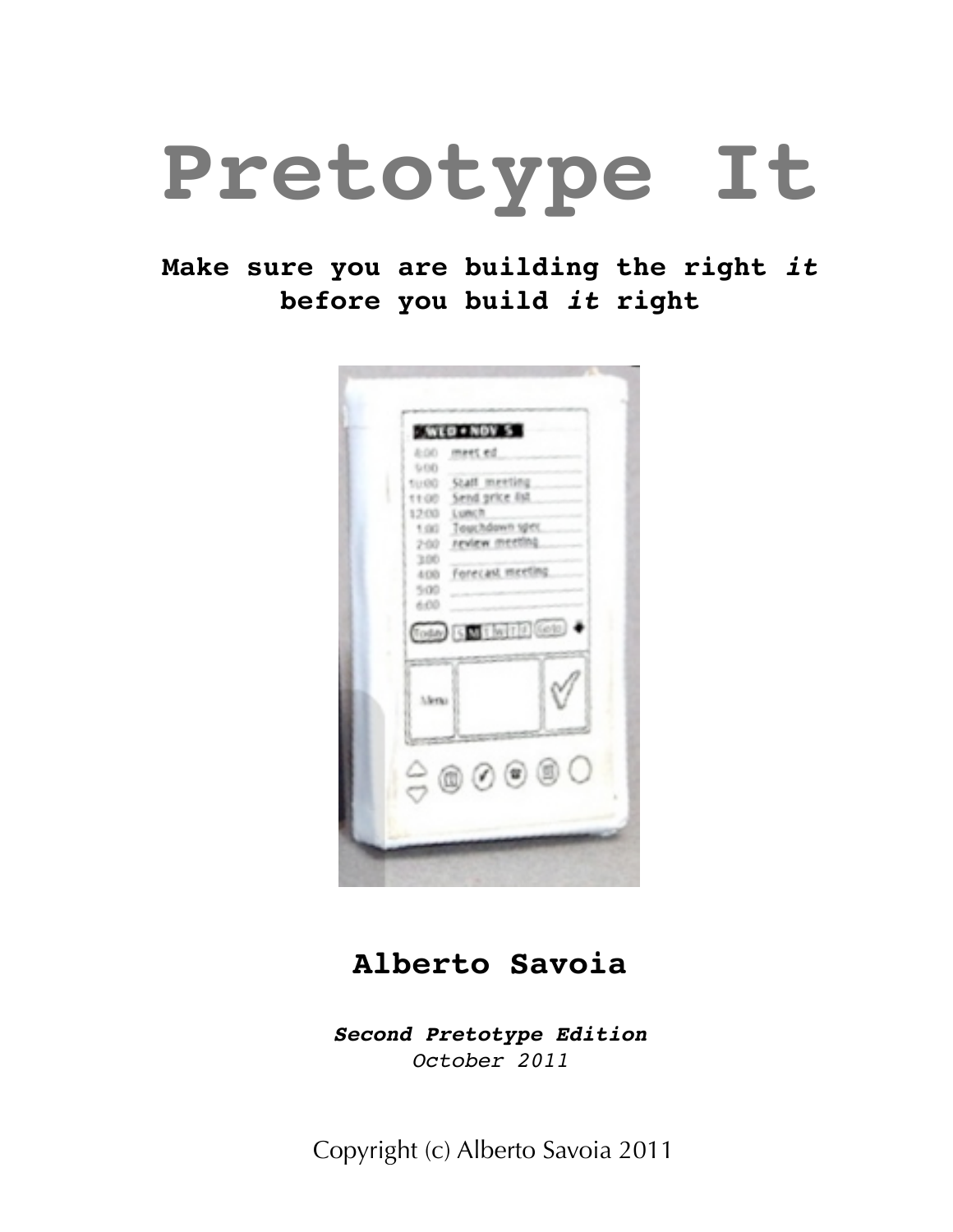#### **This Is Embarrassing**

This is not a "proper book."

Writing and editing a proper book on the subject of pretotyping would take months. I would love to write that book, but at this time I have no indication that such a book would be worth writing. Most books fail in the market, and most of them fail not because they are poorly written or edited, but because there aren't enough people interested in them. They are not *the right it*.

What you are reading now is a *pretotype edition* of the book. I wrote and "edited" it in days instead of months, just to test the level of interest in such a book. I had a few friends and colleagues review it, but don't be surprised if you find typos, misspellings, bad grammar, awkward formatting and all sorts of *misteaks*.

Releasing it in its present state is not easy for me.

The toughest thing about pretotyping is not developing pretotypes, that's the fun part. The tough part is getting over our compulsion for premature perfectionism and our desire to add more features, or content, before releasing the first version. The tough part is getting our pretotypes in front of people, where they will be judged, criticized and – possibly – rejected.

Reid Hoffman, founder of LinkedIn once said: "If you are not embarrassed by the first version of your product, you've launched too late."

I *am* plenty embarrassed. I must be on the right track.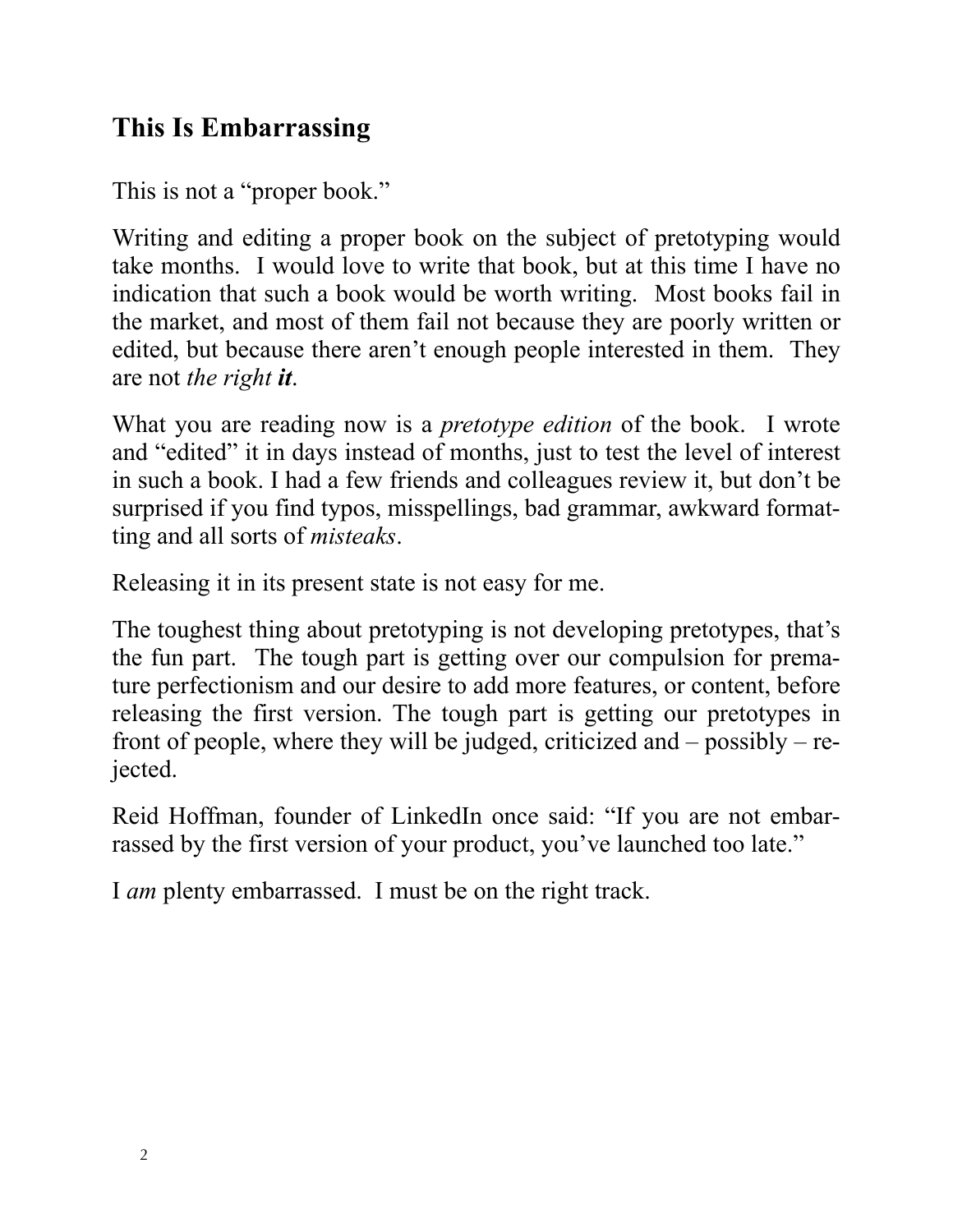#### **Introduction**

At this very moment, millions of people across the world are pouring their hearts, souls, hopes, dreams, time, money, and energy to develop new ideas that once launched will flop miserably.

At this very same moment, a *much* smaller number of people are developing new ideas that will turn out to be successful – and some of them will be extremely successful: the next iPod, the next Google, the next **Twitter** 

What group are you in?

Most people believe that they are working on a winning product, but we know that can't be true.

Most new ideas fail, and predicting the actual market success of a new idea with any degree of confidence is next to impossible. Some brilliant *"can't fail"* ideas turn out to be gigantic flops, while some crazy *"who'd want that?"* ideas turn out to be spectacular successes.

Some people and organizations may be better at predicting success than others, but even the best venture capitalists, investors or entrepreneurs regularly invest way too much on *the wrong ideas* and frequently choose to invest nothing on *the right ideas*.

If all we have is an *idea* for some new product (or service, or book, etc.), the best thing we can do with that idea is collect *opinions* about its usefulness or market potential. Ideas are fuzzy and abstract; opinions are subjective and even more abstract; when you combine the two you get a big fuzzy ball of abstractions and opinions. Not much to go on.

Traditional prototypes can help to test and validate the market potential of new ideas more concretely and objectively than ideas and opinions. In many cases however, the development of a "proper prototype" is too difficult, expensive and time consuming. It's normal to invest weeks, months or years, and hundreds of thousands or millions of dollars to develop prototypes. Furthermore, most prototypes are built to answer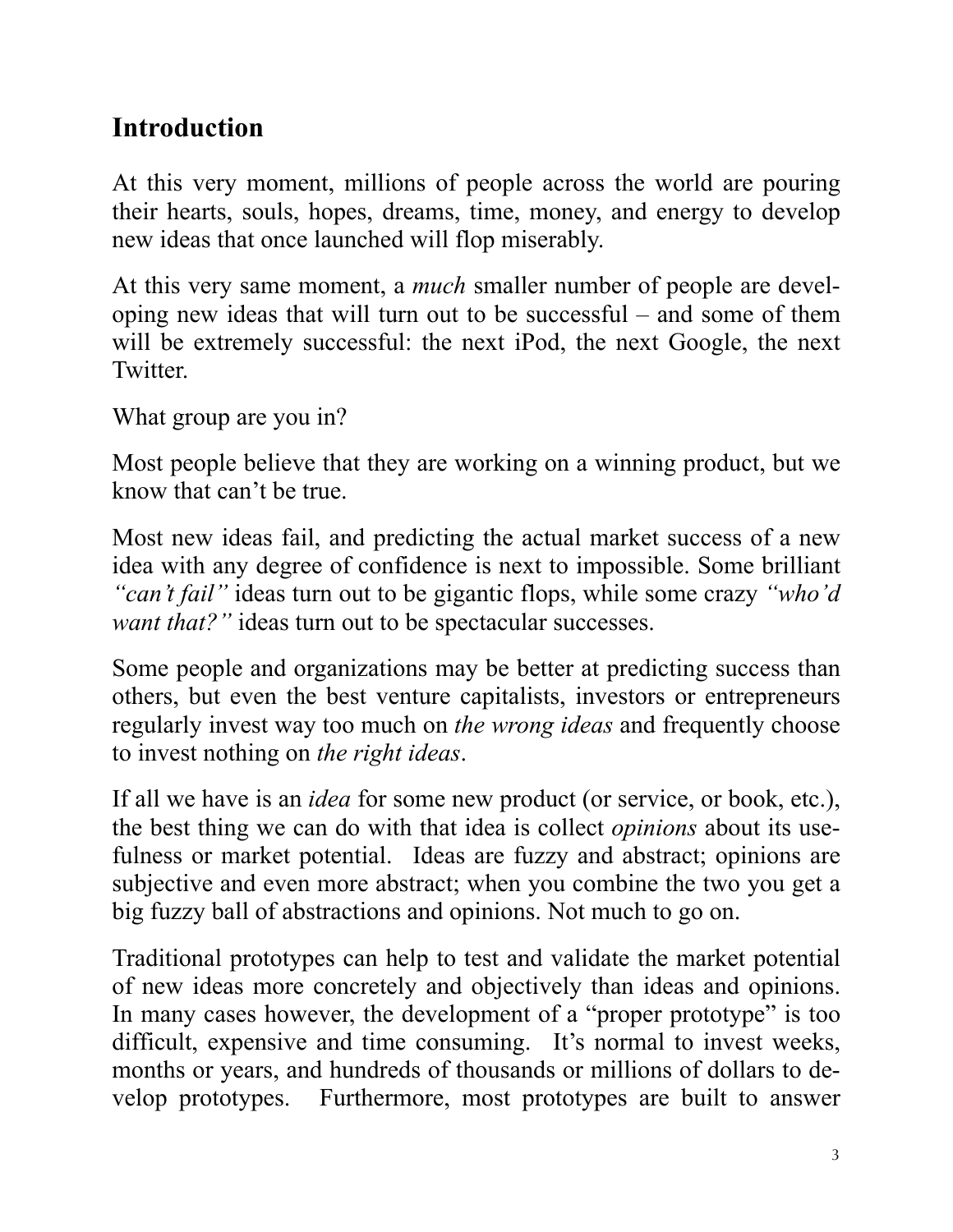questions such as, "Can we build it?" or "Will it work as expected?" instead of focusing on questions such as "Should we build it at all?" or "If we build it, will people buy it and use it?" Unless you can answer the latter questions positively, the former questions are of little importance.

Prototypes can help you fail faster, but often not fast enough or cheaply enough. The more you invest in something the harder it is to let it go and admit it was the wrong thing. Once you have a "proper prototype" working, it's tempting to work on it a little longer and invest in it a little more: "If we add this one feature I am sure that people will finally use it." Prototypes often turn into *productypes –* a prototype gone too far – and you can kiss fail-fast goodbye.

Between abstract ideas and "proper prototypes" there are *pretotypes*. Pr*e*totypes make it possible to collect valuable usage and market data to make a *go/no-go* decision on a new idea at a fraction of the cost of pr*o*totypes: hours or days instead of weeks or months, and pennies instead of dollars. Pretotyping helps you fail fast, recover fast and leaves you plenty of time, money, energy and enthusiasm to explore new tweaks or ideas until you hit on something that people seem to want – the rare and wonderful *right it*!

A lot of what you will read in this book will seem obvious to you. But before dismissing it too quickly, look around at all the products, services, apps, books, etc., that are launched every day only to fail soon after. Most of these new products don't fail because the people who worked on them were stupid, lazy or incompetent, nor because they were built or marketed poorly, but because they were not the right product to start with!

Chances are that, unless you are just starting in your business or industry, you can look back at some of the products you have worked on and identify quite a few that in retrospect were not the right product. That's certainly the case for me; I've been lucky enough to work on products that turned a few months of work into millions (and eventually billions) as well as products that turned years of work and tens of millions into "dust."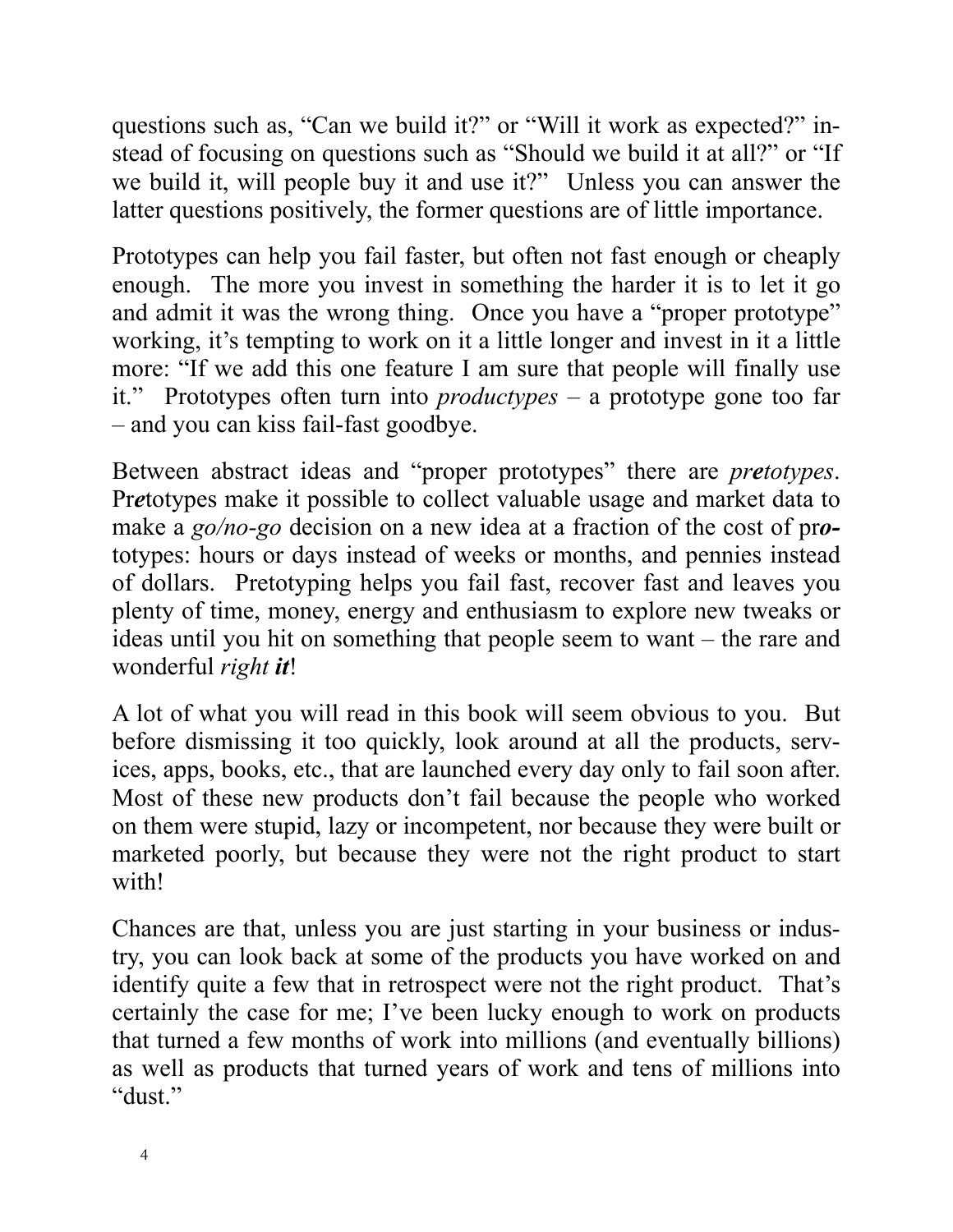Even though this version of the book is itself a pretotype edition (I'll elaborate on that later), it should have enough "meat" to be worth your while. I sincerely appreciate the fact that you are reading it: please send me your feedback – I need data to decide if I should invest the time required to turn this *pretobook* it into a proper book.

Thank you,

Alberto Savoia (asavoia@gmail.com)

August 2011 Mountain View, CA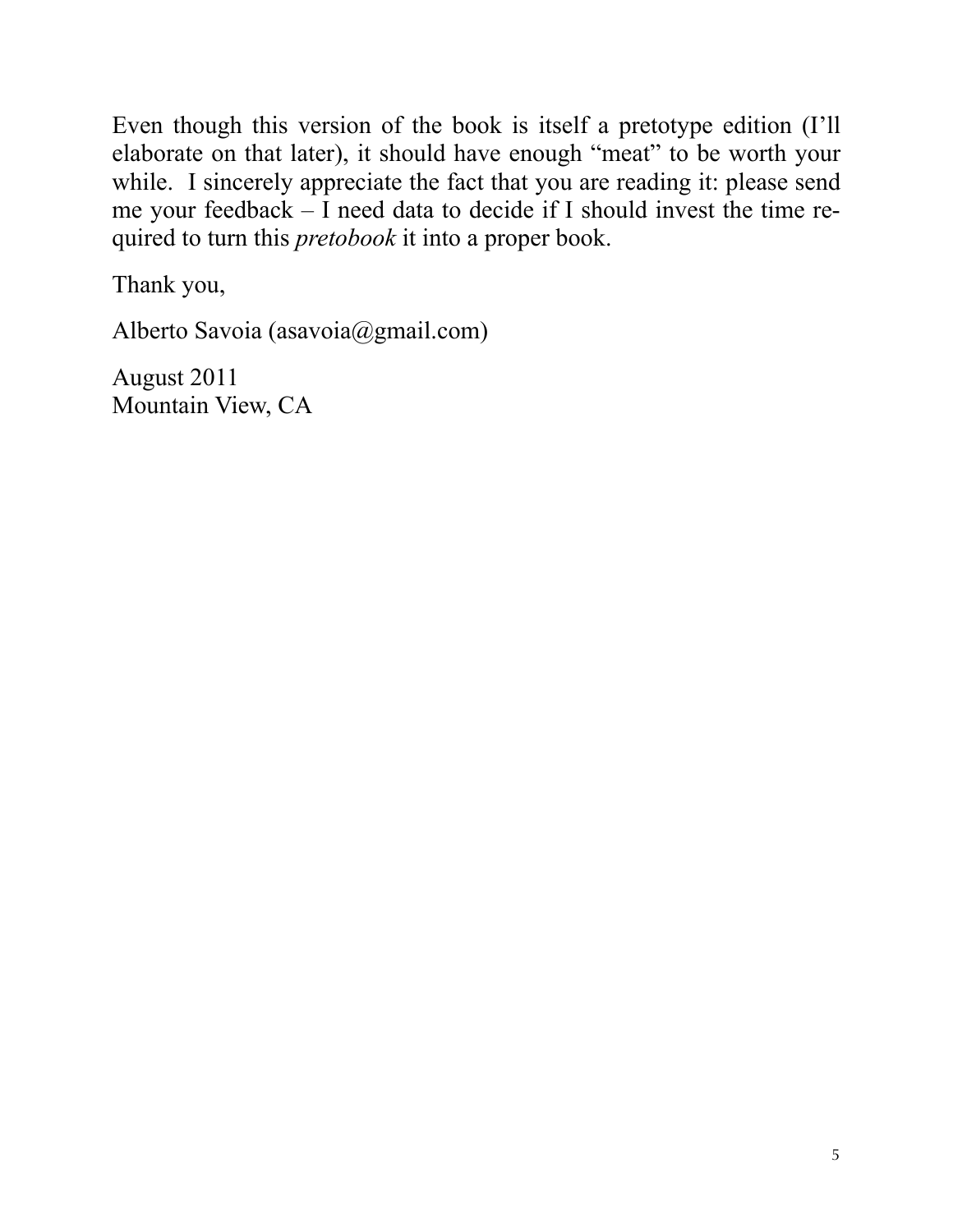## **CHAPTER ONE**

### **The Right It**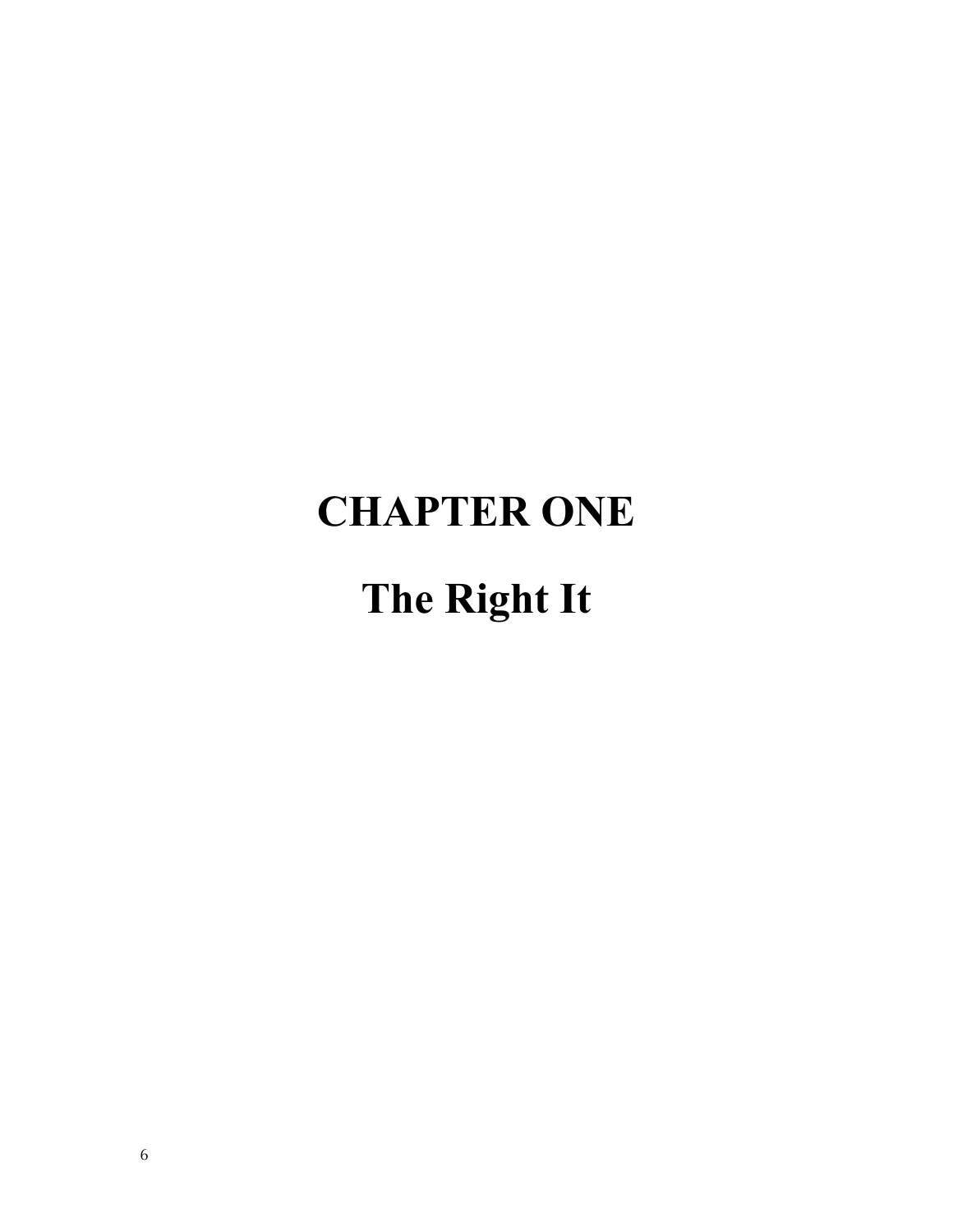The title of this book is "Pretotype *It*" and the subtitle is "Make sure you are building *the right it* before you built *it* right."

I will explain and define pretotyping very soon; before I do, however, we need to address the following question:

What is this *it* I speak of, and why is it so important to have '*the right it'*?

#### **What is this** *it* **I speak of?**

In the context of this book, *it* can be a new product, a service, a book, a startup, a charitable organization, a video game, an innovative type of boat, a new musical instrument, a revolutionary genetically engineered hypoallergenic hamster, …

It is something that does not exist yet, but you have been thinking about it and would like to – or have to – create it and bring it to life.

*It* is something important to you, and creating *it* will require a non-trivial combination of your time, effort and money, as well as a considerable amount of your energy, drive, enthusiasm and commitment.

Ideally, *it* is something that you are deeply passionate about, but it's OK if *it* is just something you have to do as part of your job.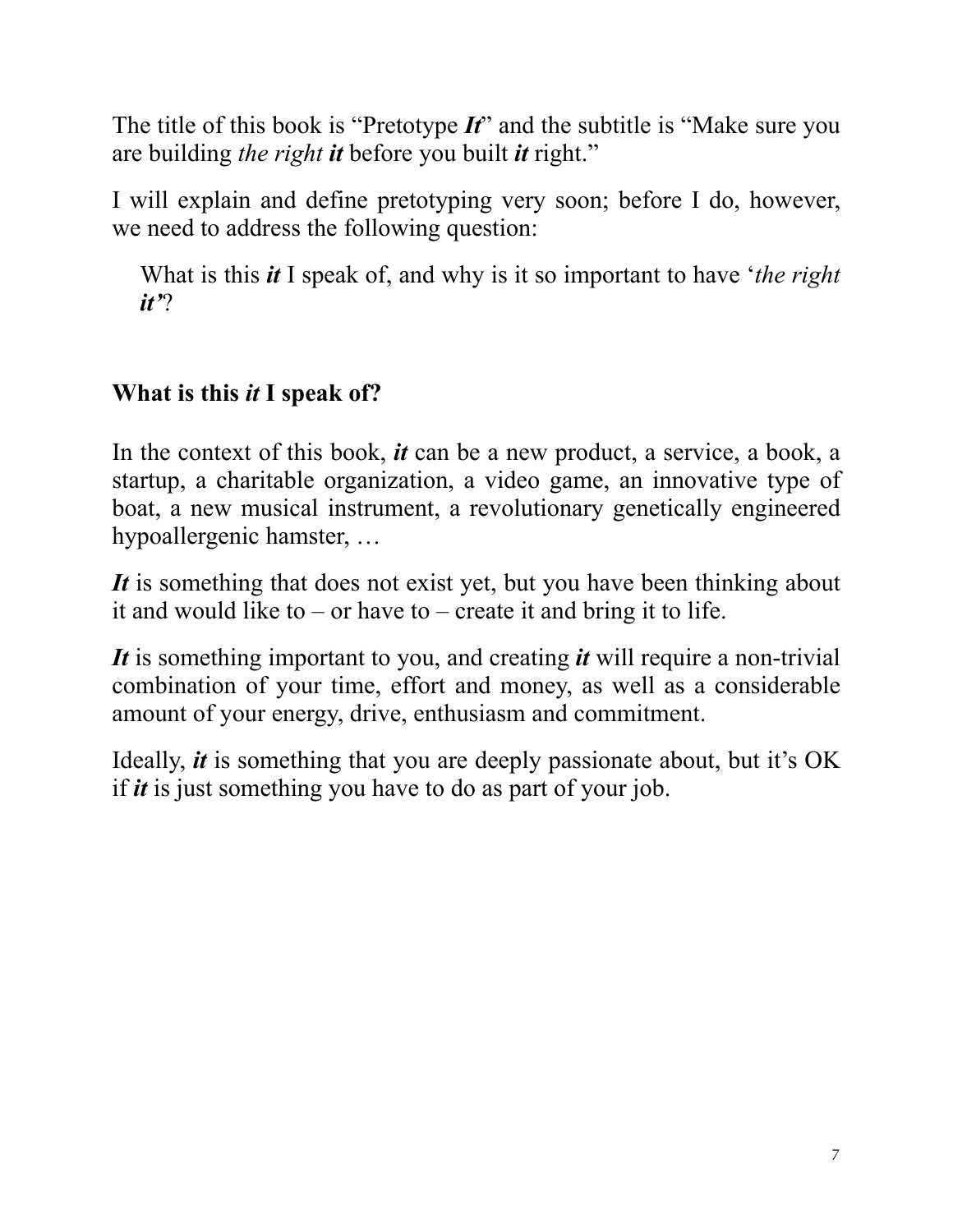#### **What's so important about having 'the right it'?**

The odds are heavily stacked against the success of your *it*. Hopefully this is not news to you. I'm sure you've heard statistics similar to the following many times:

- 90% of all mobile apps don't make any money
- Four startups out of five lose money for the investors
- 80% of new restaurants close within one year

Most new *it*s fail. Unless you've been given some form of divine dispensation, you have the same odds as everybody else. Chances are the *it* you are currently thinking of will not succeed – unless your *it* happens to be the rare *right it*.

If you don't have *the right it* then, by definition, you must have *the wrong it*. One of the most wasteful and costly things you can do is to continue working on the *wrong it* hoping you will be able to make it a success through sheer willpower and effort. Unfortunately, this happens very rarely: generally speaking, there is no amount of time, effort or money that can make the *wrong it* succeed.

Movies are a good example of how next-to-impossible it is to turn the *wrong it* into a success at the box office. If the movie concept (the *it* in this case) is not right, no star directors, actors or \$100M+ budget is going to turn the movie into a success (e.g., "Ishtar", "Heaven's Gate", "Howard the Duck".)

On the other hand, if you have the *right it*, everything becomes much easier and the odds of success swing in your favor. In the case of movies, this would be a movie with little or no budget, an inexperienced director, no name actors and no expectations, that turns into a blockbuster (e.g., "The Blair Witch Project", "El Mariachi", "Paranormal Activity".)

Having *the right it* is essential. Most people or organizations don't have unlimited time, energy or money to sustain a long string of slow and ex-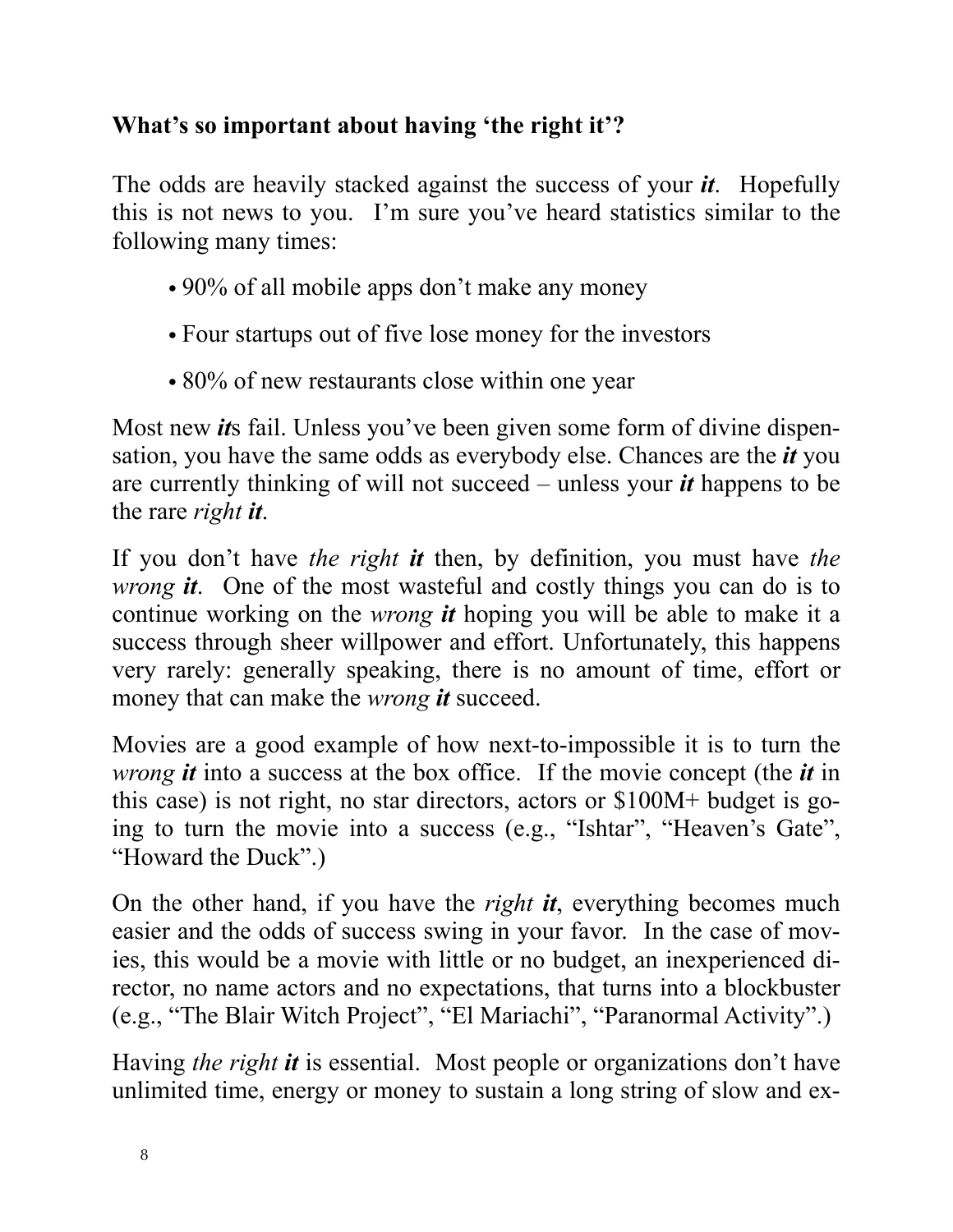pensive failures caused by chasing *wrong it*s. The goal of pretotyping is to weed out *wrong its* and find the elusive *right it* with the minimum investment of time, money and effort.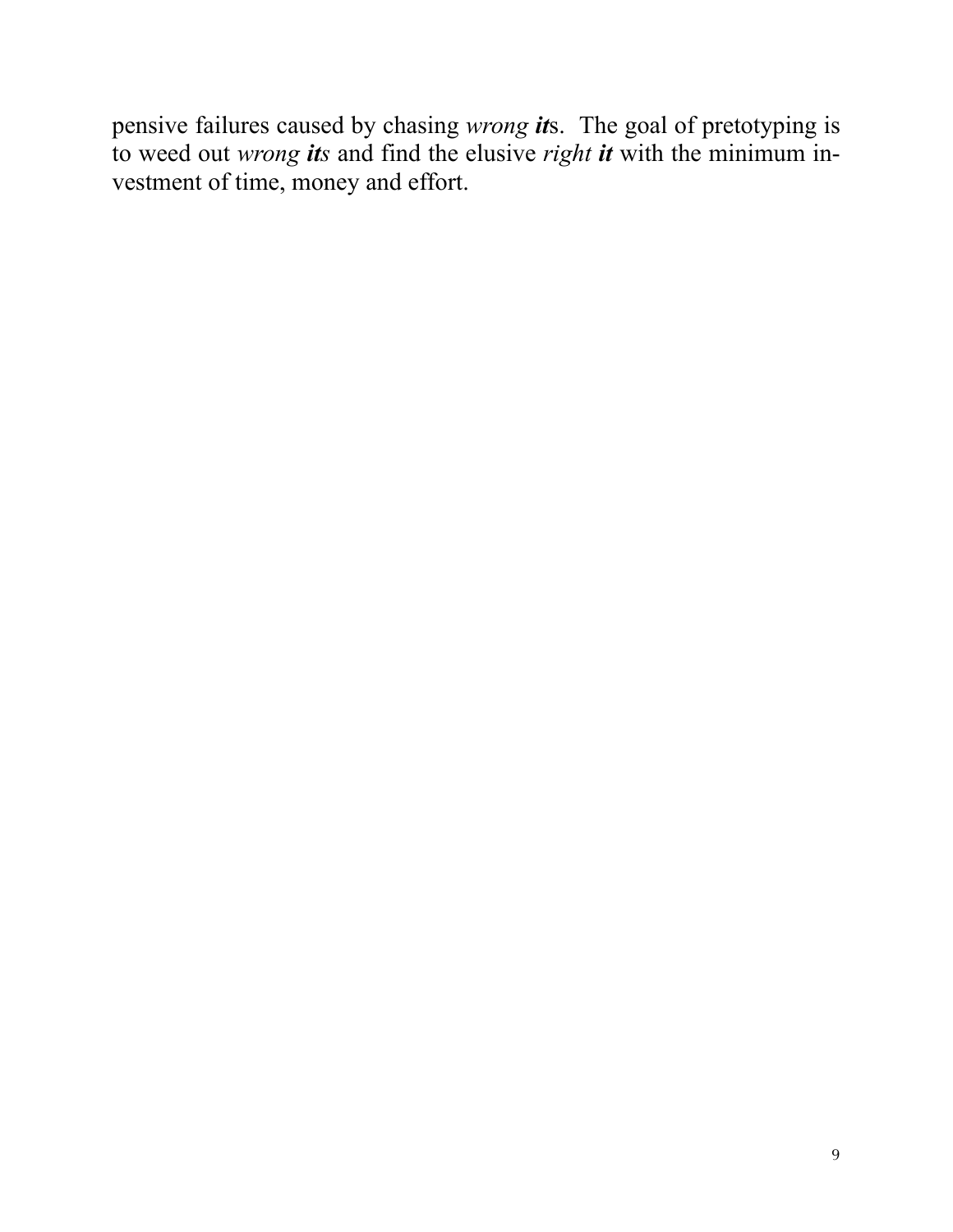#### **Why do I keep writing '***it'* **in bold and italic?**

The concept of pretotyping is applicable to a wide range of ideas for products or services – software, hardware, websites, games, soft drinks, hard drinks, books, movies, etc. Since it's cumbersome to write (and read) things like "If your product or service is …", I decided to simply refer to whatever your idea is as *it*.

Throughout this book, I write *it* in bold and italic to differentiate *it* (your idea) from the pronoun 'it'. Since this book is  $-$  at least at this time  $-$  a pretotype itself, I might have missed a few *it*s here and there. Hopefully it will be clear from the context when I am referring to your *it*.

As you read on, some of good acronyms and mnemonics for *it* are:

- **i**dea on the **t**able
- **i**dea to **t**est
- **i**nnovation to **t**ry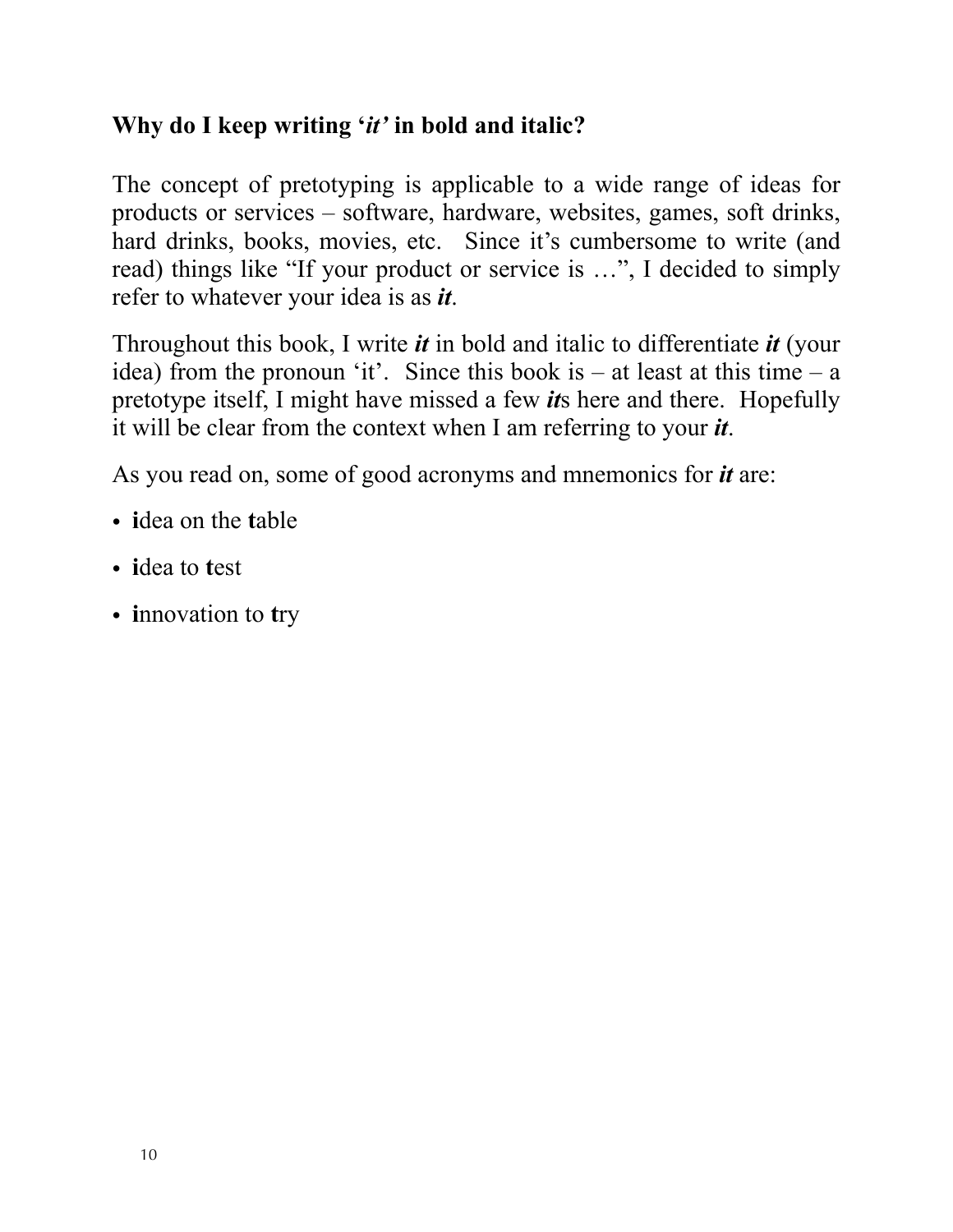### **CHAPTER TWO**

**Pretotyping**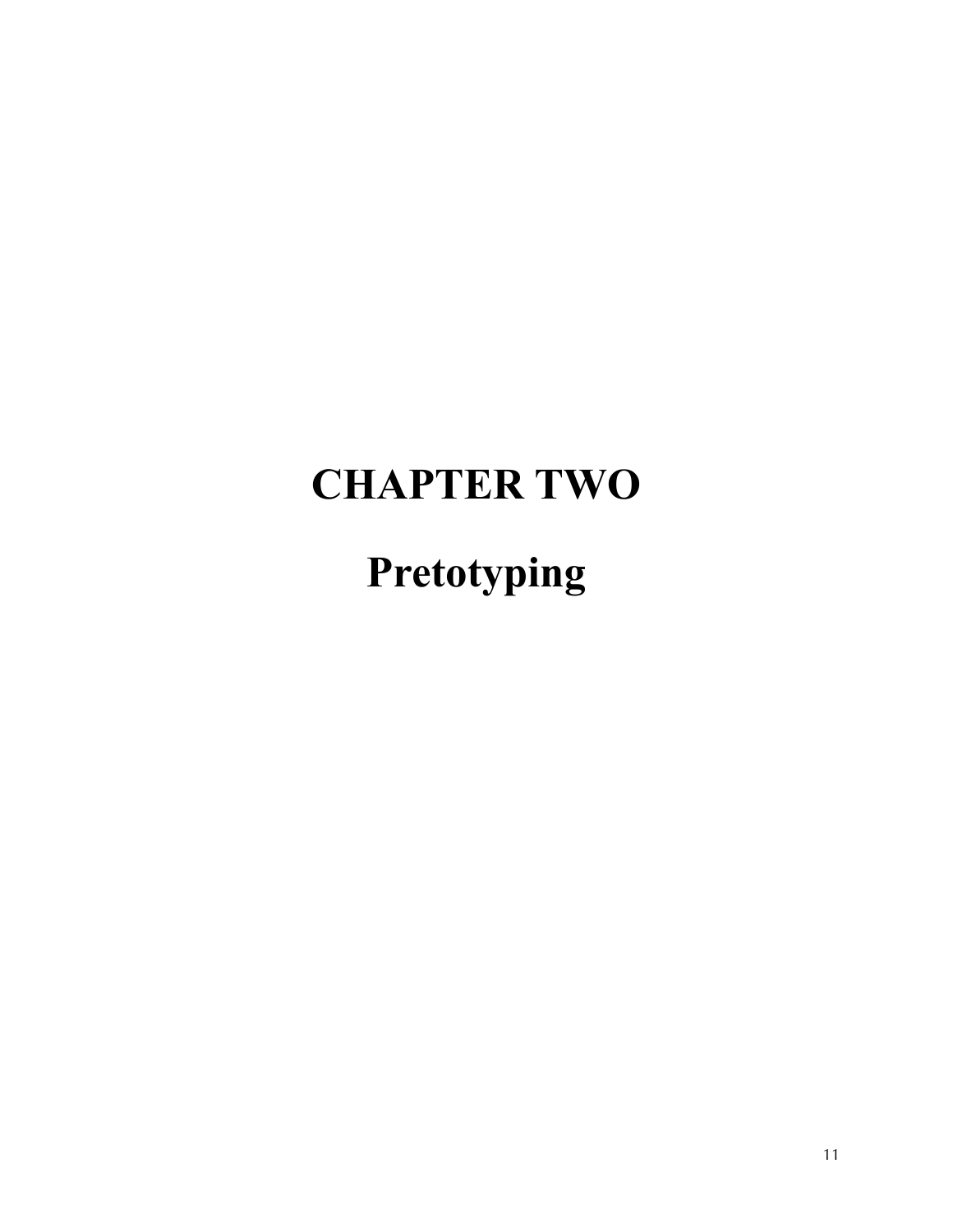#### **What Is Pretotyping?**

Now that you have a rough idea of what I mean by *the right it*, we can give pretotyping a proper introduction. The best way to do that is by sharing with you the two stories that got me thinking about this whole thing: the IBM speech-to-text "experiment" and the Palm Pilot "experiment".

#### **The IBM Speech-to-Text Experiment**

I first heard this story during a presentation at a software conference a few years ago. I am not sure how accurate my description of the events is; I probably got a few details wrong, but in this case the moral of the story is much more important than the details. With that caveat out of the way, here's the story as I remember it.

A few decades ago, well before the age of the Internet and before the dawn of ubiquitous personal computing, IBM was best known for its mainframe computers and typewriters. In those days, typing was something that a small minority of people were good at – mostly secretaries, writers and some computer programmers. Most people typed with one finger – slowly and inefficiently.

IBM was ideally positioned to leverage its computer technology and typewriter business to develop a speech-to-text machine. This device would allow people to speak into a microphone and their words would "magically" appear on the screen with no need for typing. It had the potential for making a lot of money for IBM, and it made sense for the company to make a *big bet* on it.

However, there were a couple of major problems. Computers in those days were much less powerful and more expensive than today, and speech-to-text requires a lot of computing power. Furthermore, even with adequate processing power, speech-to-text translation was (and still is) a very difficult computer science problem. Tackling it would have re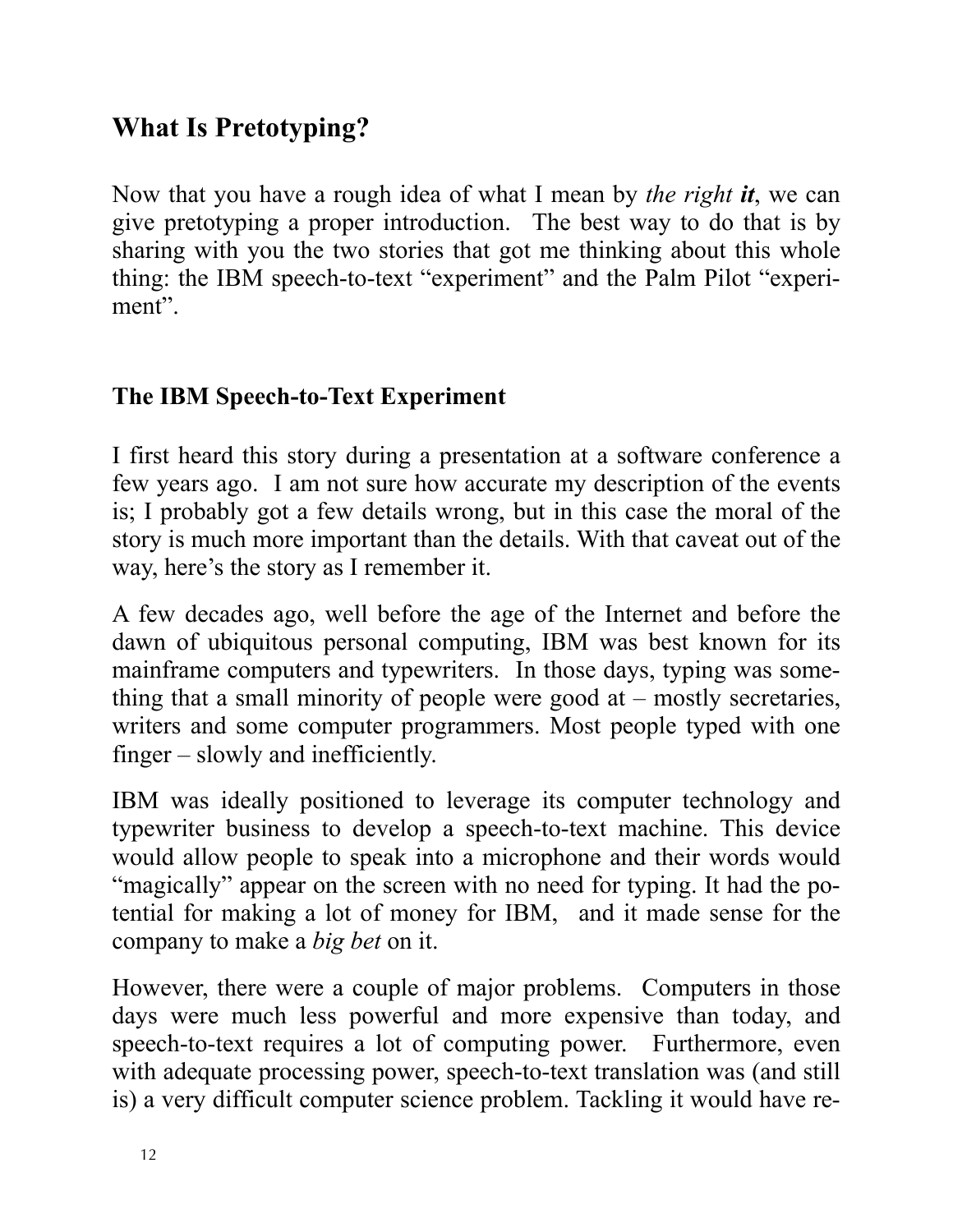quired a massive investment – even for IBM – and many years of research. But everyone would have wanted such a device. It would be a sure-fire hit. Or would it?

Some folks at IBM were not convinced that all the people and companies who had said they "wanted and would definitely buy and use" speech-to-text machines would actually end up buying them. They feared the company would end up spending years in research and lots of money developing something that very few would actually buy: a business disaster. In pretotyping lingo: they were not sure that speech-totext was *the right it*. After all, people had never used a speech-to-text system, so how could they know for sure they would want one? IBM wanted to test the business viability of such a device, but since even a basic prototype was years away, they devised an ingenious experiment instead.

They put potential customers of the speech-to-text system, people who said they'd definitely buy it, in a room with a computer box, a screen and a microphone – but no keyboard. They told them they had built a working speech-to-text machine and wanted to test it to see if people liked using it. When the test subjects started to speak into the microphone their words appeared on the screen: almost immediately and with no mistakes! The users were impressed: it was too good to be true – which, as it turns out, it was.

What was actually happening, and what makes this such a clever experiment, is that there was no speech-to-text machine, not even a prototype. The computer box in the room was a dummy. In the room next door was a skilled typist listening to the user's voice from the microphone and typing the spoken words and commands using a keyboard: the old-fashioned way. Whatever the typist entered on the keyboard showed up on the user's screen; the setup convinced the user that what was appearing on the screen was the output of the speech-to-text machine.

So, what did IBM learn from this experiment?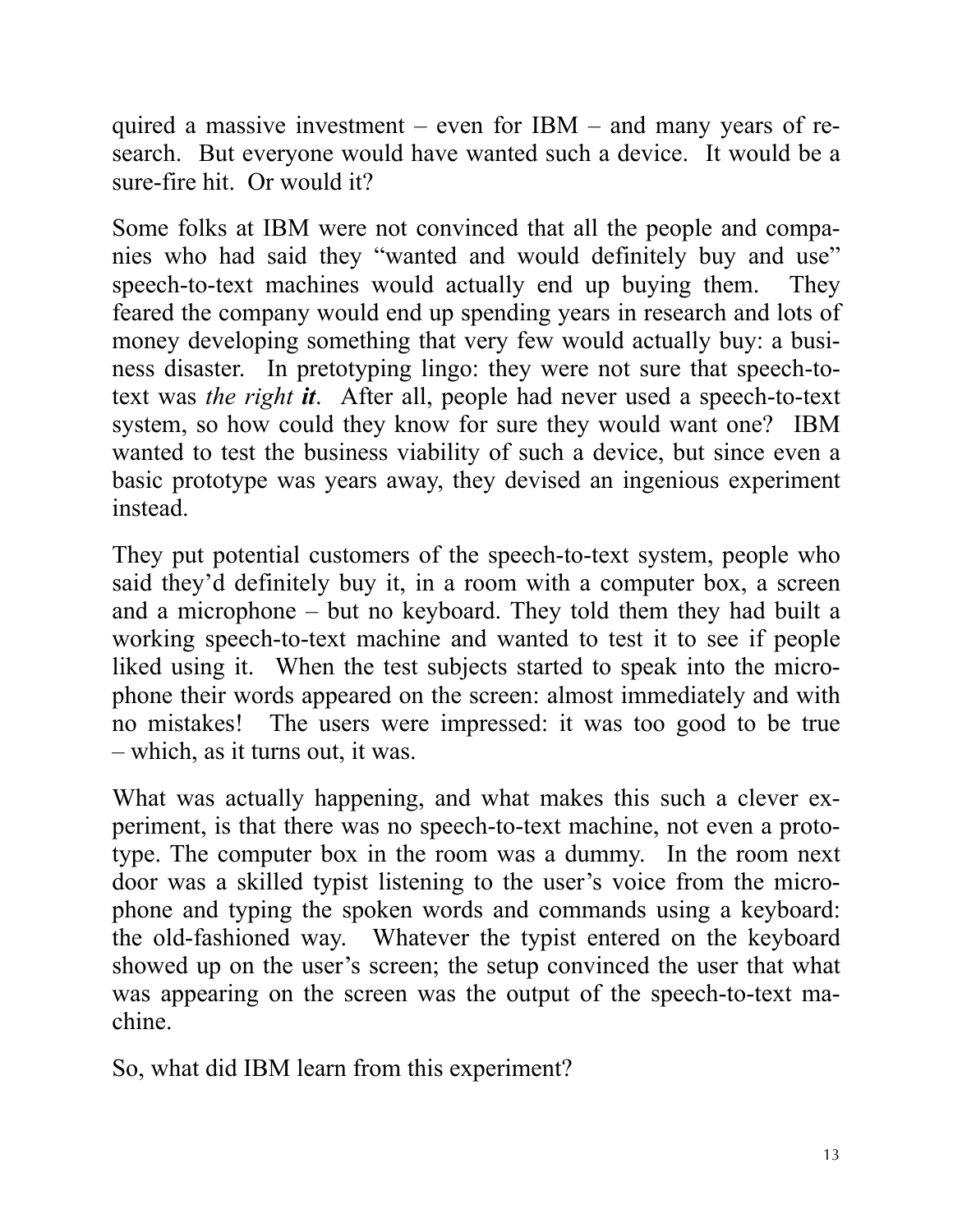Here's what I've heard: After being initially impressed by the "technology", most of the people who said they would buy and use a speech-totext machine changed their mind after using the system for a few hours. Even with fast and near perfect translation simulated by the human typist, using speech to enter more than a few lines of text into a computer had too many problems, among them: People's throat would get sore by the end of the day, it created a noisy work environment, and it was not suitable for confidential material.

Based on the results of this experiment, IBM continued to invest in speech-to-text technology but on a much smaller scale – they did not *bet the company* on it.

As it turned out, that was the right business decision. Keyboards are proving hard to beat for most text entry tasks. Thirty years ago most people could not type; but look at any office (or coffee shop) today and you'll see people of all ages and professions typing away on their laptops. In devices where a full-size keyboard is not possible, such as mobile phones, speech-to-text can be the *right it*, but otherwise the keyboard is still the device to beat. The keyboard is definitely *the right it.*

The IBM approach was ingenious, but what would you call it? The speech-to-text setup with the typist was not what one would consider a "proper prototype" – not unless they were planning to actually hide living and breathing typists into computers. They didn't prototype a speech-to-text system, they *pretended* to have a speech-to-text prototype, and used it to test users' actual reaction to the product. This way they were able to collect valuable market data based on actual usage instead of opinions, and they did that with a very small investment of time and money.

I thought that this was a very interesting and valuable approach, and that it was different enough from prototyping to deserve its own name (more about that later) and more study. But first I set out to find similar stories and uncovered another brilliant example.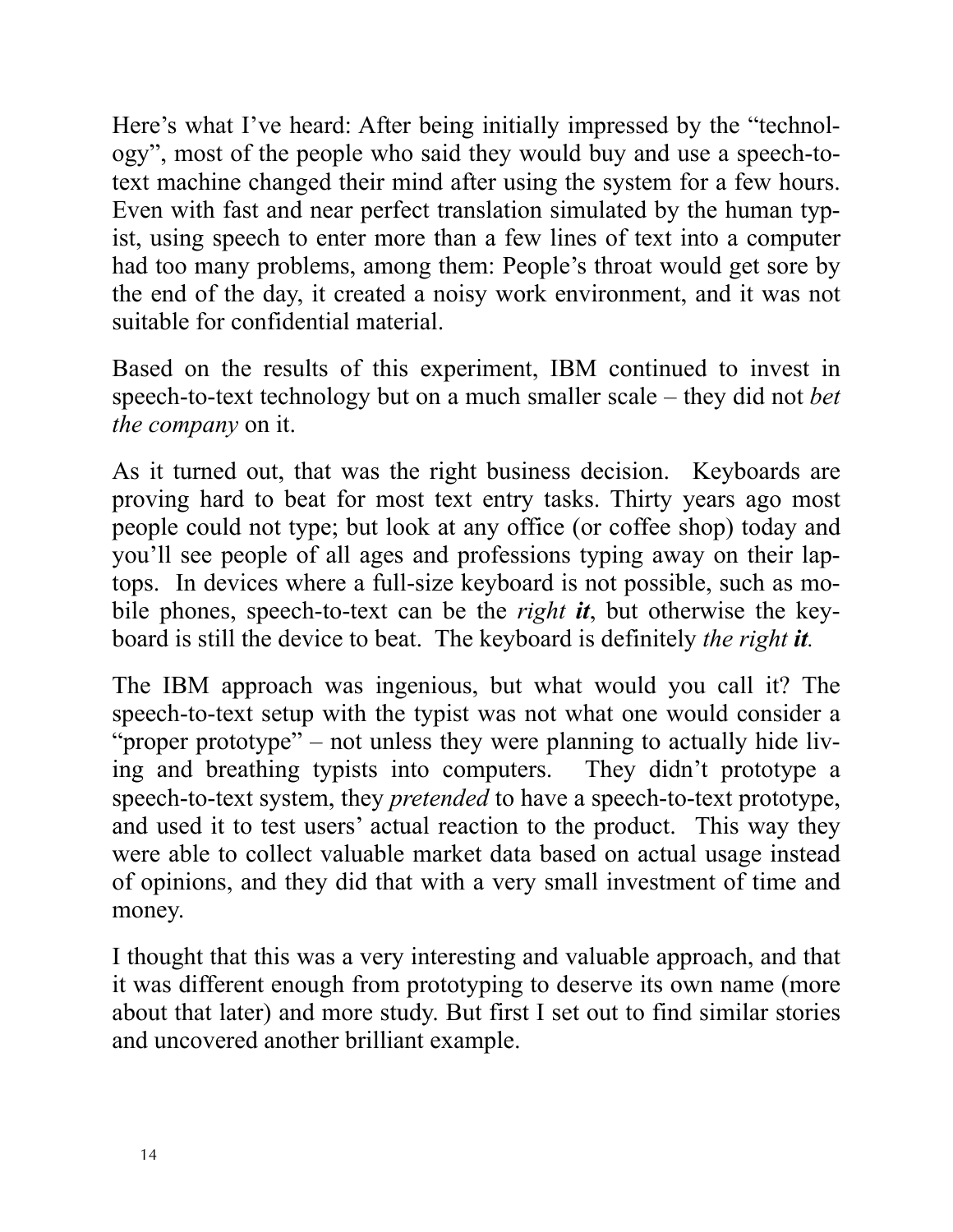#### **The Palm Pilot Experiment**

The IBM speech-to-text story got me thinking about the concept of pretotyping, but this next example is the one that convinced me that it was worth pursuing further.

Introduced in 1996, the Palm Pilot was a palm-sized digital device with four basic functions: a calendar, an address book, a to-do list and a simple note taker. The Pilot was the first successful PDA (Personal Digital Assistant.) But Jeff Hawkins, Palm's co-founder and one of the inventors of the Pilot, did not take the eventual success of PDAs for granted. Quite the contrary. According to a March 1998 story on Time magazine [emphasis mine]:

*Hawkins, 40, Palm's chief technologist and Pilot's creator, designed one of the first handheld computers, the GRiDPad, a decade ago. It was an engineering marvel but a market failure because, he says, it was still too big. Determined not to make the same mistake twice, he had a ready answer when his colleagues asked him how small their new device should be: "Let's try the shirt pocket."*

*Retreating to his garage, he cut a block of wood to fit his shirt pocket. Then he carried it around for months, pretending it was a computer. Was he free for lunch on Wednesday? Hawkins would haul out the block and tap on it as if he were checking his schedule. If he needed a phone number, he would pretend to look it up on the wood. Occasionally he would try out different design faces with various button configurations, using paper printouts glued to the block.*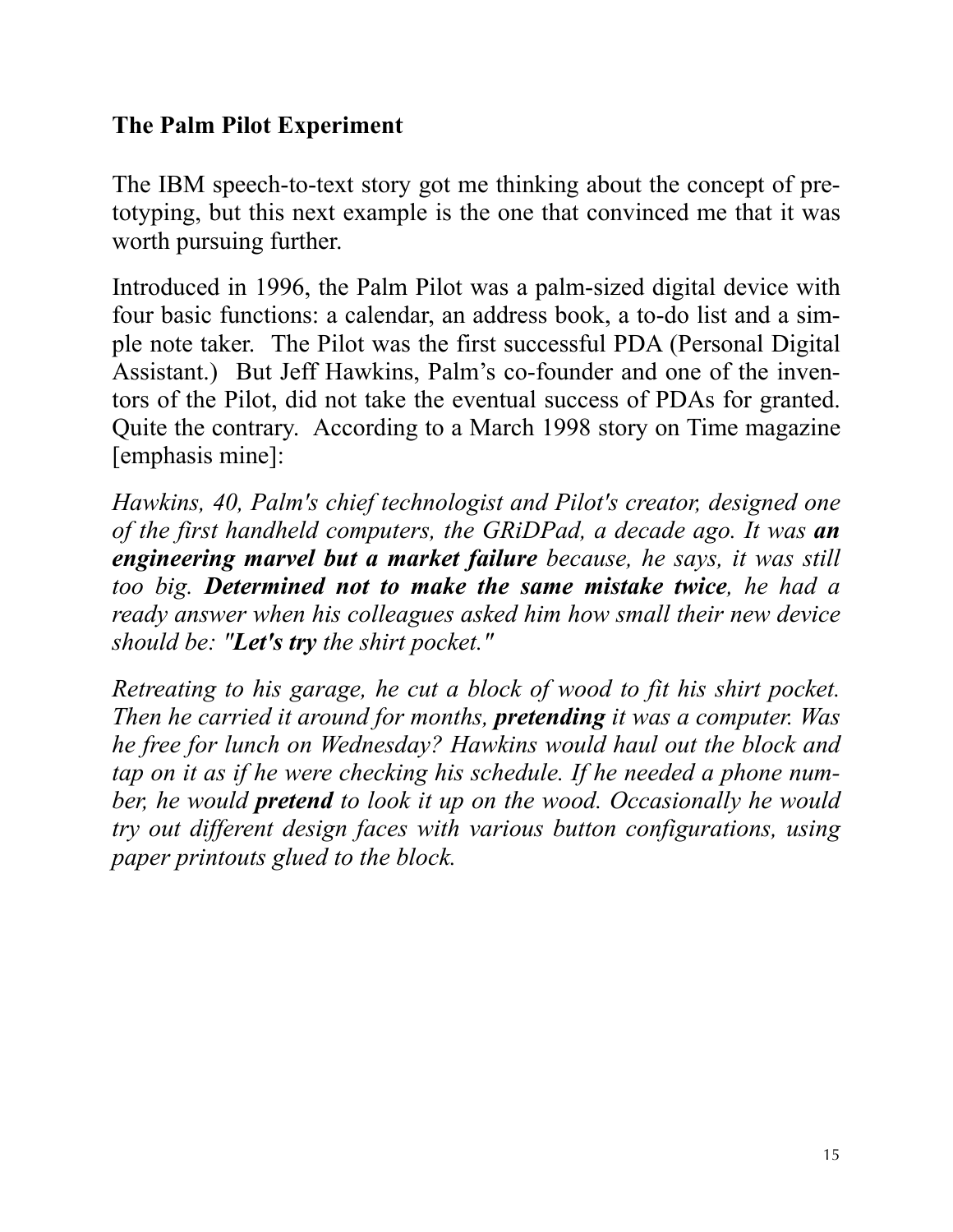Here's a photo of the pretotype Jeff built (you can see this artifact at the Computer History Museum in Mountain View, CA):



I can only imagine people's reaction when Hawkins pulled out a block of wood out of his pocket and tapped on it, pretending it was a working device. They must have thought he was crazy. Yes, crazy like a fox! That piece of wood with paper printouts convinced Hawkins that he was on the right track. He had answered the first, and most important, question: "If I had a Pilot, would I actually carry it with me and use it?" And his answer was a definite "yes!" He knew he had *the right it*; now he could focus on the next set of questions, such as: Can we build it this small? How much would it cost to build? How long would the batteries last? It was time to invest in building a "proper prototype."

The Palm Pilot was not just successful, it was *hugely* successful and had a tremendous impact. The Pilot was the predecessor to today's smart phones, and it all started with a little piece of wood – just like Pinocchio.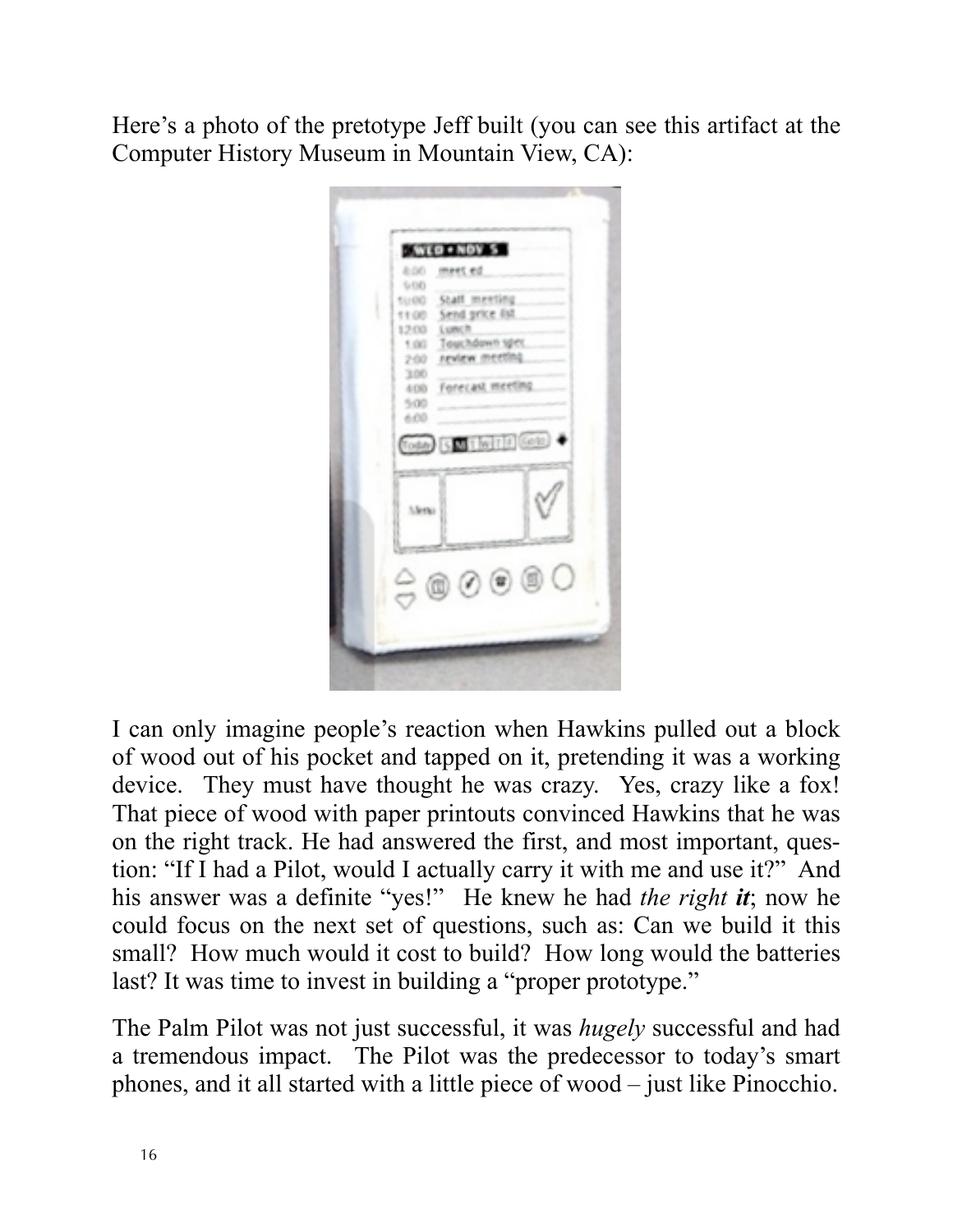#### **Fake It Before You Make It**

The speech-to-text and Palm Pilot stories have several things in common.

Both teams had doubts about the eventual usefulness and adoption of their innovation. It was a cool idea. It made sense. It solved a problem. But was it *the right it*? Would people actually use it? Jeff Hawkins, in particular, had just been burned by investing years to develop a product, the GridPad, that was "an engineering marvel but a market failure" (i.e., *the wrong it*) and was "determined not to make the same mistake twice."

Because of their doubts, both teams wanted to test the usefulness of their idea with a prototype and collect feedback *from actual usage of the product* (as opposed to *opinions about the product*) before committing to its development.

In both examples, however, even the development of a "proper prototype" (a crude but functional version of the final product) would have required a lot of upfront time and a significant investment in research and development.

Their solution to the "proper prototype" problem was to *pretend* that they had such a prototype. In the speech-to-text example, actual hardware and software was replaced with a bit of trickery, and in the Pilot example it was replaced by Hawkins' imagination – *fake it before you make it.*

I found these two stories striking because they are so different from the typical approach people and companies take when they have an innovative idea they want to pursue. Most people fall in love with their idea (their *it*) and assume it will be successful (*the right it*) so they just start building it. They *jump the gun* – so to speak – and begin by focusing and investing in the wrong things at the wrong time. More precisely, they invest too much too soon to develop a first version of the product with too many features, too much functionality and too much "polish." They presume to know what people will want. They assume that if they build it right, people will want it. In most cases, these presumptions and assumptions turn out to be both wrong and costly.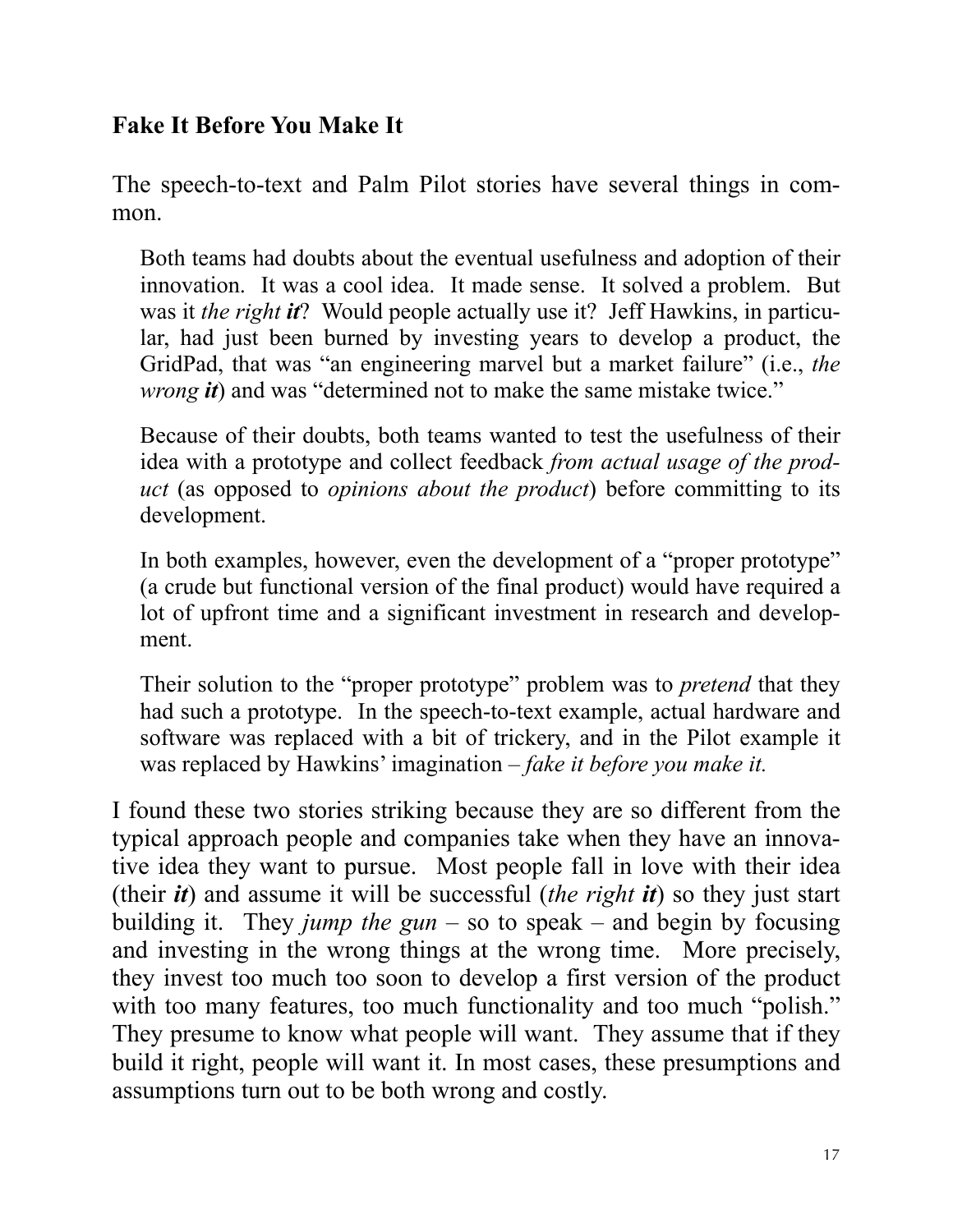#### **Pretotyping: A Word Is Born**

The more I thought about the speech-to-text and Palm Pilot experiments, the more I became convinced that what those teams did was not only clever, but a crucial step in the process of developing new and innovative products. A step that most people skip and often end up paying dearly for doing so.

Over a span of several months, I shared these two stories with dozens of colleagues, friends, entrepreneurs, venture capitalists, engineers and product managers. Surprisingly, none of them had heard of these examples before. All of them, however, were similarly impressed by the clever solution of "faking it before making it," and a good number of them slapped their heads and said things like: "I wish I had done something similar before sinking years and millions in my last idea."

I realized that I had stumbled into something valuable and important that, while not new or original, was neither well known nor widely practiced. Quite the contrary. But this something did not have a term to describe it, and I thought it deserved and needed a name in order to become better known, discussed and more widely adopted. So I started thinking of a possible term for this concept. (Note: At the time I started thinking about pretotyping I was not yet aware of Eric Ries' great *Lean Startup Movement* or the term MVP – Minimum Viable Product. More about the relationship between pretotyping and MVP later.)

Since a core element in both examples is the act of *pretending* (the IBM folks pretended to have built a speech-to-text system and Jeff Hawkins pretended to have a Pilot in his shirt-pocket,) the first word that came to mind was *pretendotyping* – yikes! My second attempt at coining a word was even worse. Since the core idea is to quickly test an idea even *before* you invest in building a proper prototype, I came up with the word *preprototyping* – double yikes! Fortunately, these two horrific words contained the seed for a much better term. By dropping a few letters here and there, I came up with *pretotyping*. Much better. The artifacts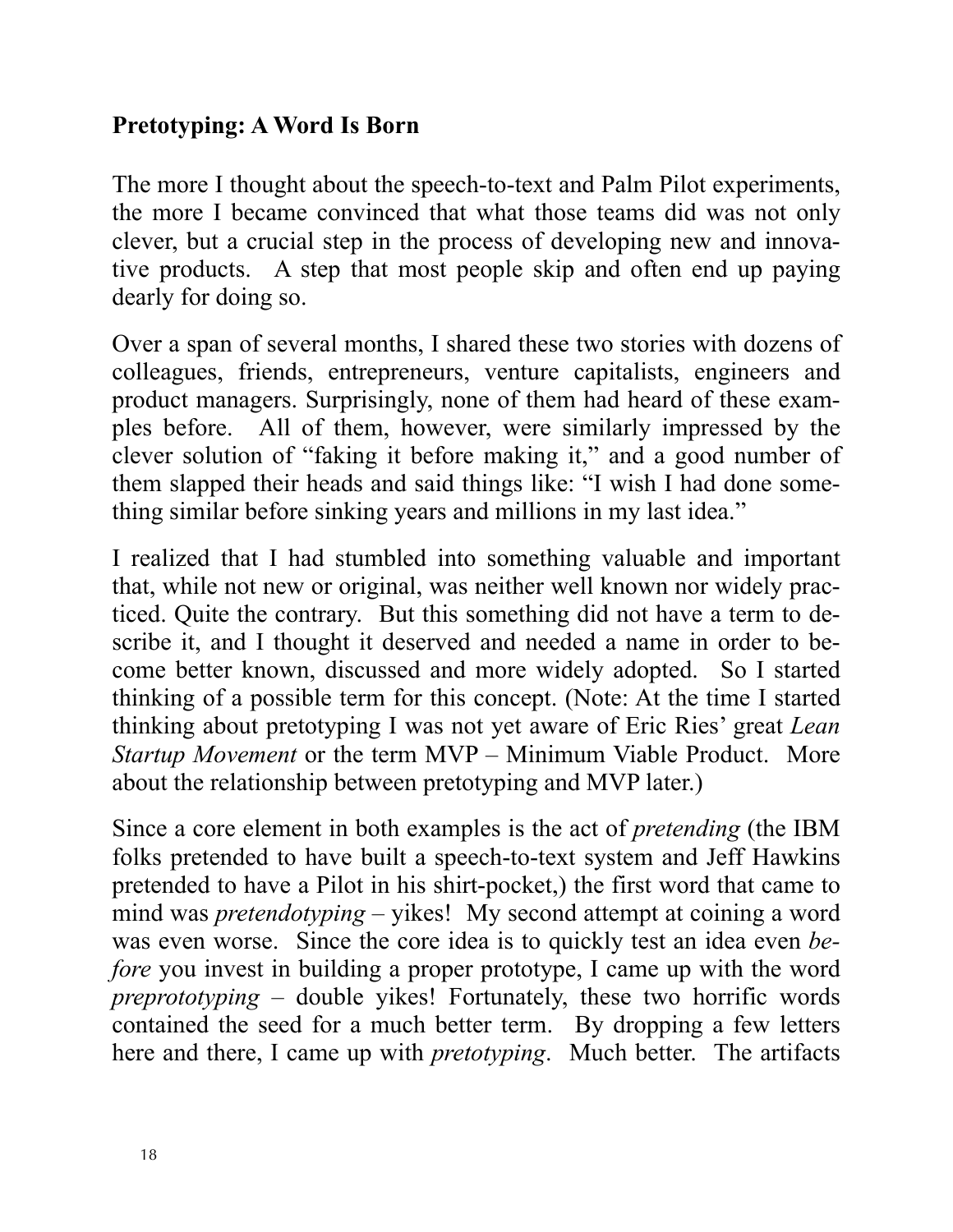that are produced by the process of pretotyping (e.g., Hawkins' wood block) would be called pretotypes.

I liked the words pretotyping and pretotype, but was I the first to use them? Perhaps someone else had already been using them and had some kind of "rights" to their use and meaning. I ran to Google and typed "pretotyping" in the search box. To my delight, Google came back with "Did you mean pr*o*totyping?" The search engine assumed that I had misspelled the word so it gave me a bunch of results for prototyping instead – a good sign. When I insisted that *I did not mean prototyping* and to please give me results for pr*e*totyping instead, Google returned a relatively small amount of pages where people had misspelled the word pr*o*totyping. Searching for pretotype yielded similar results. The coast was clear. I had stumbled onto a new word that nobody else was using yet.

Even better, the associated domain names pretotyping.[com, org] and pretotype.[com,org] were also available. My first instinct was to pull out my credit card and buy all of them, but I realized that by doing so I would be violating the core message of pretotyping: I would be investing in something before making sure that it was worth investing in. Even though it would only cost a few dollars to reserve the domain names, the principle was at stake. I thought that pretotyping and pretotype were great words to describe a great concept, but would other people feel the same? I had to pretotype pretotyping.

Fortunately, as part of my job at Google, I have the opportunity to talk to a lot of people about innovation and give a lot of presentations on the subject to both customers and to other Googlers. So, along with the speech-to-text and Palm Pilot examples, I started using the words pretotyping and pretotype in all of my presentations, meetings and discussions. In every single case, people responded very positively to both the concept and the words. They were sending me examples of their pretotypes, asking me for suggestions on how to pretotype their ideas and were even lobbying with their colleagues and managers to pretotype ideas before building them. It looked as if I was on the right track.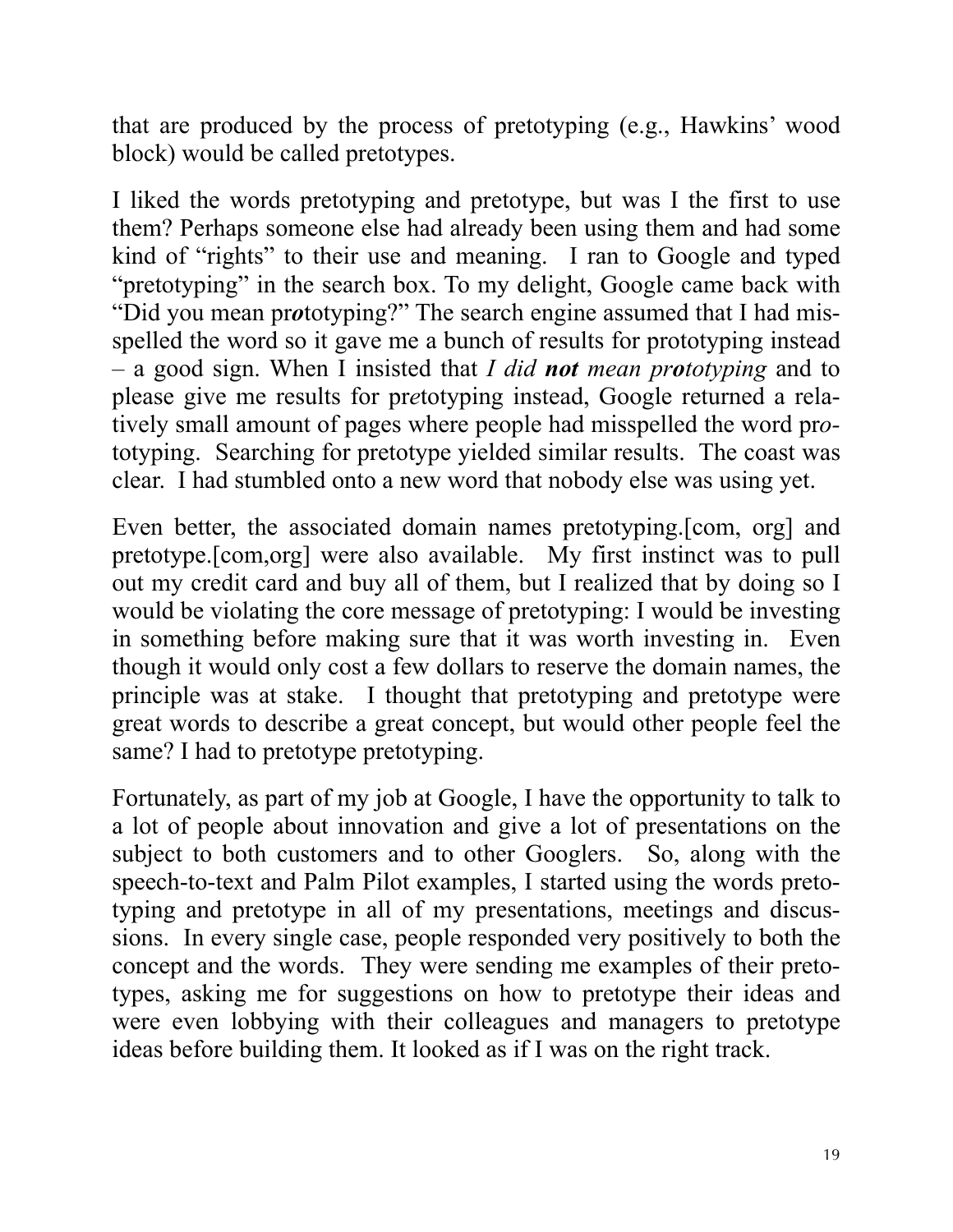One day, I was forwarded an email from the head of one of the biggest advertising agencies in the world who had attended one of my presentations on innovation. He thanked the organizers for the presentation, said that he and his team loved the concept of pretotyping and that "… the word pretotyping has now entered our company's lexicon."

That day I knew I had enough evidence that pretotyping and pretotype were the right words for the right concept, and I felt confident taking the next step and investing a few dollars to buy the associated domain names.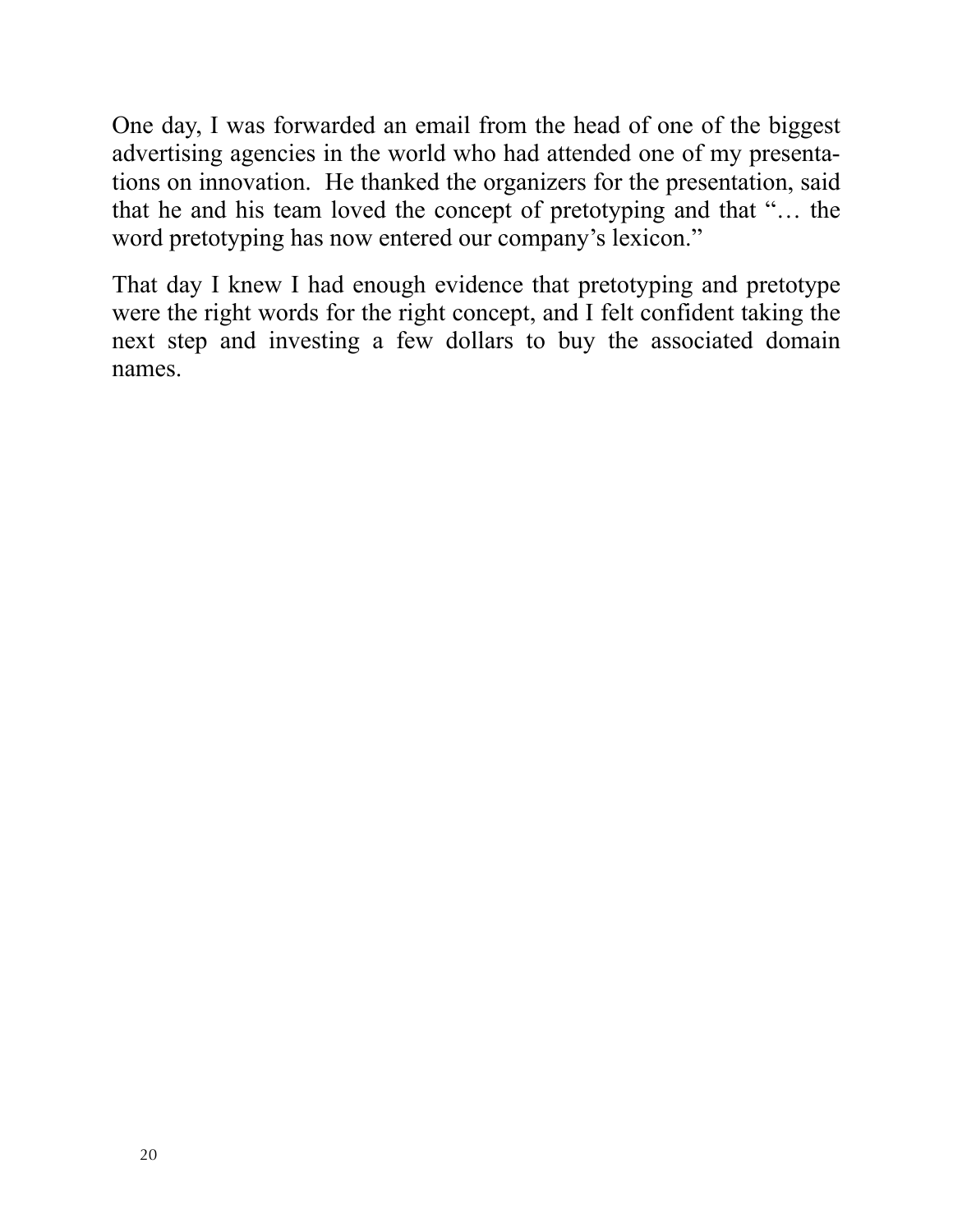#### **Pretotyping Defined**

Although I believe it's more effective to use examples to explain pretotyping, I also think that it's worthwhile to try and define it.

Here's a somewhat formal definition – the dry and boring kind you'd find in a dictionary:

*Pretotyping [pree-tow-tie-ping], verb: Testing the initial appeal and actual usage of a potential new product by simulating its core experience with the smallest possible investment of time and money.*

Here's a less formal definition:

*Pretotyping is a way to test an idea quickly and inexpensively by creating extremely simplified, mocked or virtual versions of that product to help validate the premise that* "If we build it, they will use it."

Here's a very informal definition:

*Pretotyping: Fake it and test it before you make it!*

My favorite definition of pretotyping, however, is based on the subtitle of this book:

*Make sure – as quickly and as cheaply as you can – that you are building the right it before you build it right.*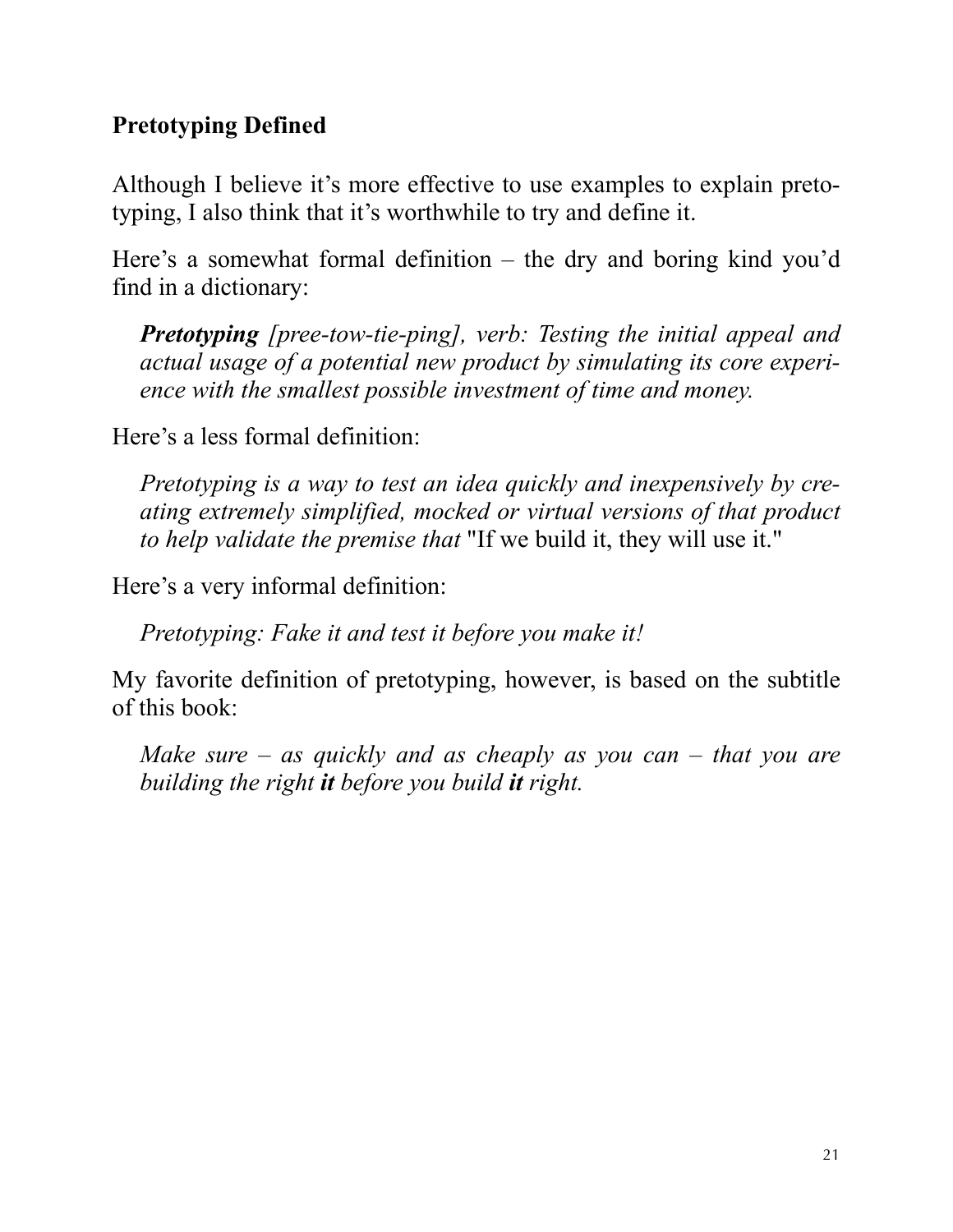#### **Pr***e***totyping and Pr***o***totyping**

Some people might argue that pretotyping is too close to prototyping both in spirit and practice and, therefore, there is no need to differentiate between the two nor to invent a new word. I thought about this issue a lot. The problem I see is that the term prototyping covers a huge range of the spectrum between the abstract idea for a product and the final product.

A prototype for a speech-to-text computer, for example, could include an actual combination of hardware and software to digitize speech, break it down into phonemes, convert the phonemes to possible words and sentences, apply error corrections to those words and sentences, etc. Such a prototype would take months or years of development and cost millions of dollars. It would be a one-off and still be far from being a final product, so it would definitely be considered a prototype. It would be exactly what most people think of when they think of a prototype.

Mention the word prototype to someone, and they will imagine something primitive and with rough edges, but they would expect it to be somewhat functional and close to the final product. If Jeff Hawkins told people he had a prototype for the Palm Pilot, those people would expect to see something with batteries and an LCD screen, not a block of wood. If IBM told its potential customer that it had a prototype speech-to-text machine, they would not expect a human typist taking dictation in the room next door.

Besides functionality, a key difference between pr*e*totypes and pr*o*totypes is that the cost and time-frame for pr*e*totyping is at the lowest end of the spectrum that is usually covered by pr*o*totyping. It's acceptable for a pr*o*totype to take months or years of development and cost millions of dollars. In contrast, it's definitely not acceptable for a pr*e*totype to take that long or cost that much.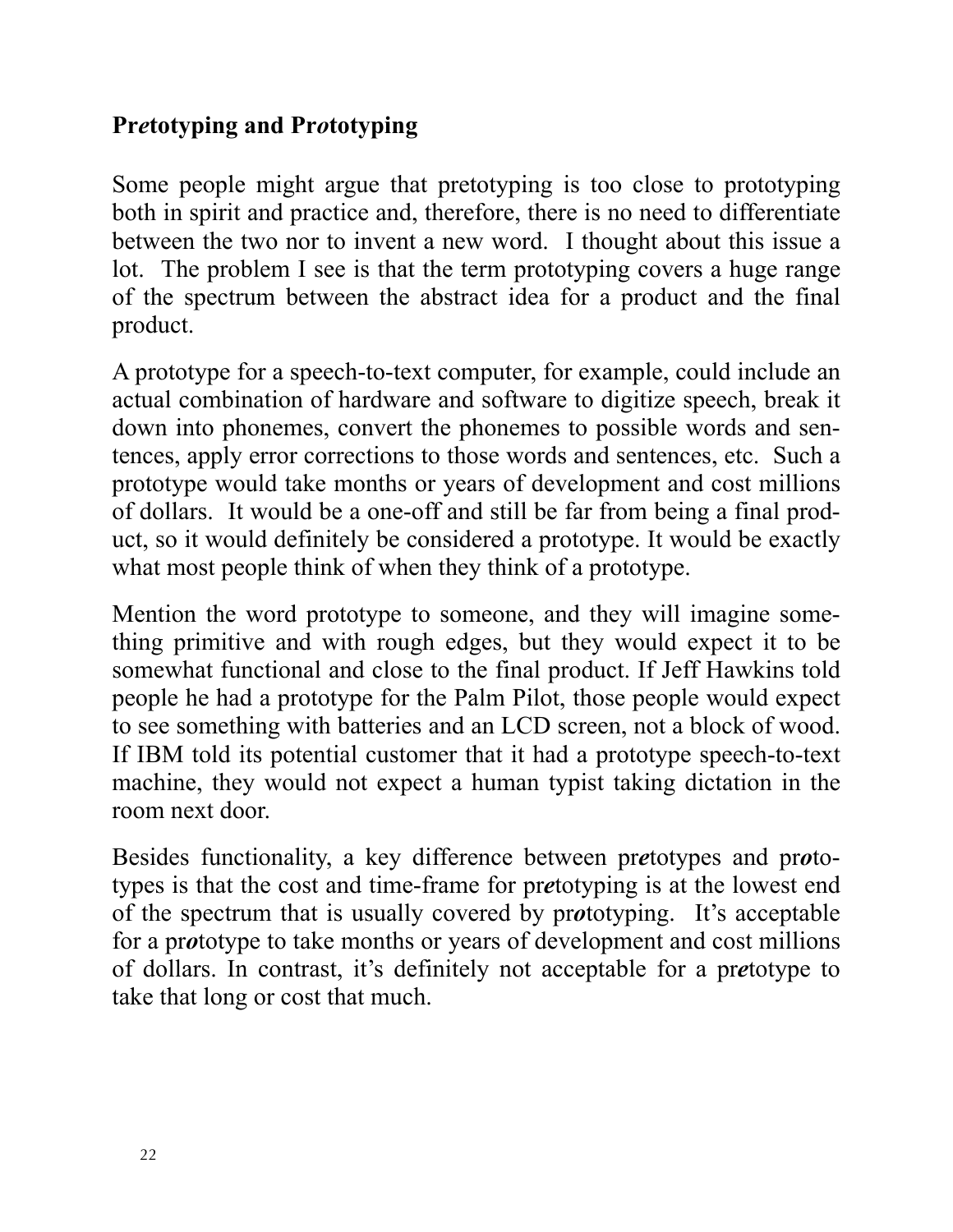Pr*o*totypes are a necessary and incredibly useful tool that can and should be used to answer many questions about a potential product, such as:

- Can we build it?
- Will it work at all?
- Will it work as intended?
- How small/big can we make it?
- How much would it cost to produce?
- How long will the batteries last?
- How will people use it?
- What will people use it for?

Pr*e*totyping, on the other hand, focuses on answering one – very basic and very important – question: **Is this the right thing to build?** Once that question is answered positively, then it makes sense to move from pr*e*totyping to pr*o*totyping.

The conclusion I reached is that the term and practice of pretotyping deserve to stand on their own. Just as a startup is a specific type of earlystage company, pretotyping can be viewed either as a specific subset of prototyping or a prelude to it.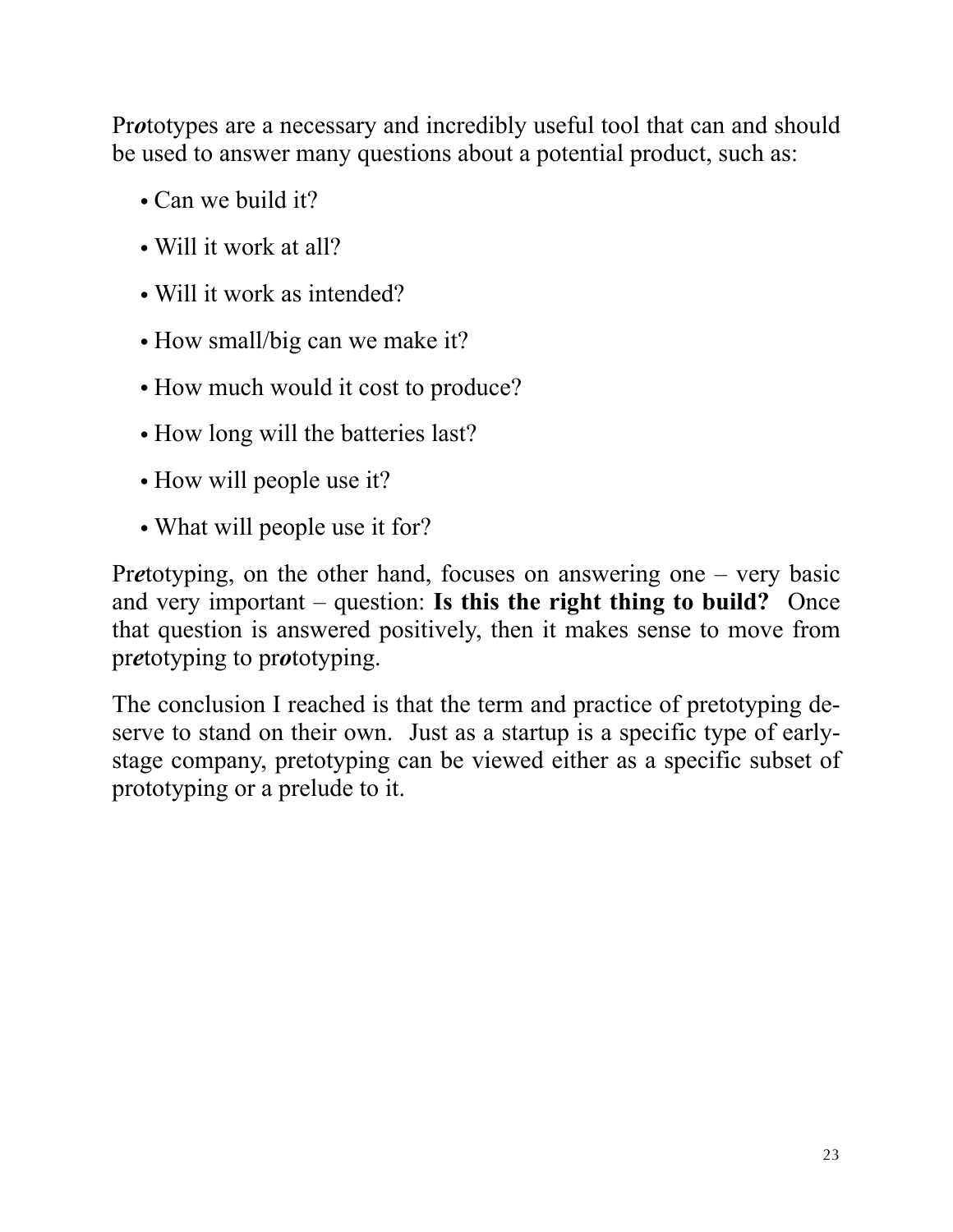## **CHAPTER THREE It Will Fail**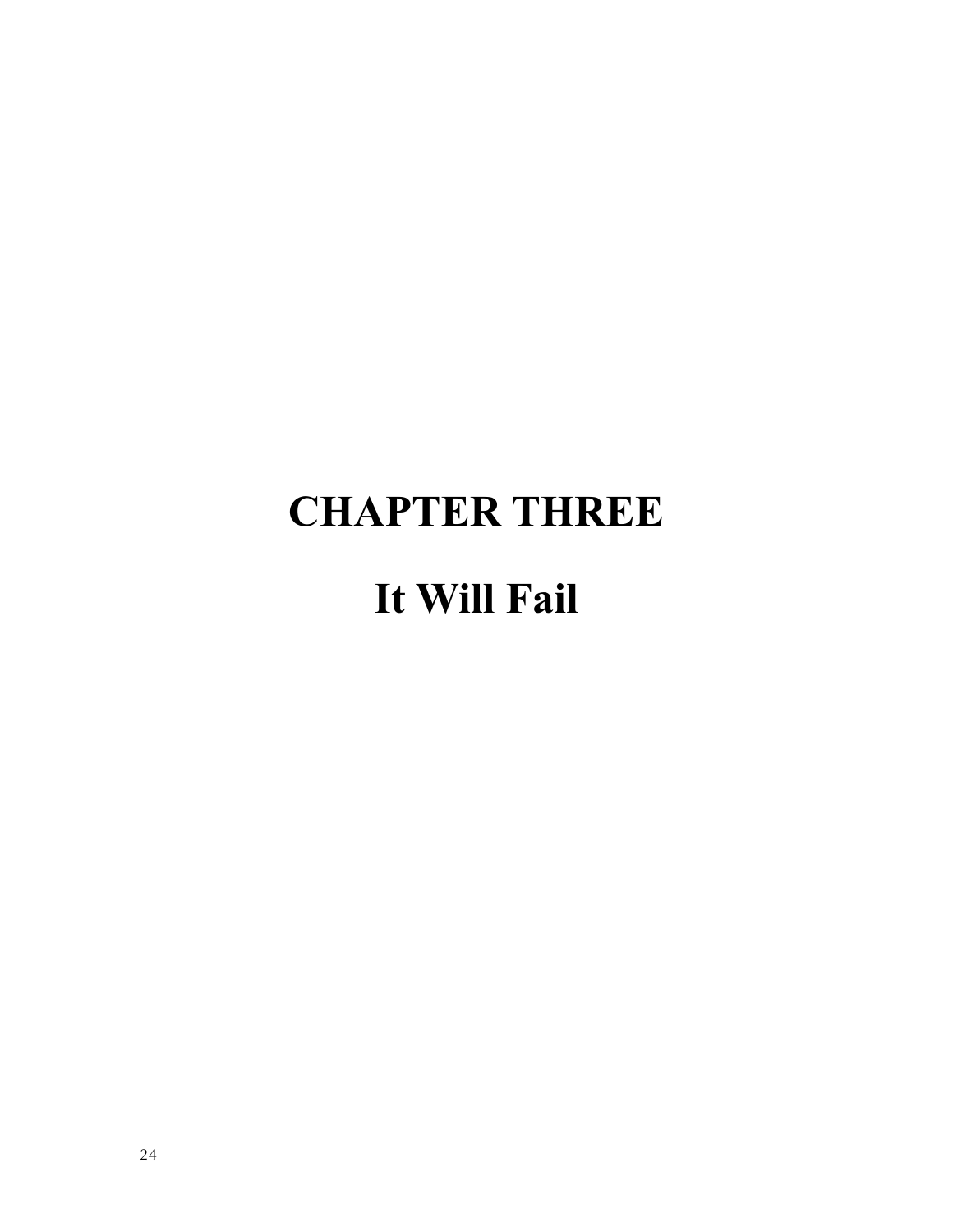You now have a rough idea of what pretotyping is about and we'll get into more details and examples a bit later, but before doing that I want to spend some time explaining why pretotyping all your ideas is so important.

Do you remember this sobering collection of statistics from earlier on?

- 90% of all mobile apps don't make any money
- Four startups out of five lose money for the investors
- 80% of new restaurants close within one year

The actual numbers may vary, but the message is clear. Simply put: Most new *it*s are destined to fail – yours included. Most *it*s are destined to fail because they are *the wrong it:* ideas that may sound good in theory but once developed turn out to be nowhere near as interesting, compelling, or as useful as originally anticipated.

Pretotyping does not have the power to turn a *wrong it* into a *right it* – nothing can do that. But pretotyping will help you identify *wrong its* quickly and cheaply so you can keep trying new *it*s (or variations on existing *it*s) until you find the elusive *right it.*

Since failure is our enemy, and it's important to "know thy enemy," let's look at failure a bit closer.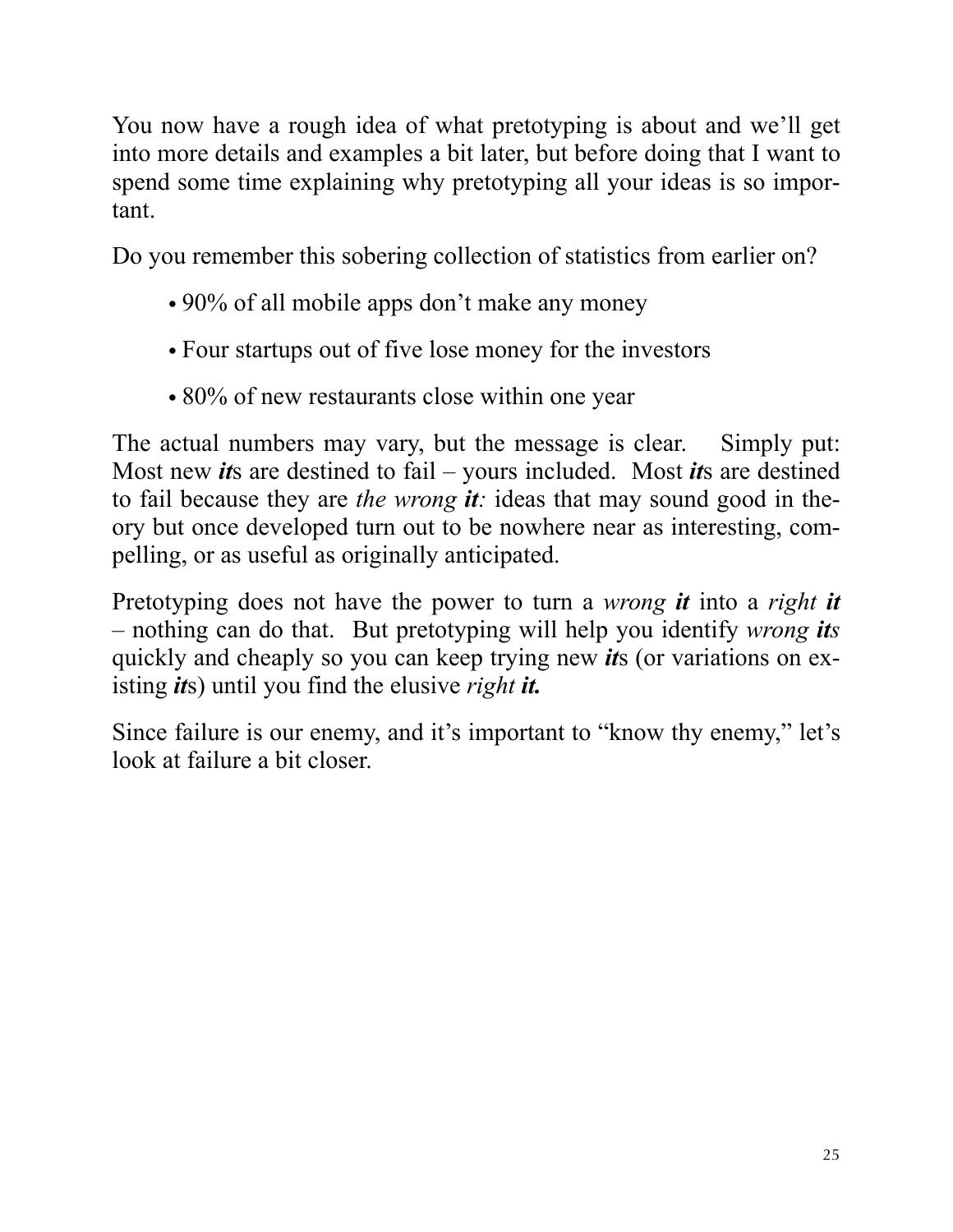#### **The Law of Failure**

The evidence for the really bad odds against new *it*s is so compelling and reliable that we can decree it to be a law:

#### *The Law of Failure*

#### *Most new its will fail – even if they are flawlessly executed.*

Where the word "most" stands for a disheartening high percentage (typically 70-80-90%) and *it*s represents pretty much any category you can think of: startups, restaurants, movies, books, soft drinks, TV shows, etc. And, yes, your *it* is included in one of those categories and, yes, it has the same lousy odds as everybody else's *it*s.

I can hear some of you complaining: "But how does this law help us? It just tells us that we'll probably fail, even if we do a great job with our **it**. It gives us crappy odds and leaves us hanging. All this law does is lower our morale and kill our enthusiasm"

True, on the surface, *The Law of Failure* does not appear to be very helpful. Strictly speaking, it's not even a proper law. Can you imagine if Newton had stated his observations on gravity as: "Most things will fall if dropped?"Isaac, however, had it relatively easy. He was dealing with an immutable and universal law of nature. The eventual market success of any new product, on the other hand, has to contend with highly fickle, mutable and (more often than not) irrational human behavior. In this context, the probabilistic formulation of *The Law of Failure*  is as good as it gets.

While far from perfect, I believe *The Law of Failure* is extremely important. If you accept this law as true, or even mostly true, and that neither you nor your *it* are exempt from the law, your mindset should change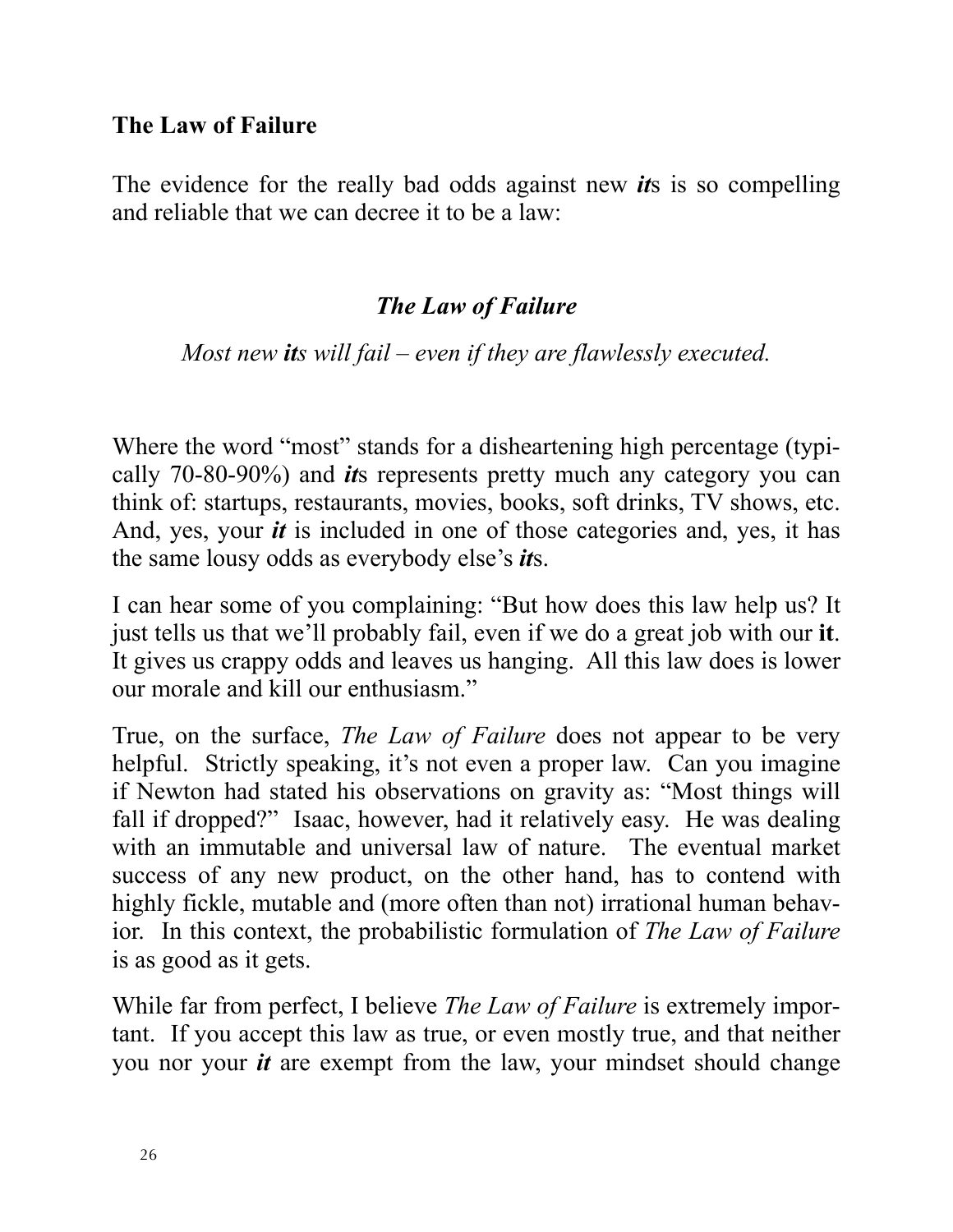from: "Let's go for *it*! Let's just build *it***,** and go for broke!" to a more cautious "Let's try *it*. Let's pretotype *it*!"

I know that "Go for it!" and "Go for broke!" have great romantic and heroic appeal. "Jumping in with both feet", "betting the farm" and "damning the torpedoes" is how many legends are born – but it's also how catastrophic failures arise.

Having said that, there may be cases when you decide that you don't care what the odds are and you just want to go ahead with your *it* regardless of the consequences. I am in no way discouraging that. At least a few times in our lives, we should take some crazy risks and just *go for it!* There should be times when you care more about creating your specific *it* than having *the right it.* If that's the case, laugh at *The Law of Failure*, throw caution to the wind, throw this book in the wastepaper basket and throw your heart and soul into *it*. Godspeed! I am rooting for you and I wish you success.

If, on the other hand, you are in a situation where you are not 100% committed to a very specific *it* and maximizing the odds for success is critical, then give *The Law of Failure* the respect it deserves because ...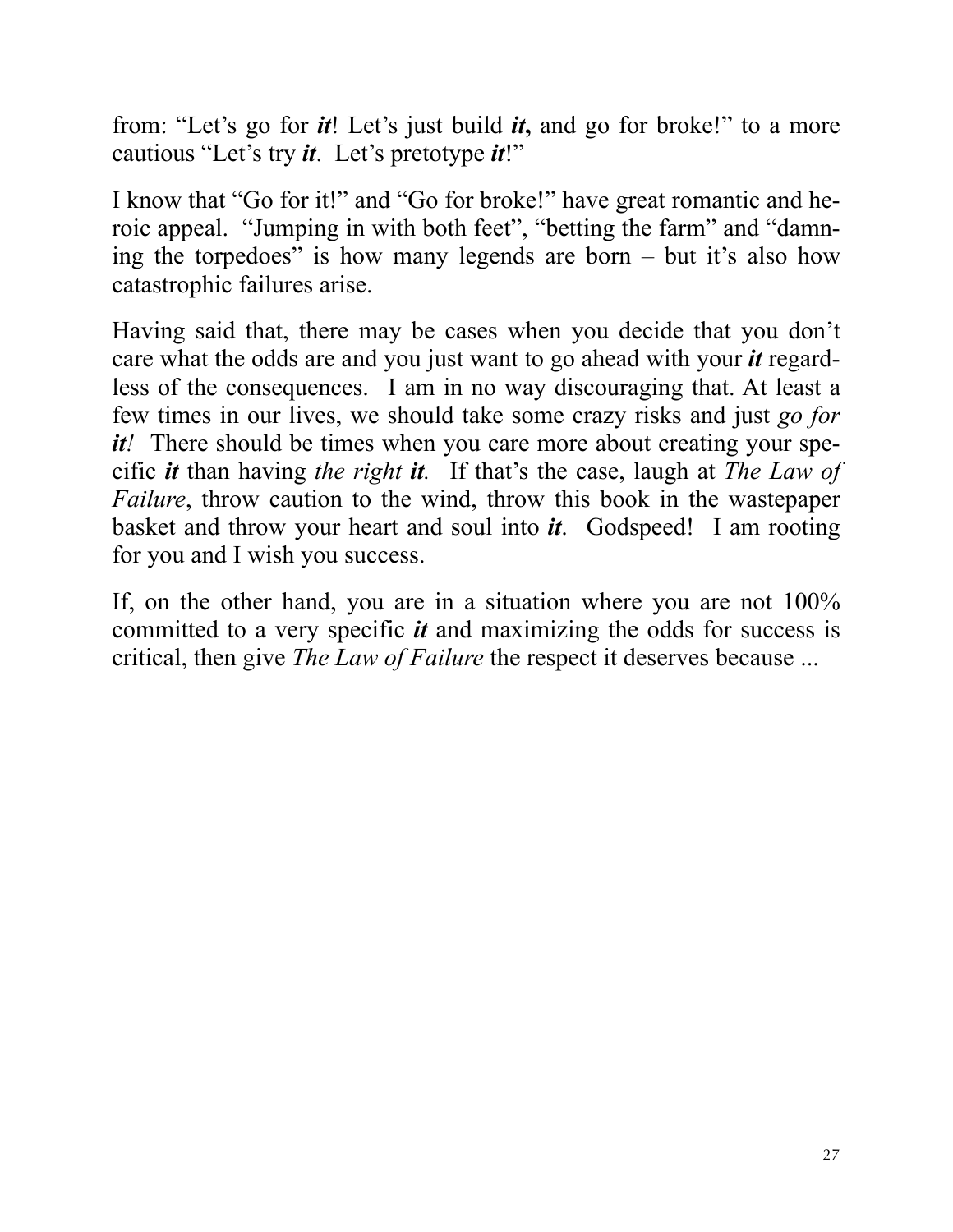#### **... Failure Is Not An Option**

That's right. For any given *it*, failure is not an *option*, but it's the most likely outcome.

We can't get away from the *Law of Failure*. We can't change the odds for new *it*s.

What we can do, however, is use *The Law of Failure* to our advantage, the same way accountants use tax laws and Lady Gaga uses paparazzi.

How do we do that?

We invite failure, we seek it, we hunt it down and get it to show us its ugly face as soon as possible so we can determine if we are on the wrong track and make the necessary adjustments early on.

We concoct some really cheap bait (ba*it*) in the form of a pretotype. Something that looks and smells like our *it*; something we can use to try to trick *the beast of failure* into rearing its ugly little head. We trek to the entrance of the dark and musty hole in the ground where the beast dwells. We then dangle our pretotype ba*it* at the entrance of the hole to see if the beast of failure emerges from the shadows and inches close to us, close enough that we can smell its fetid breath and catch a glimpse of its cruel mouth and beady eyes. Close enough to make sure that it is the real beast. Then we toss our cheap ba*it* to the beast as a sacrificial offering and run like hell in the opposite direction – before the beast can sink its teeth into our flesh and drag us down to its miserable hole to feast on us.

The best thing you can do is feed the beast cheap little morsels of various *it*s. The beast likes to eat wrong *it*s but – given a chance – it would LOVE to eat *you*! You must be ready to toss morsels of your *it*s to the beast and run away. If you don't, if you get too attached to your *it*, and invest too much time developing it before dealing with the beast, you will probably end up having all your time and effort devoured by the beast.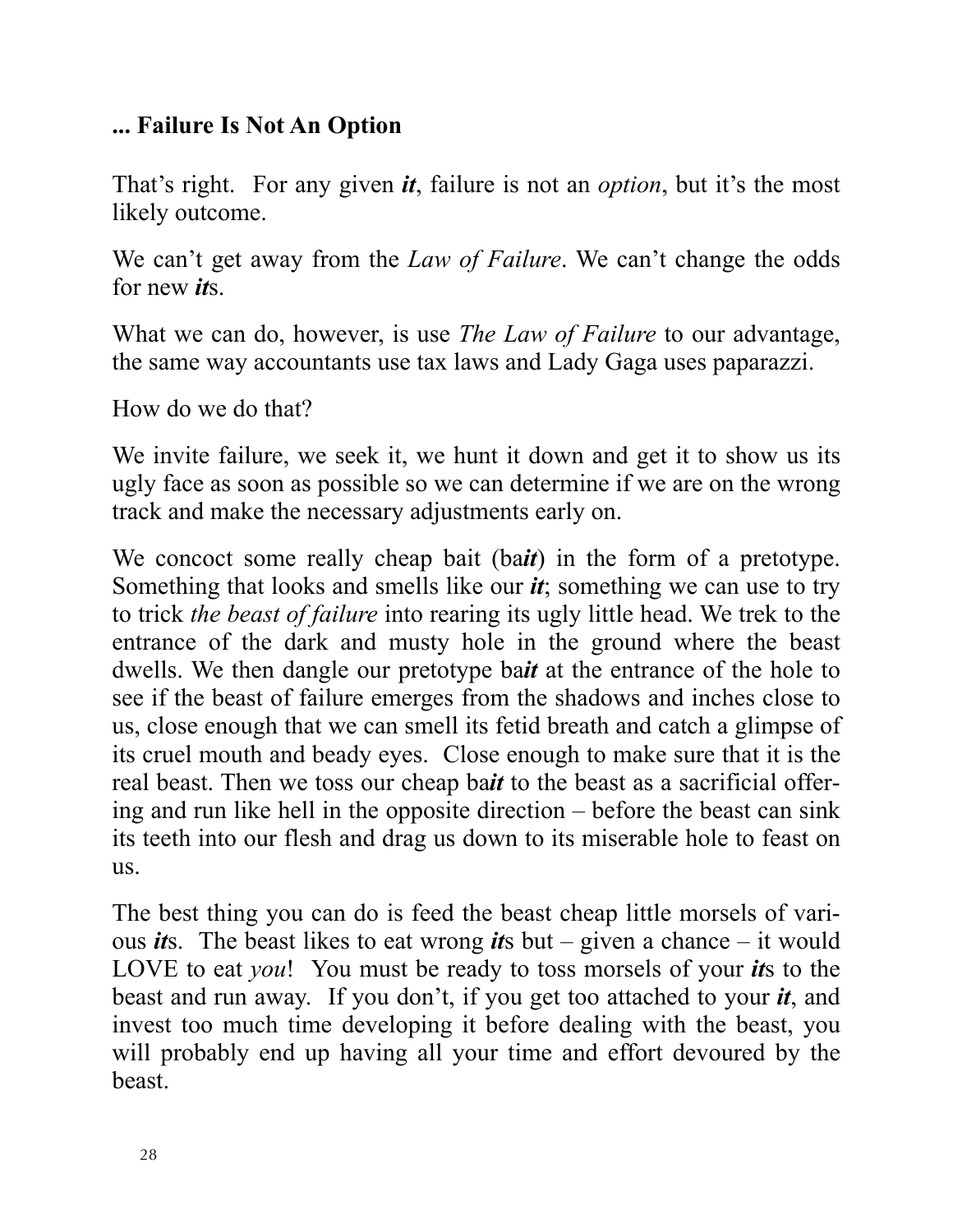If we do this well, the only thing we'll lose is our ba*it* (our pretotype), but we get to live another day and try a different *it* – and keep trying until we come up with a ba*it* that fails to attract the beast of failure – a ba*it*  that might just turn out to be *the right it*.

Pursuing your idea to the end, even if it turns out to be the wrong idea may sound exciting and heroic, but pretotyping is no less exciting. In pretotyping, you are still on an epic and challenging quest – the quest for the *right it.* Between you and *the right it* stands the formidable beast of failure. You cannot avoid dealing with the beast; you still have to fight it – but with pretotyping your odds of success are much greater.

That's the essence of our strategy – the very essence of pretotyping. But playing this game with failure only makes sense if the ba*it* we use is something cheap and inexpensive, a pretotype that we put together in a few hours or days and at a minimal cost – something we don't mind abandoning.

#### **Three Ways To Fail**

Failure is the most likely outcome for any given *it*, but not all failures are created equal. There are three ways to proceed with your *it*; three ways to deal with the beast of failure:

- Do nothing with *it*
- Go for *it* (*productype it*)
- Give *it* a try (*pretotype it*)

The first way is to fail the is way of sloths and chicken: people or companies too lazy, insecure or cowardly to put forward any effort or risk anything. Dealing with failure by not trying at all is the surest way to always fail. If you've read this far, I'm sure you are not in that category. You are ready to build something.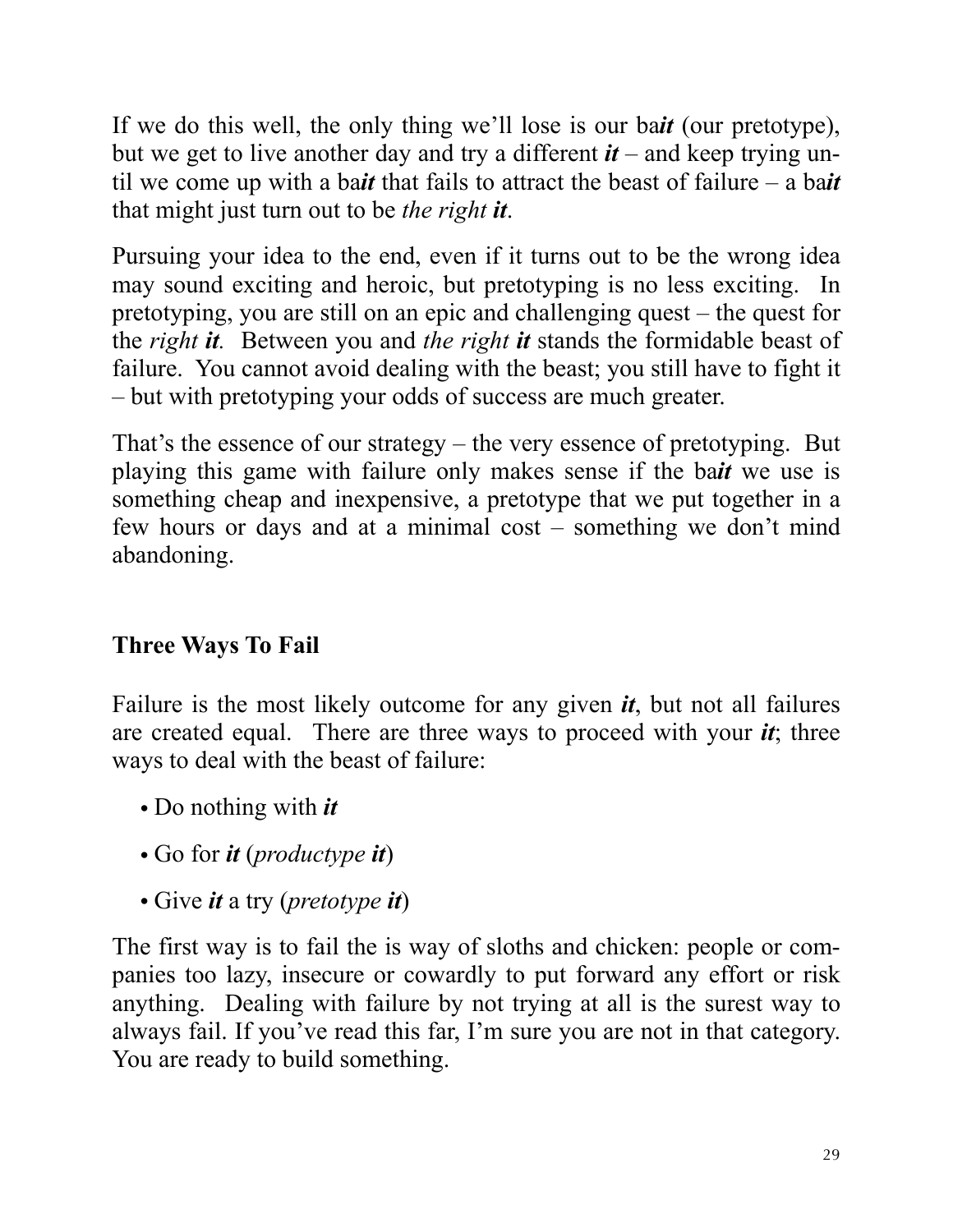The second way to fail, is the exact opposite of the first. Instead of laziness, insecurity and cowardice, we have excessive eagerness, confidence and hubris. Dealing with failure by underestimating it will, more often than not, lead to painful, costly and slow failure.

These first two types of failures are caused by too much thinking, too much talking and too little reality too late. All *it*s are born as ideas, but if we don't quickly shift from thinking and talking to putting something concrete in front of our potential users and customers, our *it*s run the real risk of spending too much time in a very dangerous place I call *Thoughtland*.

#### **Thoughtland**

Thoughtland is a fictional place inhabited by two strange entities that float around and interact with each other: ideas and opinions. More precisely: *unrealized* ideas and opinions about those *unrealized* ideas.

Thoughtland is where every *it* begins life as a simple, pure, abstract idea. As they float about in Thoughtland, *it*s attract opinions that stick to them, like barnacles to a ship.

Thoughtland is a very safe place for ideas because, until they are actually converted into something more tangible such as a rough prototype of an app or the first draft of a book or script, they cannot fail. The only thing an abstract idea can "produce" is an opinion, something even more abstract and of even more dubious value.

While safe for ideas, Thoughtland is a very dangerous place for creators, innovators, entrepreneurs and authors. The opinions that fester in Thoughtland and attach to our ideas can lead us to fail in two painful ways:

*False Negative* opinions about our *it* can scare us into abandoning our idea so we *do nothing with it*.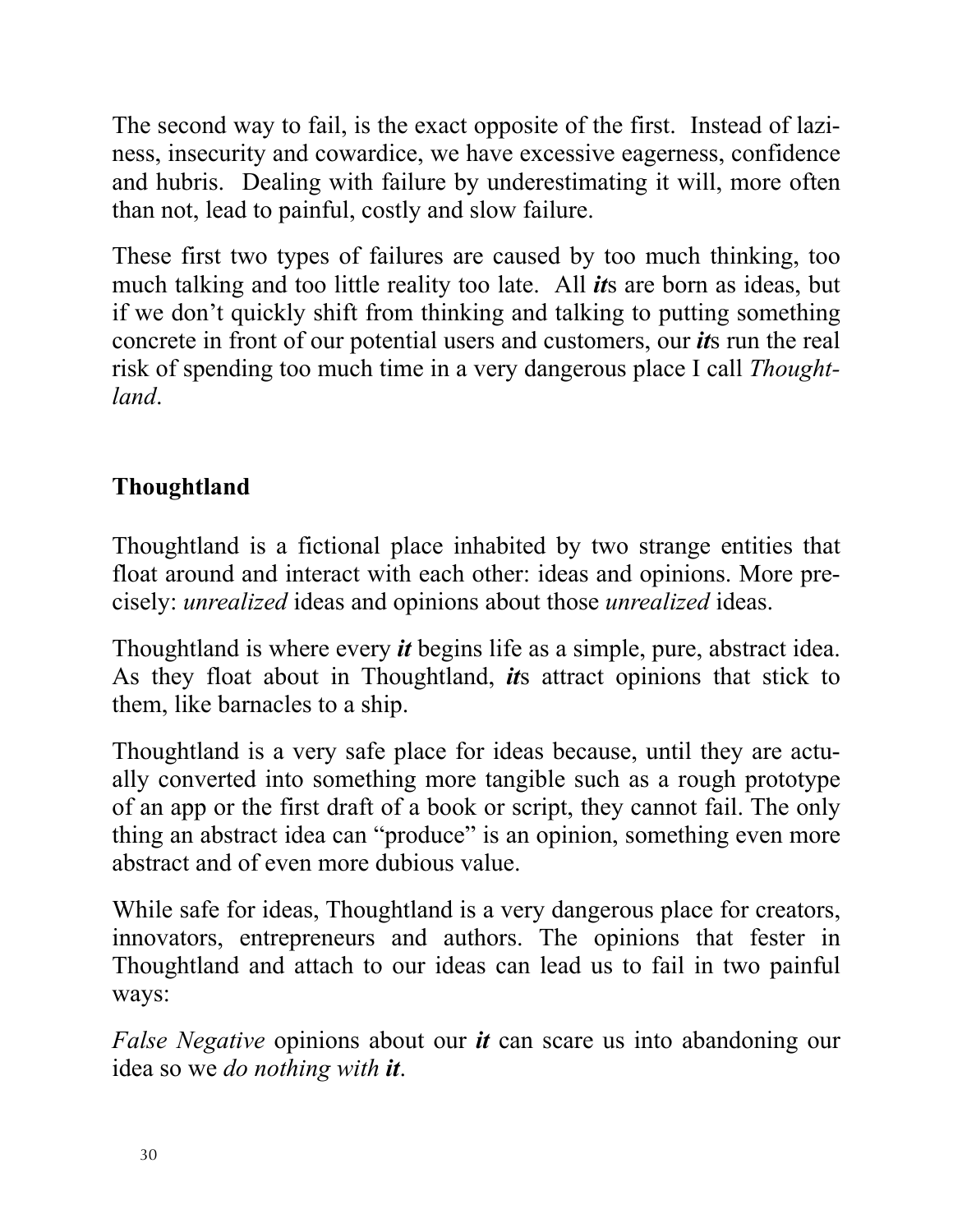*False Positive* opinions about our *it* can blind us to *The Law of Failure*  and cause us to prematurely overcommit and *go for it.*

Let's look at how these two scenarios can happen.

#### **The "Do Nothing" Scenario**

Most *it*s never leave Thoughtland. They remain forever in this limbo as unrealized ideas. This is the saddest form of failure. Sure, the odds were that that idea was a *wrong it*, but there was a small chance that this idea was the next Palm Pilot, or Google or Twitter, and someone gave up on it without even giving it a chance. Sad. Sad. Sad.

A good percentage of *it*s fail to see the light of day simply because their *ideators* never get off their butts to do something with them. They believe the idea is a winner; other people tell them that the idea is a winner, but they are too lazy/tired/busy/broke/inexperienced/afraid/(insert your favorite excuse) to do something about *it*. As we'll see later, pretotyping can help us deal with this particular situation.

The remaining percentage of *it*s fail to see the light of day *not* because we are lazy/tired/busy/..., but because, while in Thoughtland, our *its* attracted enough negative opinions (possibly our own but mostly from others) that our belief in *it* first wavered and then collapsed altogether. This happens a lot and, unfortunately, it's the fate of many *right it*s. How does this happen? Let me illustrate with an example:

Let's assume that Alice has an idea for a new mobile app, something that uses text messaging and allows people to create short messages – say 100-200 characters max – that will be automatically broadcasted to our friends, family or anyone who wants to follow us. Let's call this app *MultiTextBot*.

Alice takes her idea for MultiTextBot, her *it*, to Thoughtland. Let's see what happens: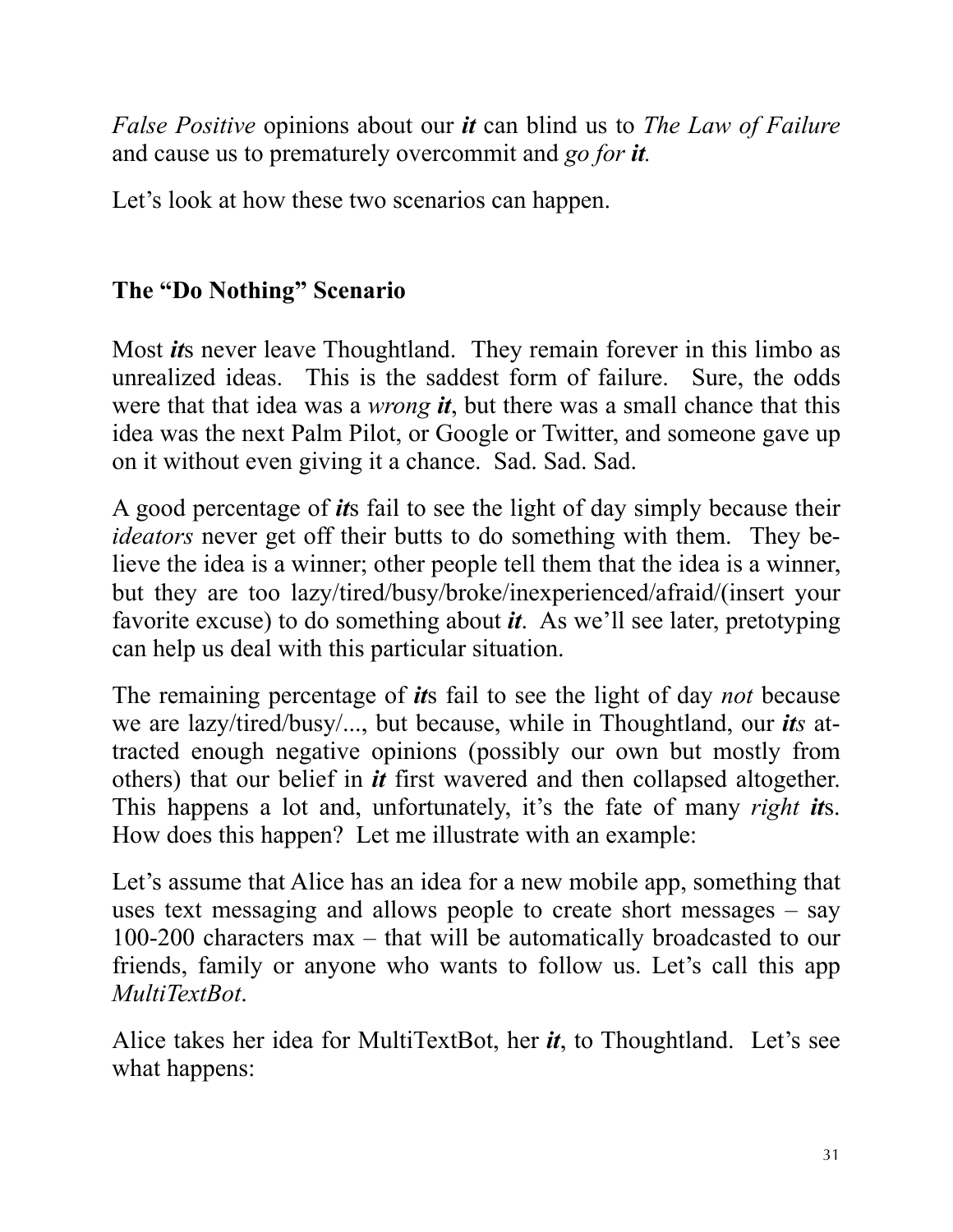*Alice describes MultiTextBot to a couple of dozen of her friends and solicits their opinions.*

*Almost all of her friends tell her that this is a lame idea and that they'd never use it:*

*"Who would care about what you are doing?"*

*"Why would I follow you?"*

*"I don't want to be followed."*

*"What's with that stupid 100-200 character limit?"*

*The few friends that are too nice to be completely negative give helpful suggestions: "Perhaps you should get rid of that stupid character limit and add the ability to send photos and GPS coordinates before you even think about launching it."*

*Silly friends. What do they know anyway? Alice decides to take her it to real professionals - to VCs. They'll see how great it is.*

*The VCs don't get it either. Some just pass: "Sorry kiddo, this is not big enough for us, but good luck!" Some ask for user data, but Alice has none: "Sorry, it's just an idea at this time, but look at my Power-Point projections …" The VCs tell Alice to "… come back if and when you have a million users then we'll talk."* 

Wow. How could Alice even think that this was a good idea. Good thing she asked for opinions before quitting her job and started development on this silly app. She decides to forget about it. Phew! That was a close call!

This happens – a lot! Of course, since most *it*s are not *the right it*, negative opinions kill a lot of bad ideas. But they also kill many innocent and very promising right *it*s.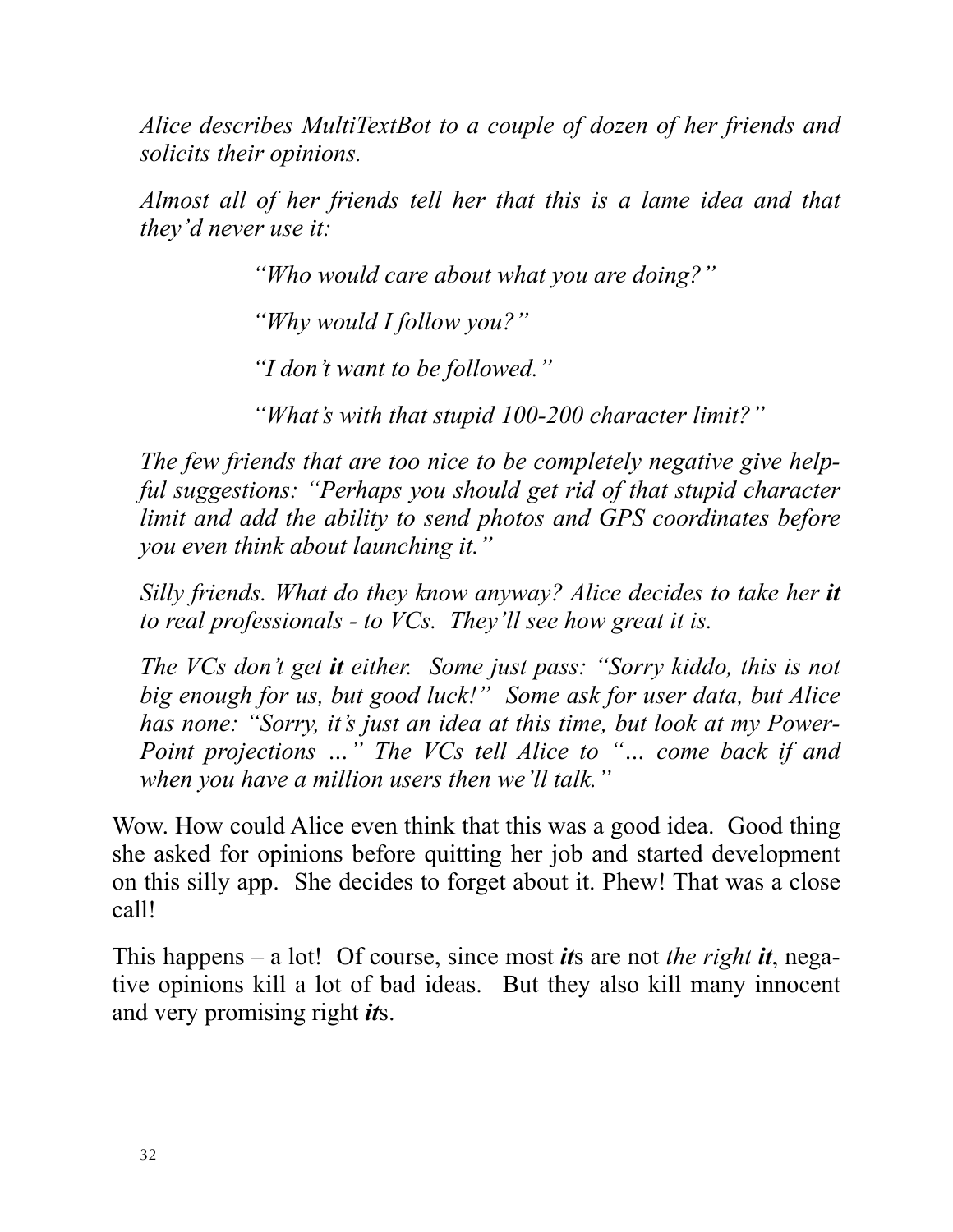Most of you have probably realized that my example of Alice's MultiTextBot idea is a very thinly disguised description of Twitter – arguably one of the most successful and world-changing products in history.

And yet, before Twitter's usefulness and impact became obvious and irrefutable, the initial opinion and reaction of most people who heard the idea – including a lot of VCs and smart investors – was negative: they didn't *get it*. There are still people who don't get it, but that does not matter because there are tens of millions who do get it and use Twitter everyday. Twitter was *the right it* – but you wouldn't have known it by its reception in Thoughtland.

Opinions, bah!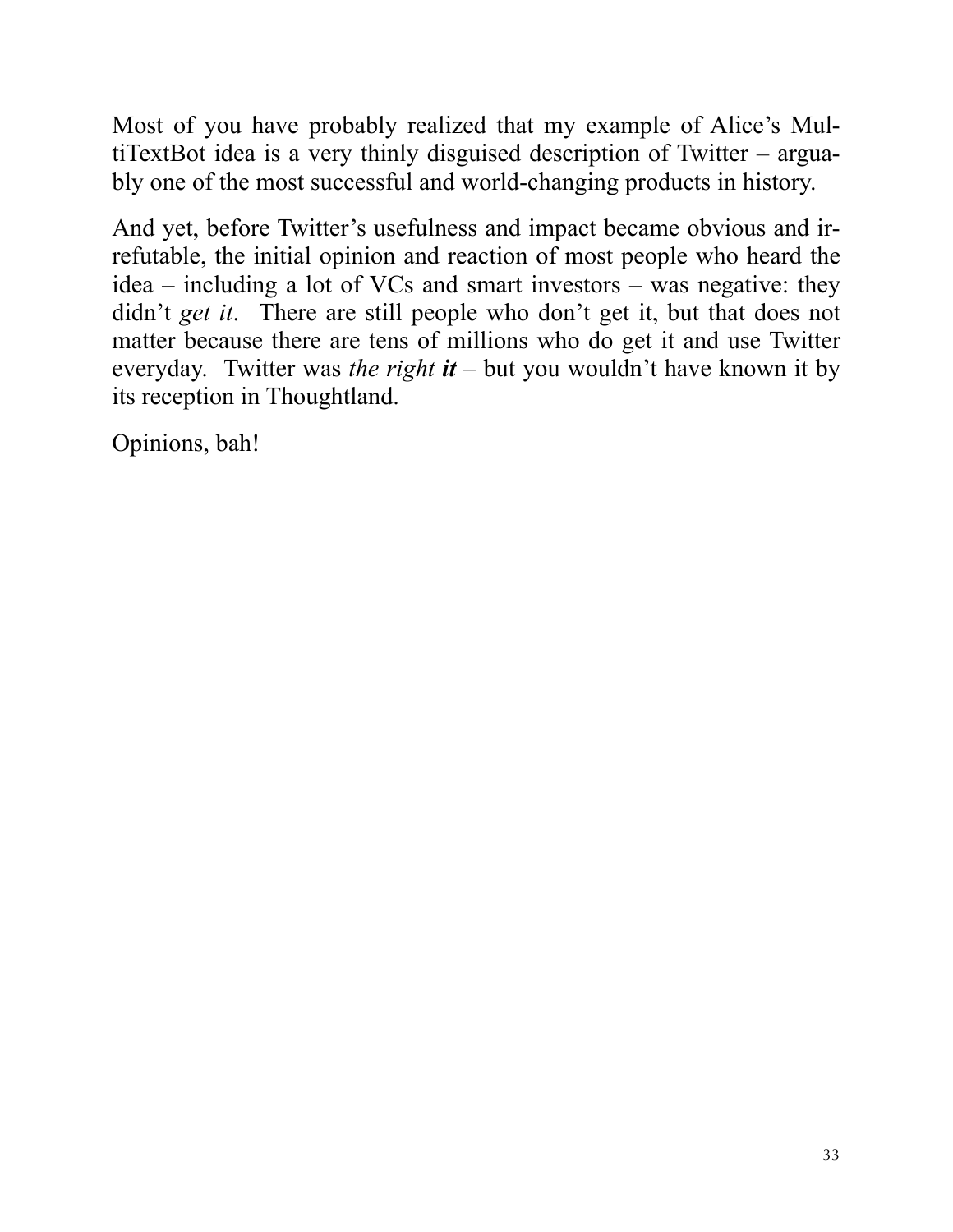#### **The "Go For It" Scenario**

We've seen how negative opinions can kill many *right it*s in Thoughtland. But that's only half the story. Let's look at flip side and how positive opinions can get us to overcommit to *wrong it*s.

We need another example for our *it*.

How about this: Tom, a first-class software developer, has an idea for a mobile app to help romantically-challenged guys like himself. This app will automatically send thoughtful text messages to their significant other at random times during the day. Thanks to this app – let's call it the *HoneyTextBot* – your significant other will receive text messages like: *"Hi honey. I'm thinking of you. Love. Your little hamster."* or *"Hey babe, I just text to say I LOVE YOU. XOXOXO"*

Tom's HoneyTextBot will make the significant other think that the romantically-challenged guy is thinking about them at that very moment – even though he may be out drinking beer with his pals and watching mud wrestling. How romantic!

This is Tom's *it* – his new *i*dea on the *t*able.

Here's what can happen to Tom's idea in Thoughtland:

*Tom mentions his idea for the HoneyTextBot app to a couple of dozens of his friends and colleagues (all males) to solicit their opinion. He calls this his "market research."*

*Most of Tom's friends, let's say 70%, think it's a great idea and tell Tom they will definitely buy the app for \$1.99 and would use it regularly.*

*Tom extrapolates from his "market research" and reaches the conclusion that he could easily make millions with this app: "70% of guys with phones and a significant other times \* \$1.99 = ... dunno exactly ... but it's got to be a lot of money!"*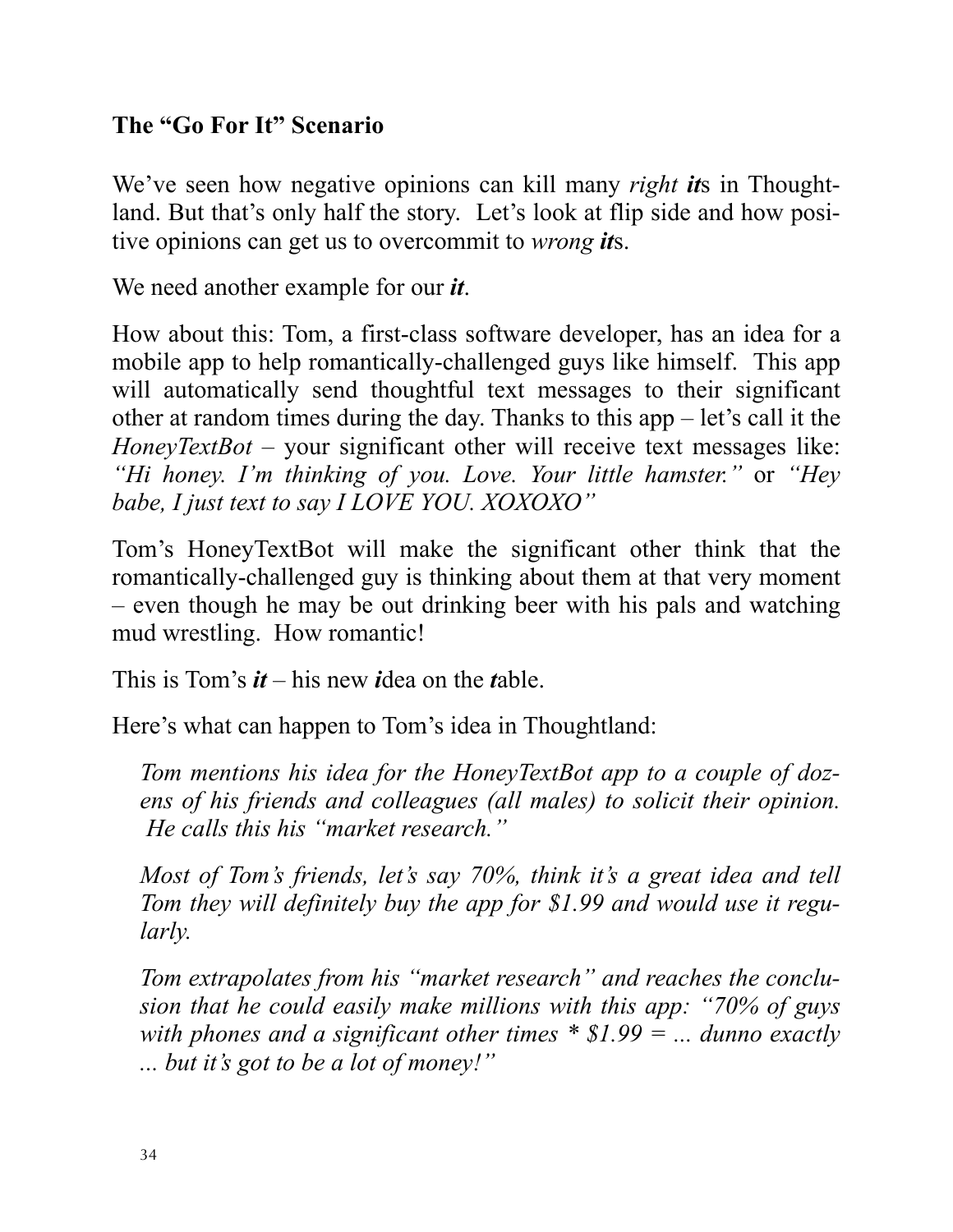*Bolstered by such favorable expert opinions and careful financial projections, Tom quits his job and spends 3 months and all his savings writing a full-featured and highly-polished version of HoneyTextBot. Tom is a great developer and has an excellent sense for design, so the app looks beautiful and operates flawlessly. The first version can send lovely little text messages in over 20 languages! To cover all bases and pre-empt any competition, Tom decides to develop and*  launch his app on all the major mobile platforms (Android, iPhone, *Blackberry) simultaneously.*

#### *Tom launches HoneyTextBot and …*

*… not much happens. Nobody seems interested in Tom's beautifully crafted app. Not even his friends. Of those two dozen friends – 70% of whom of told him they'd buy and use HoneyTextBot – only three of them actually buy it, and only after Tom reminded them several times. After a week, two of them uninstalled it from their phones and the third forgot it was even there.*

What happened?

How could it be that an *it* that elicited such positive opinions turned out to be such a flop? How did Tom's 70%-will-buy projection turn into 0.0002%-actually-bought? Well, that's what happens when you make your decisions based on what you "learn" in Thoughtland.

In this case, Tom's Thoughtland-based analysis gave him a **false positive**. While dwelling in Thoughtland Tom was misled into thinking that his *it* was *the right it*. Thinking he had *the right it*, Tom quit his job and spent three months developing the full-blown app – three versions of it. Tom didn't just skip the pretotyping phase, he even skipped the prototyping stage. He went straight from idea to what I call a *productype*.

Productyping is the evil twin of pretotyping. If pretotyping can be summarized as: "make sure you are building the right *it* before you build *it* right," productyping can be summarized as: "build *it* right even if you are not sure you are building the *right it*."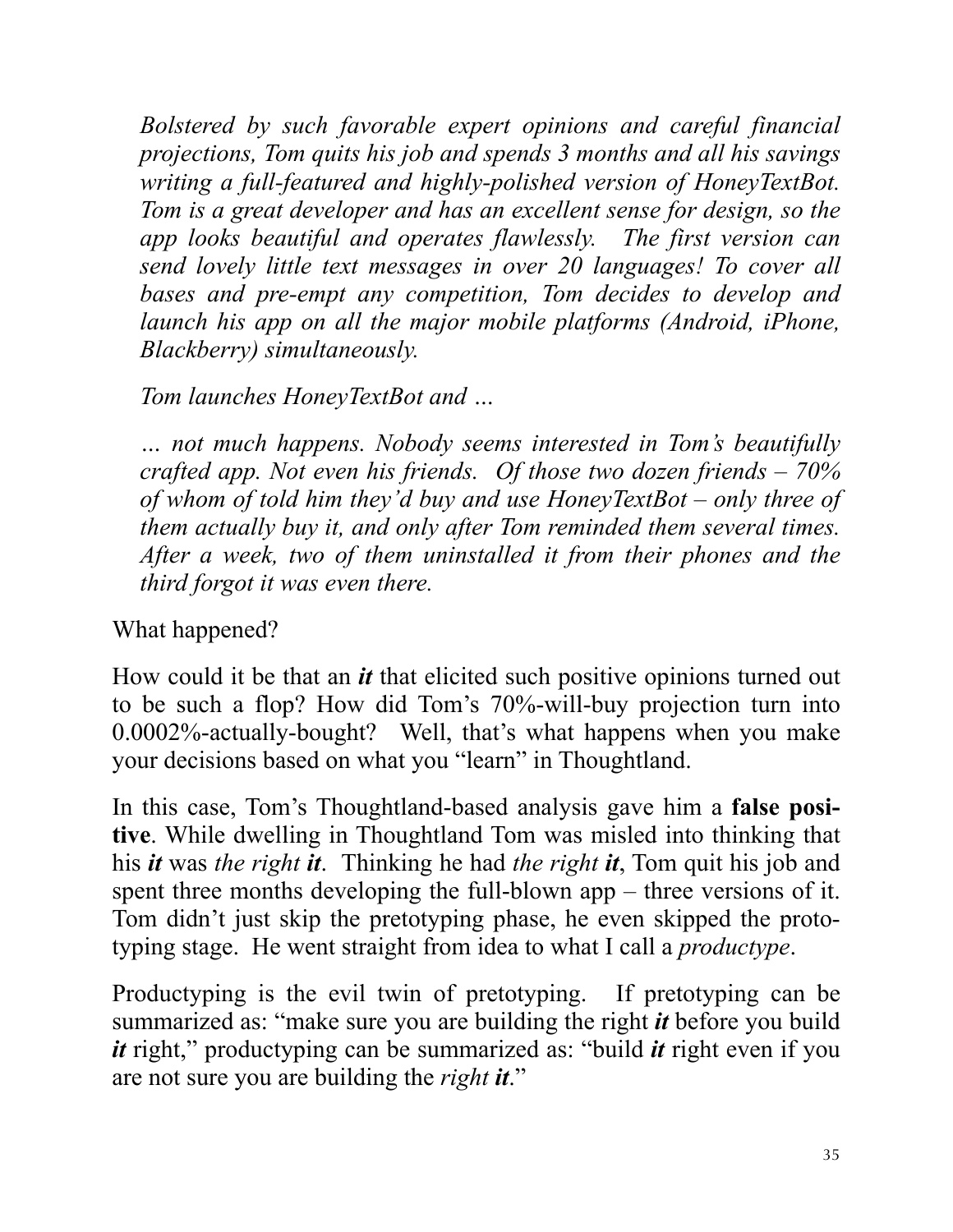What was Tom thinking? He is a smart guy. Why did he invest even one penny in creating more than one version of HoneyTextBot? Why did he even bother to internationalize it and provide support for multiple languages?

What happened is that, buoyed by such positive opinions, Tom ignored *The Law of Failure*. He assumed success and decided to go all out, all at once.

This, unfortunately, happens a lot. When our own infatuation with our *it* is combined with false positives from Thoughtland it's hard to resist *going for it.*

Besides doesn't "going for it!" sound good? Doesn't it feel good to say it and do it? Isn't that *The American Way*? Yes. Yes. Yes. It feels good – make that GREAT – at first.

Overly optimistic individuals, by the way, are not the only ones who fall for this trap. Seasoned professionals at major companies fall for it just as often; they go from Thoughtland to productype in one fell swoop.

#### **Productyping is the way most new products are developed.**

**Productyping is the reason why most failures are slow, painful and expensive failures.**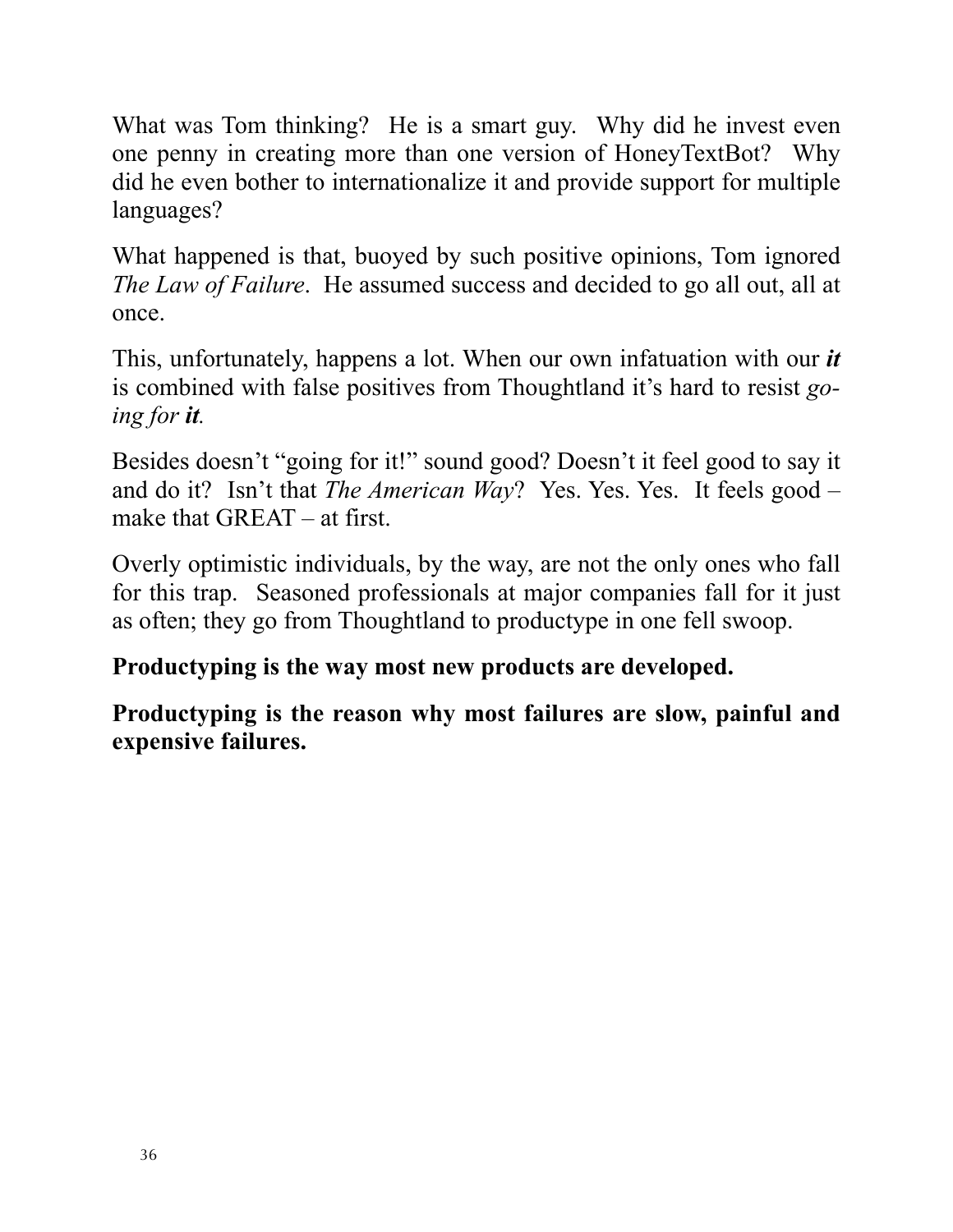#### **Get It The Hell Out Of Thoughtland ASAP**

All *it*s – wrong *it*s and right *it*s – are born in Thoughtland. But, as we've seen, spending too much time in Thoughtland can often lead us into prematurely abandoning potentially good ideas or over-commiting and over-investing in potentially bad ideas. In other words:

- Do nothing with *it*
- Go for **it** (productyping)

As we know, chances are that our *it* is not *the right it*, but the place to make that determination is not in Thoughtland but in the real world where, instead of subjective opinions, we can collect actual usage and market data.

We must not let our *it* fester in Thoughtland, we have to get *it* out of there as soon and as cheaply as possible. And that's where pretotyping – the third and best way to deal with the beast of failure – comes in:

• Give *it* a try (pretotyping)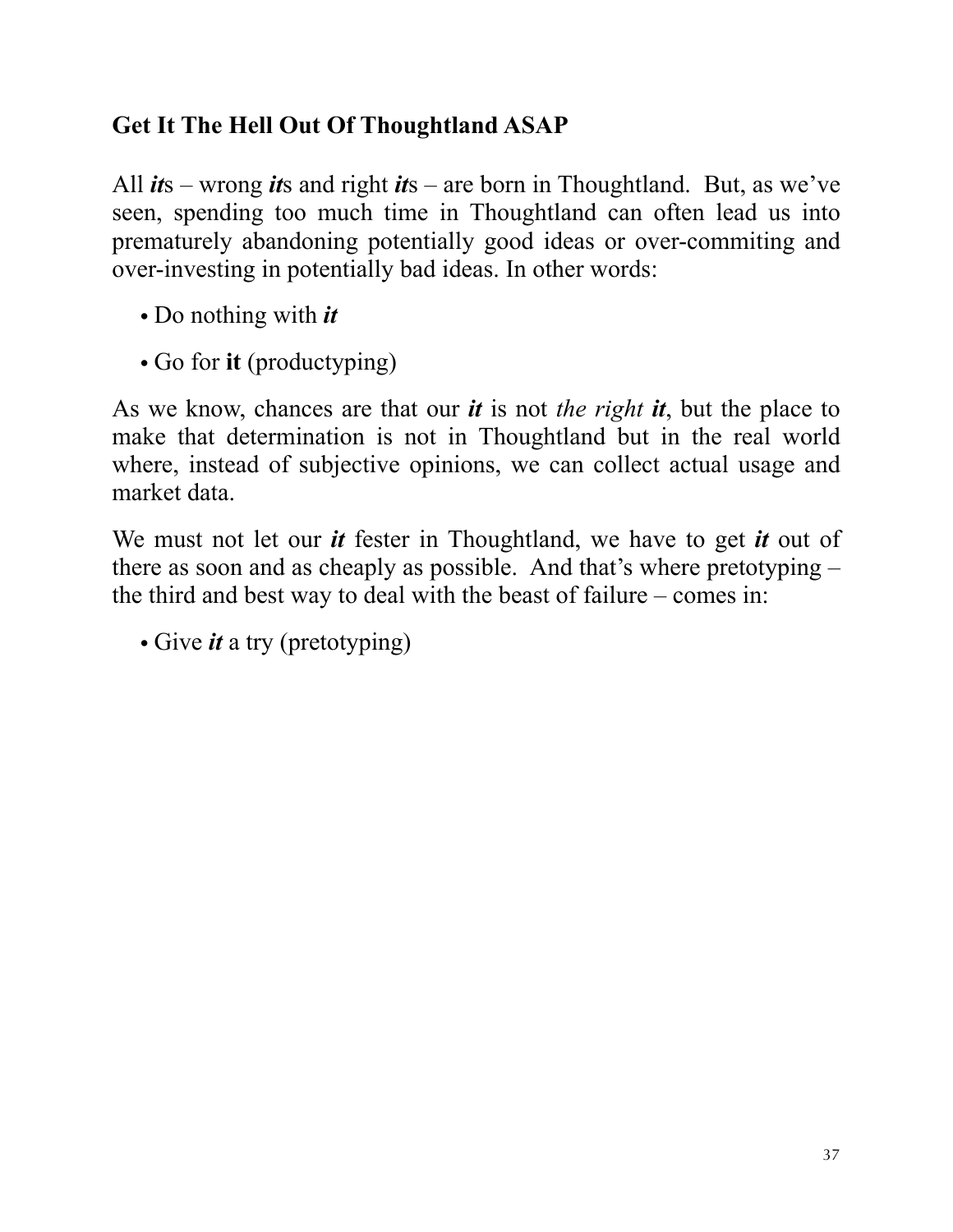### **CHAPTER FOUR**

### **Pretotype It**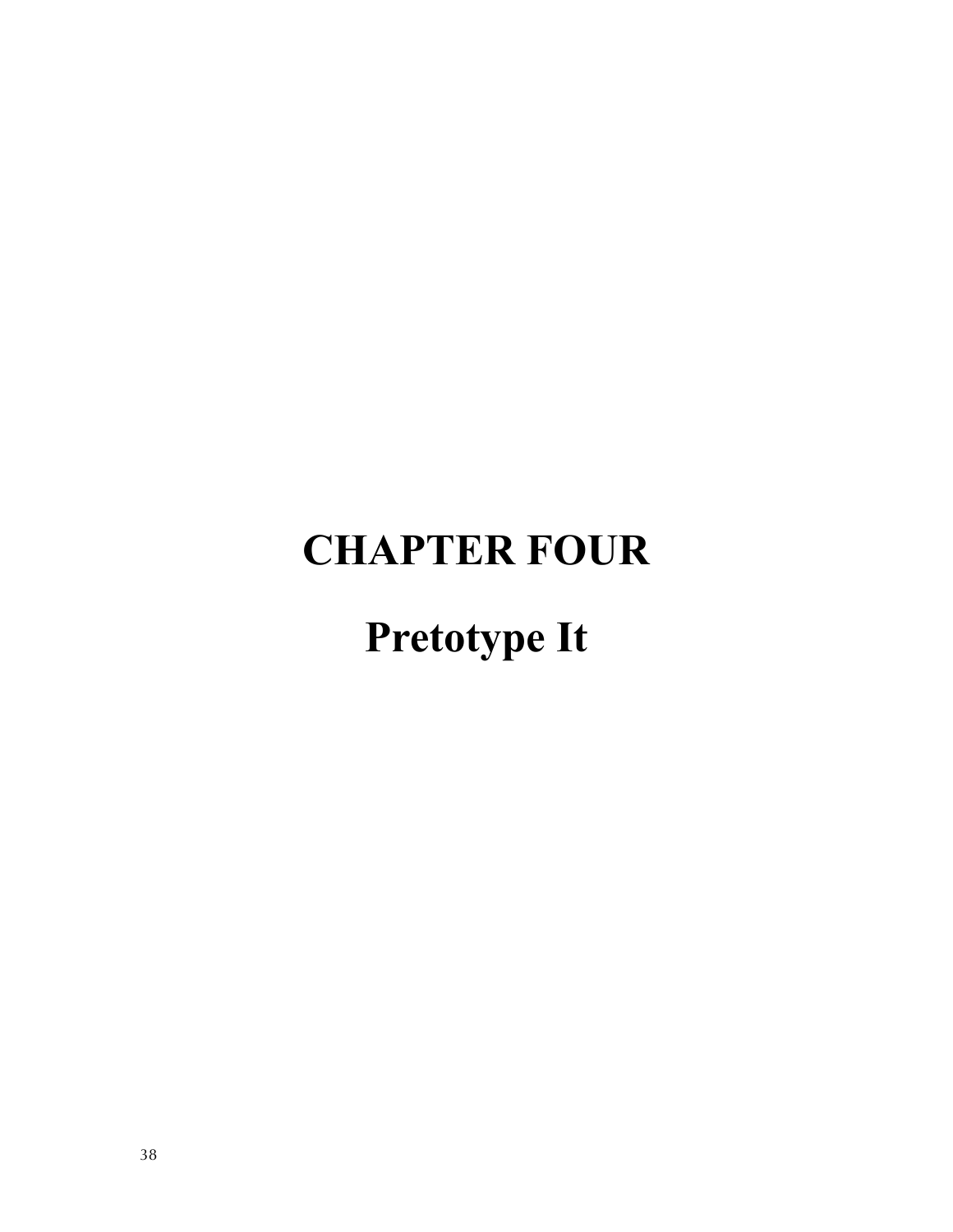Enough preambles, justification, explanation and definitions. Time to get to the meat of this book – the actual creation and testing of pretotypes.

First, I'll introduce you to some basic types of pretotyping, then we'll look at ways to test them and finally I'll combine everything we've learned into a few complete examples.

#### **A Hodgepodge of Pretotyping Techniques**

Some day, if this book turns out to be *the right it*, I will invest time and effort to create an extensive, well-structured, formal and official-looking taxonomy of pretotyping techniques. At that time, I will give each technique a fancy name, describe ideal usage scenarios and provide plenty of examples. But since this version of the book is still a pretotype, what you'll be getting is more of a hodgepodge of just a few different ways you can pretotype your ideas with a rough explanation of when and how to use them.

Here's a quick summary of the techniques we'll talk about:

**The Mechanical Turk** – Replace complex and expensive computers or machines with human beings.

**The Pinocchio** – Build a non-functional, "lifeless", version of the product.

**The Minimum Viable Product (or Stripped Tease)** – Create a functional version of *it*, but stripped down to its most basic functionality.

**The Provincial** – Before launching *world-wide*, run a test on a very small sample.

**The Fake Door** – Create a fake "entry" for a product that doesn't yet exist in any form.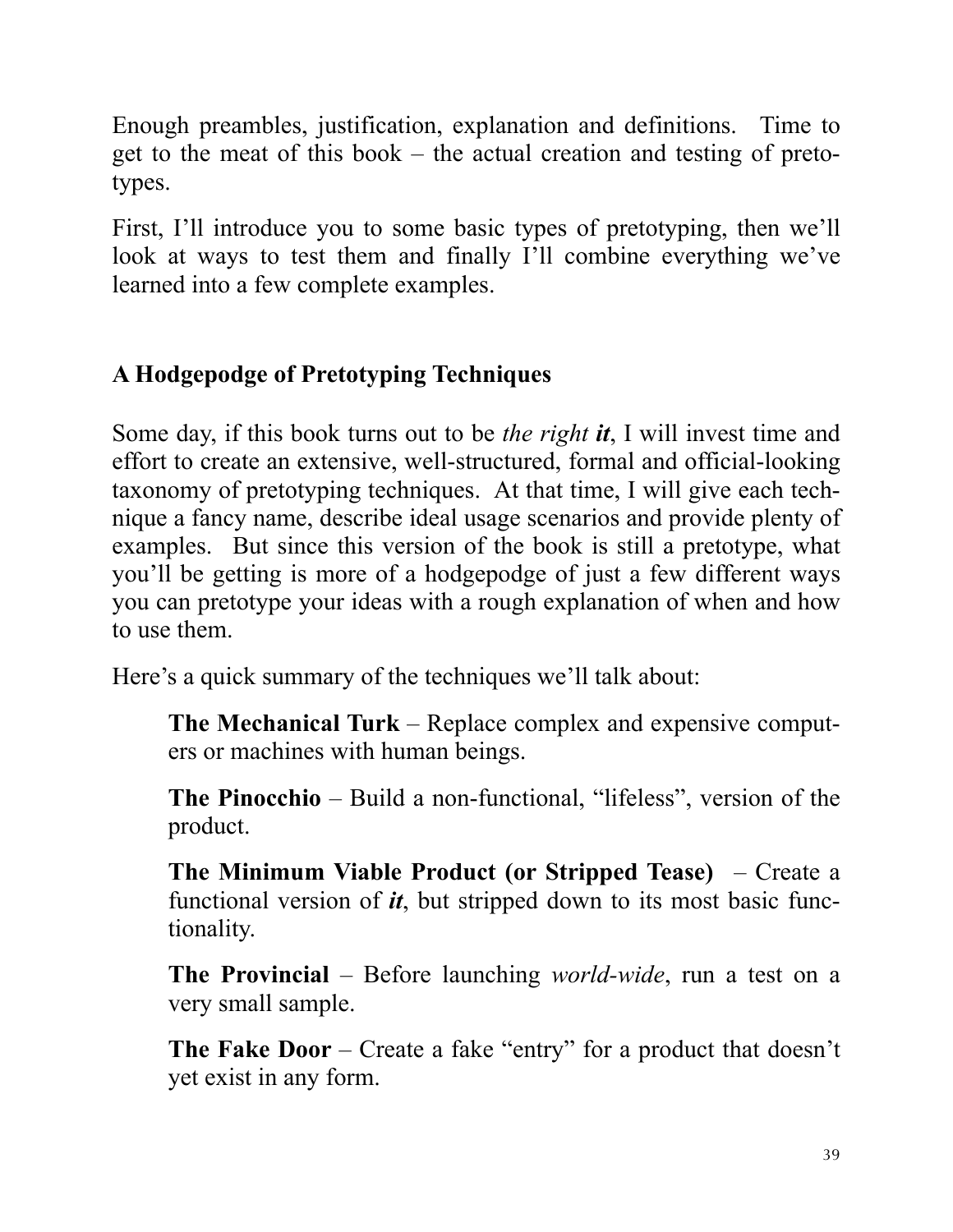**The Pretend-to-Own** – Before investing in buying whatever you need for your *it*, rent or borrow it first.

**The Re-label** – Put a different label on an existing product that looks like the product you want to create.

Feel free to use, abuse, misuse or confuse any of these techniques. Combine, refine, re-define and add to them to your heart's content. If you come up with an interesting pretotyping technique or suggestion let me know about it (asavoia@gmail.com); describe it and suggest a name for it, and I might just include it in future versions of the book or feature it on my blog [\(pretotyping.blogspot.com\)](http://pretotyping.blogspot.com).

Now a few more words on each technique.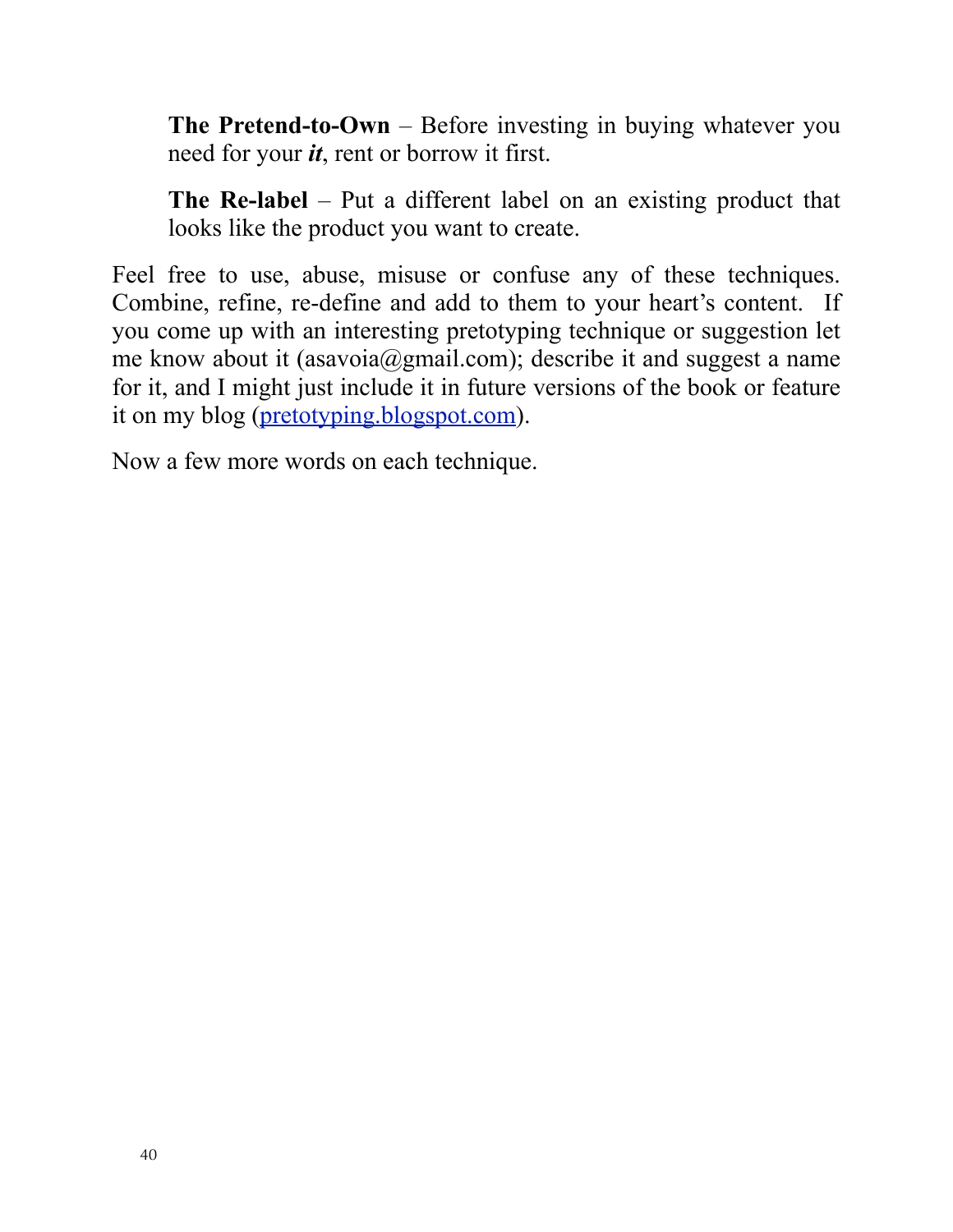#### **The Mechanical Turk**

This pretotyping technique borrows its name from the famous Mechanical Turk chess-playing "machine" that was touring the world in late 18th century. People were led to believe that the "Turk" was a mechanical contraption (an automaton) programmed to play chess. In reality, inside the box there was a small, but talented, chess player making the moves by manipulating the mannequin.



A Mechanical Turk pretotype is ideal for situations where you can replace costly, complex or yet-to-be-developed technology with a hidden human being performing the functions of that technology.

The IBM speech-to-text experiment is a perfect example of this technique: Developing even a high-quality speech-to-text engine would have taken years and a huge investment, but a human typist, hidden in another room the same way the chess player was hidden inside the Mechanical Turk contraption, easily simulated that complex functionality.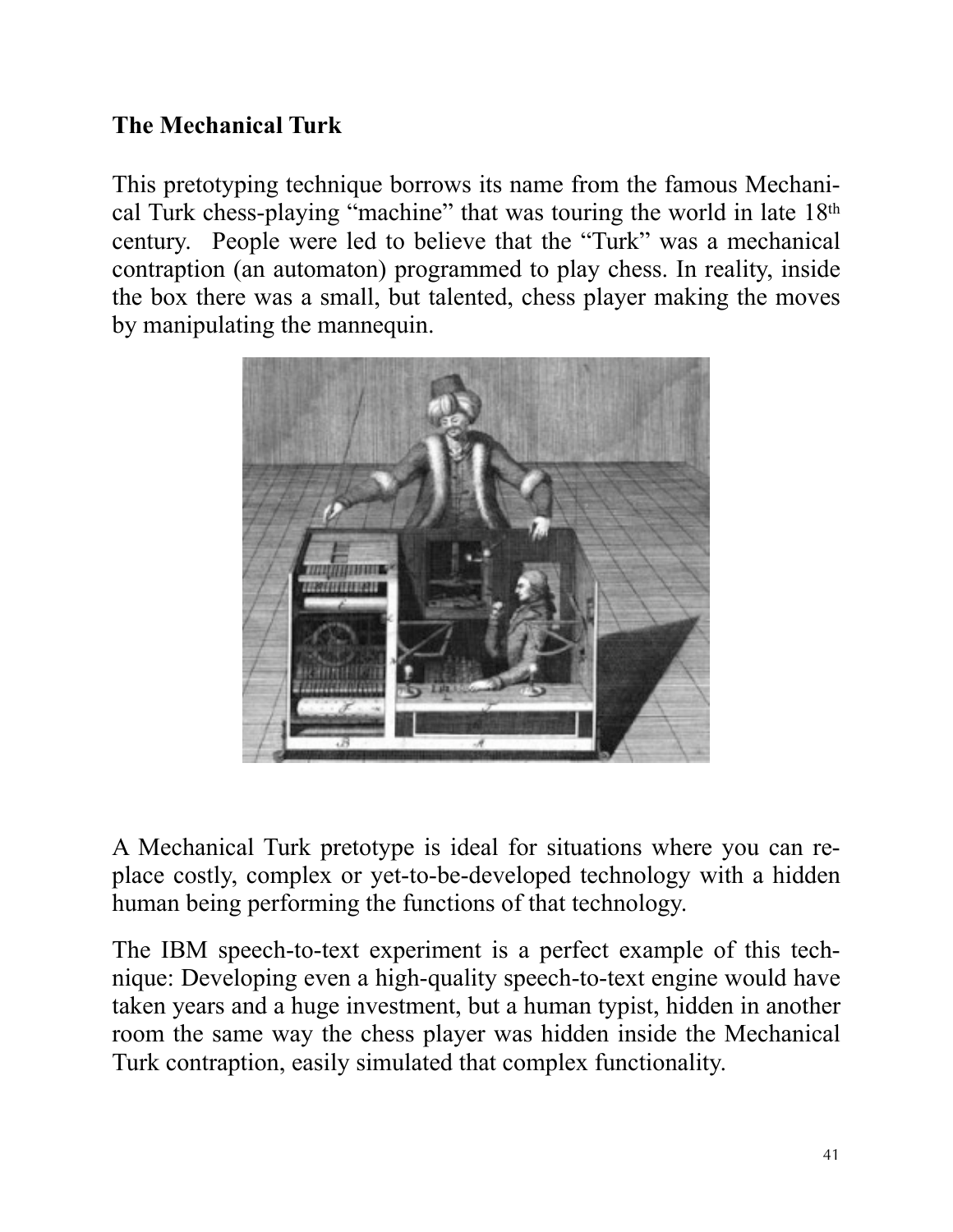#### **The Pinocchio**

This pretotyping technique was Inspired by Jeff Hawkins' wood block Palm Pilot pretotype and has been named after the wood puppet who, after being visited by the Blue Fairy, becomes a real boy.

A Pinocchio pretotype is best suited for situation where things like size, shape, weight, portability, etc., are important and where one's imagination can be used to fill in the blanks – much the same way Hawkins' pretended that his wood block had the functionality required to schedule appointments, store phone numbers and keep notes.

#### **The Minimum Viable Product (or The Stripped Tease)**

The term Minimum Viable Product (MVP) was introduced and popularized by Eric Ries, the creator of The Lean Startup movement and one of my personal heroes.

As the name suggests, this technique involves creating a working pretotype – an actual product – but with features and functionality stripped down to the bare minimum in order to: "*… collect the maximum amount of validated learning about customers with the least effort.*"

Since they involve some actual, if basic, functionality, MVPs typically require more work than Mechanical Turk or Pinocchio pretotypes. But an MVP can be developed much more quickly because it dispenses with all non-critical features. An MVP for an online family diary application, for example, should only support text entries (and perhaps uploading of pictures), but it should not bother to provide support for different text fonts, uploading of videos or different types sharing. Such features may be nice, and even required, for the success of the final product but should only be added once initial testing indicates that the online family diary is *the right it*.

*Note: As I mentioned before, I learned about* Lean Startups *and* MVP*s a few months after I'd been talking about pretotypes and building them. During a*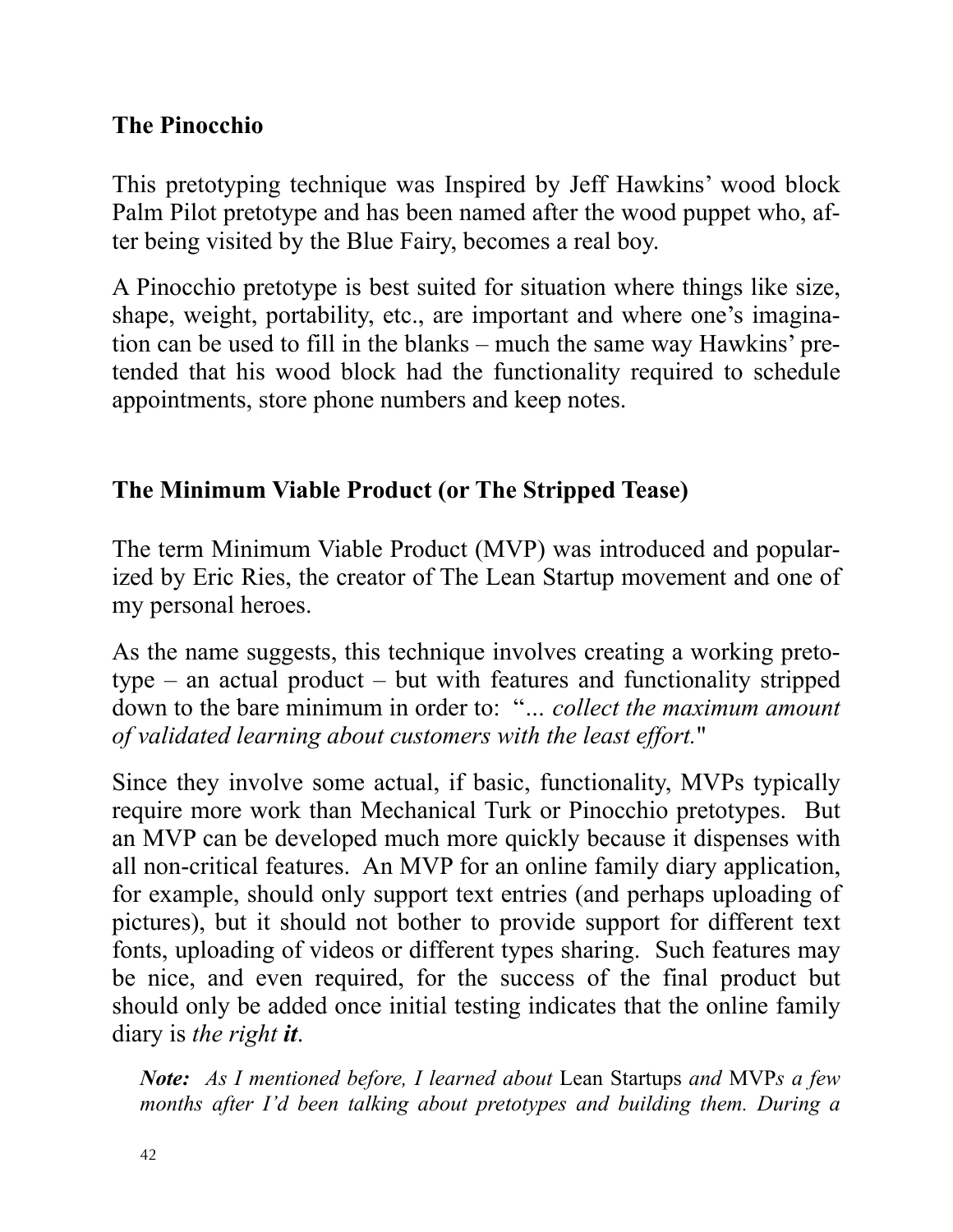*workshop, I built a "Stripped Tease" (my name at the time) pretotype for a mobile app and someone said to me: "Hey, how is this different from Eric Ries' MVP concept?" I did not have a good answer at the time. But after learning more about MVPs and Eric Ries work, it's clear that MVPs and pretotypes (as well as the overall Lean Startup methodology) are all focused on helping creators, innovators and entrepreneurs avoid the same basic mistake: investing a lot of time and money to develop products for which there is no market – or not enough of a market to justify the investment.*

*If you are interested and intrigued by pretotyping and this book, then you must buy, read and follow* Eric Ries*' book* The Lean Startup*. It's a proper book and something everyone should read, whether they work in a startup or a Fortune 500 company.*

#### **The Provincial**

In many cases, the major costs associated with a product are not in developing the basic functionality, but in scaling the product to support and make it useful for a large number of users. A Provincial pretotype provides the core features of the intended final product, but limits its scope (and scale) to support a small subset of the ultimate target market. As always, this is best explained with an example.

Let's assume that Sandra has an idea for a mobile application that helps people find restaurants that serve only organic food. Let's call Sandra's *it* the *Organic Eater Helper*.

One of the most expensive and time consuming aspects of this app would be the creation and maintenance of a national database of restaurants that meet the requirements of serving only organic foods. There may be thousands of such restaurants across the country, and to include them all, and write the code to automatically keep the list up to date, Sandra would have to do a lot of work – unnecessary and wasted work if it turns out that the *Organic Eater Helper* app is not *the right it*.

A Provincial pretotype would be developed as follows: Sandra should start by focusing on a particular city or county – ideally this is where she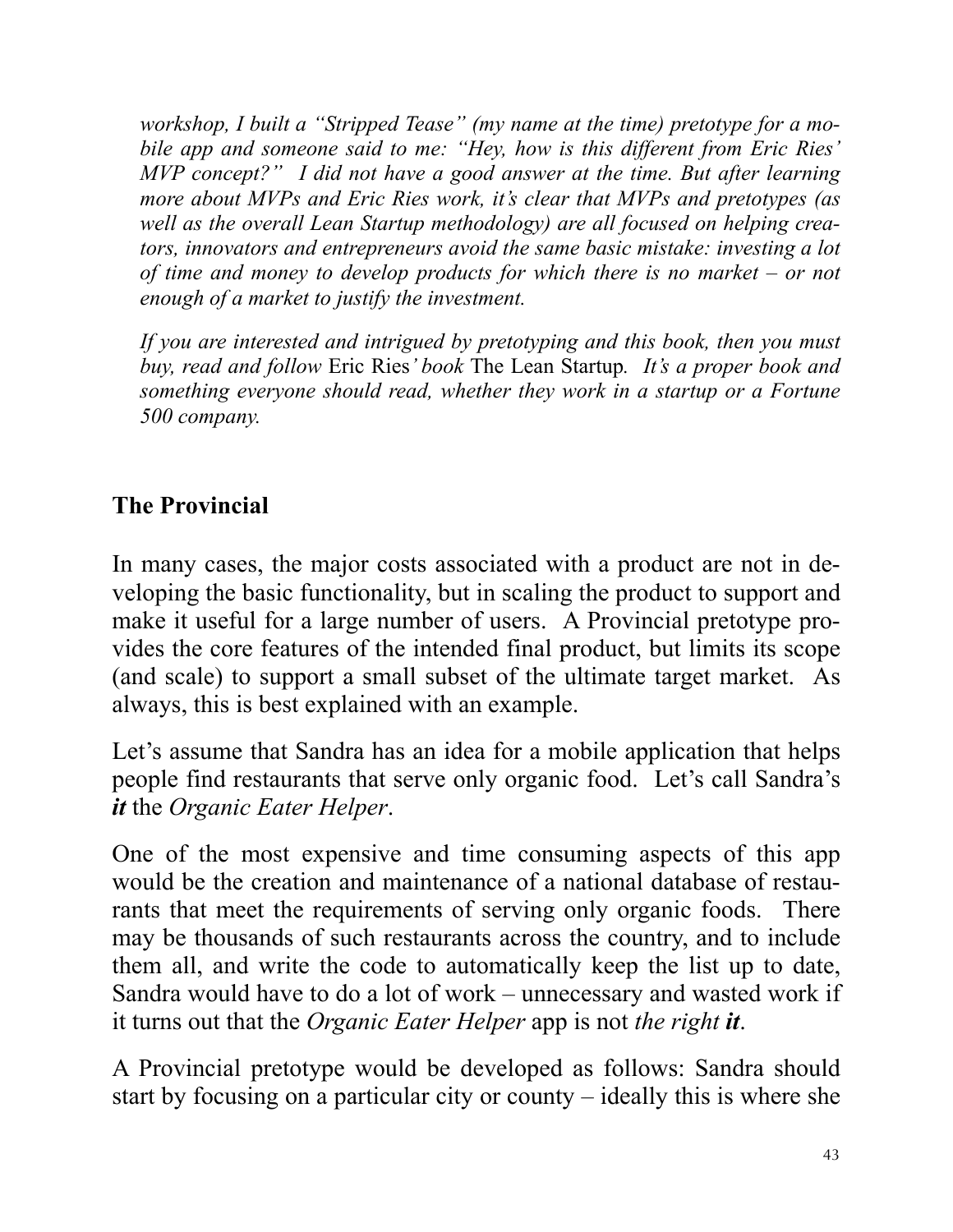already lives. Since there will probably be only a few organic restaurants in the area she selected, the development of the application is greatly simplified. Sandra can *hardwire* the names and location of the restaurant directly in the app instead of having to write code to poll a central database with thousands of restaurants and only return the ones closest to the user's location.

In addition to simplifying and accelerating the development of the pretotype app, the provincial approach will also simplify and accelerate Sandra's marketing and testing effort. Instead of advertising the app nationally, she can focus on a smaller region and save a lot of money and still learn whether or not her app might be *the right it*.

#### **The Fake Door Pretotype**

The name of this technique comes from a presentation by Jess Lee, cofounder and VP of Products for Polyvore. Great name. Thank you Jess!

With a Fake Door pretotype, the only requirement is to create an "entry" point for a potential product (or new feature). The product (or feature) does not have to exist at all. In Jess's words: *"In a web product, what this means is that you pretend that a feature exists and you see if anybody clicks on it."* 

Fake Door pretotypes are useful for determining the level of interest for an *it.*

On the Internet, a Fake Door can be implemented as a link, a button on a web page, or a web ad for your *it.*

Let's assume that Sandy is thinking about writing a book on *squirrel watching* (a worrisome variation on the already worrisome and mysteriously popular hobby of bird-watching.) Before she invests months of precious time away from her actual squirrel watching pursuit to write *The Complete Squirrel Watcher*, Sandy can use a Fake Door pretotype to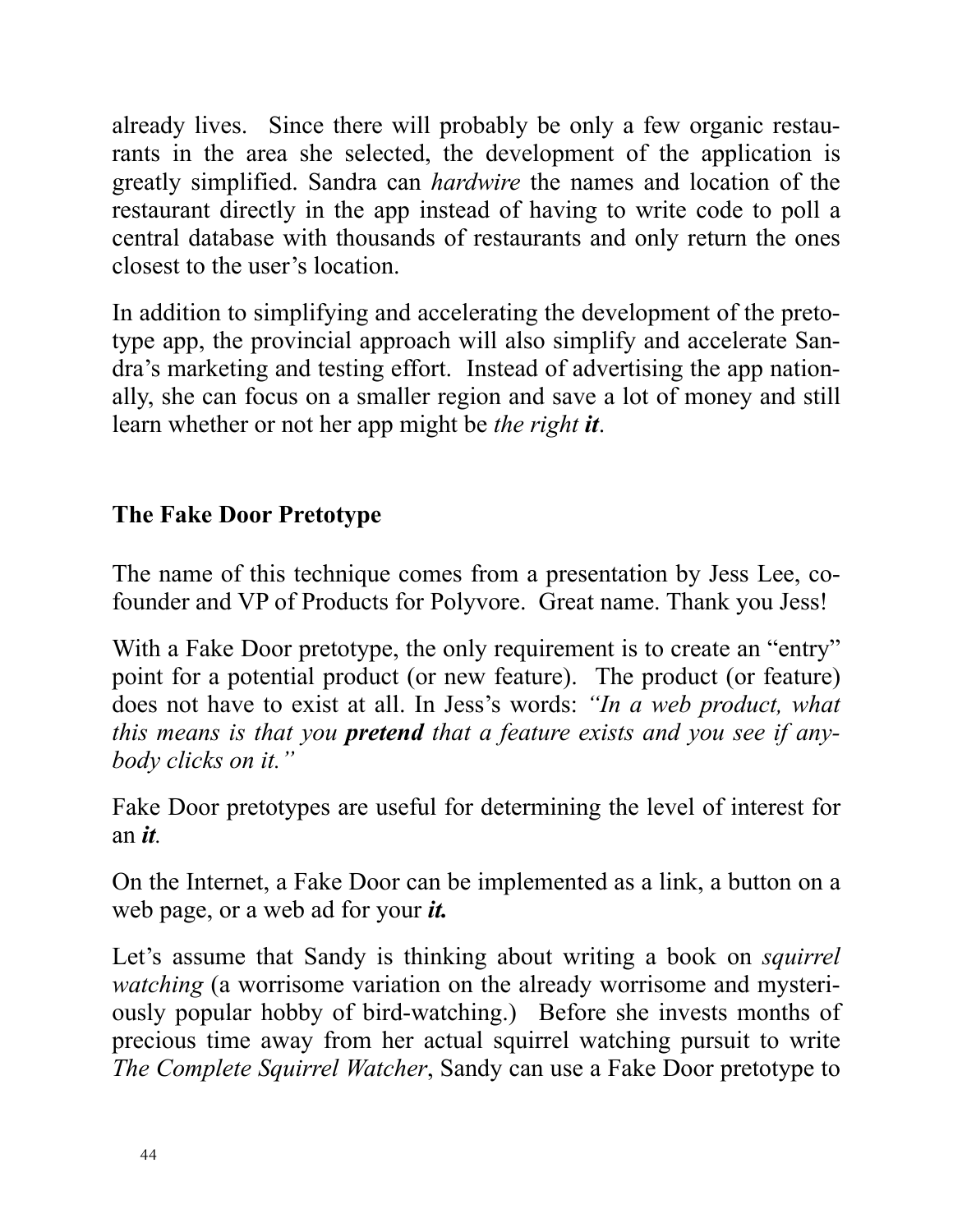determine the level of interest in such a tome by creating a web ad – something like this:

The Complete Squirrel Watcher. The only book for serious squirrelers. Only \$9.98. Click here for more information.

She can then pay for Google AdWords to serve her ad on squirrel-related websites or whenever people search online for "squirrel watching."

We'll elaborate more on this particular example in the *Putting It All Together* chapter – I am sure that you, and the dozens of squirrel watchers out there can't wait.

#### **The Pretend-To-Own**

Some *it*s may require a major upfront investments, in such cases, it's critical that you pretotype the idea by borrowing or renting those expensive items.

A new business that requires a physical store, for example, should not commit to a 5-year lease until they are sure that the idea is viable. Instead, they could try to get a 3-month deal on some un-leased space or – even better – arrange to squeeze their display inside another store that may attract the same type of buyers.

The idea for a new *green* car rental company that only rents electric cars should be tested by either renting or borrowing a few electric cars for a few weeks – not buying a fleet of them upfront.

You get the idea. Be a cheapskate until you know you have *the right it.*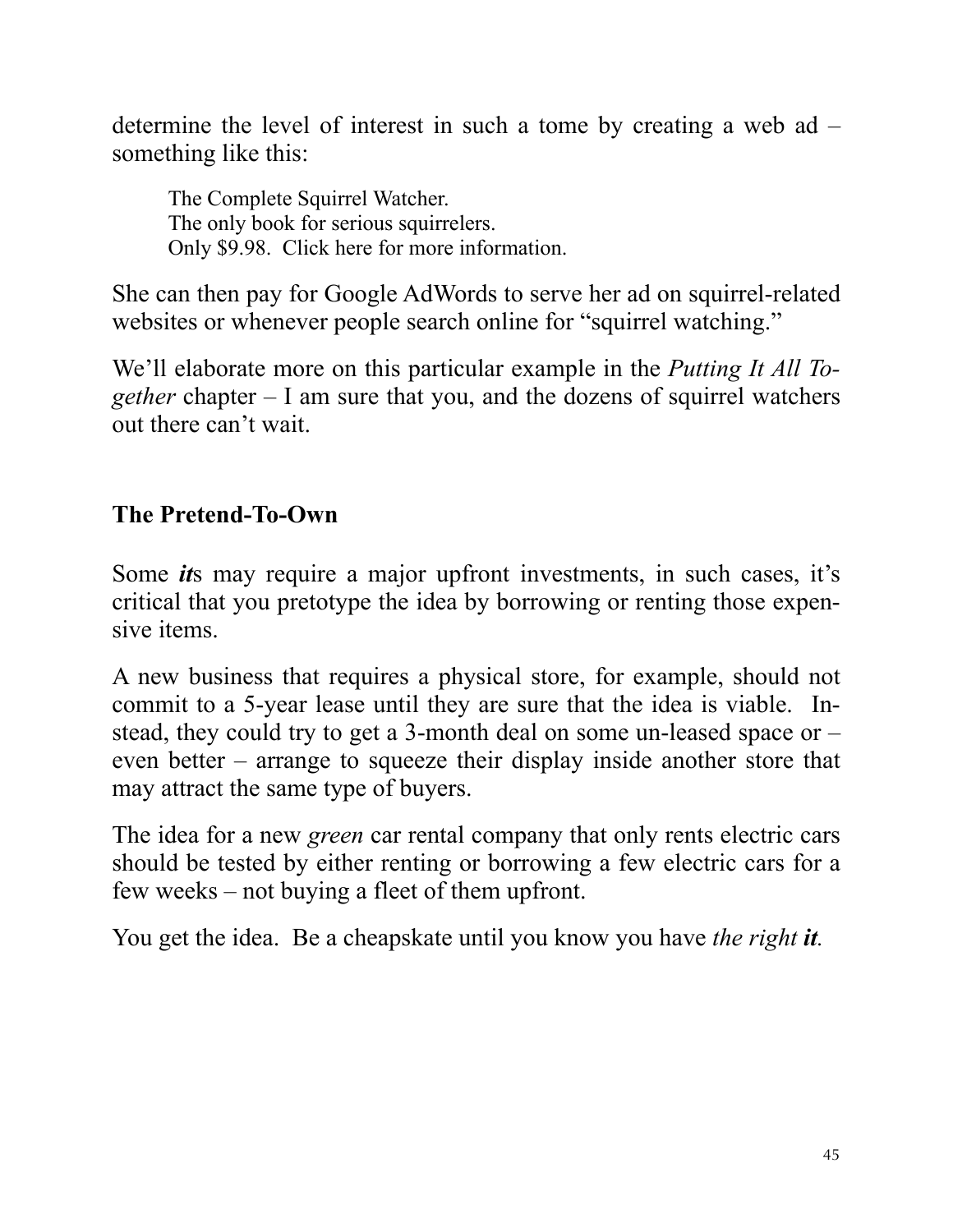#### **Ethical Considerations**

Unless you are a borderline psychopath, some of these techniques may bother you from an ethical standpoint. Is it really right to create a "fake door" for example, just to see if people click on it?

I thought about this quite a bit and came to the following conclusion:

*Wrong its* are responsible for huge amount of waste. They waste the time of the smart people who develop them as well as the money and natural resources that should have been used to build something better and more useful. Time, money and resources invested in *wrong its* are time, money and resources stolen from *right its*.

Think of all the products you've bought and used only once or twice before throwing them away and regretting the purchase. Think of all the unsold products that end up in landfills.

Pretotyping can save you, and your potential customers, from wasting a lot of time and money on *wrong its*.

Use your judgment and sense of ethics when developing and testing pretotypes and you should sleep well at night.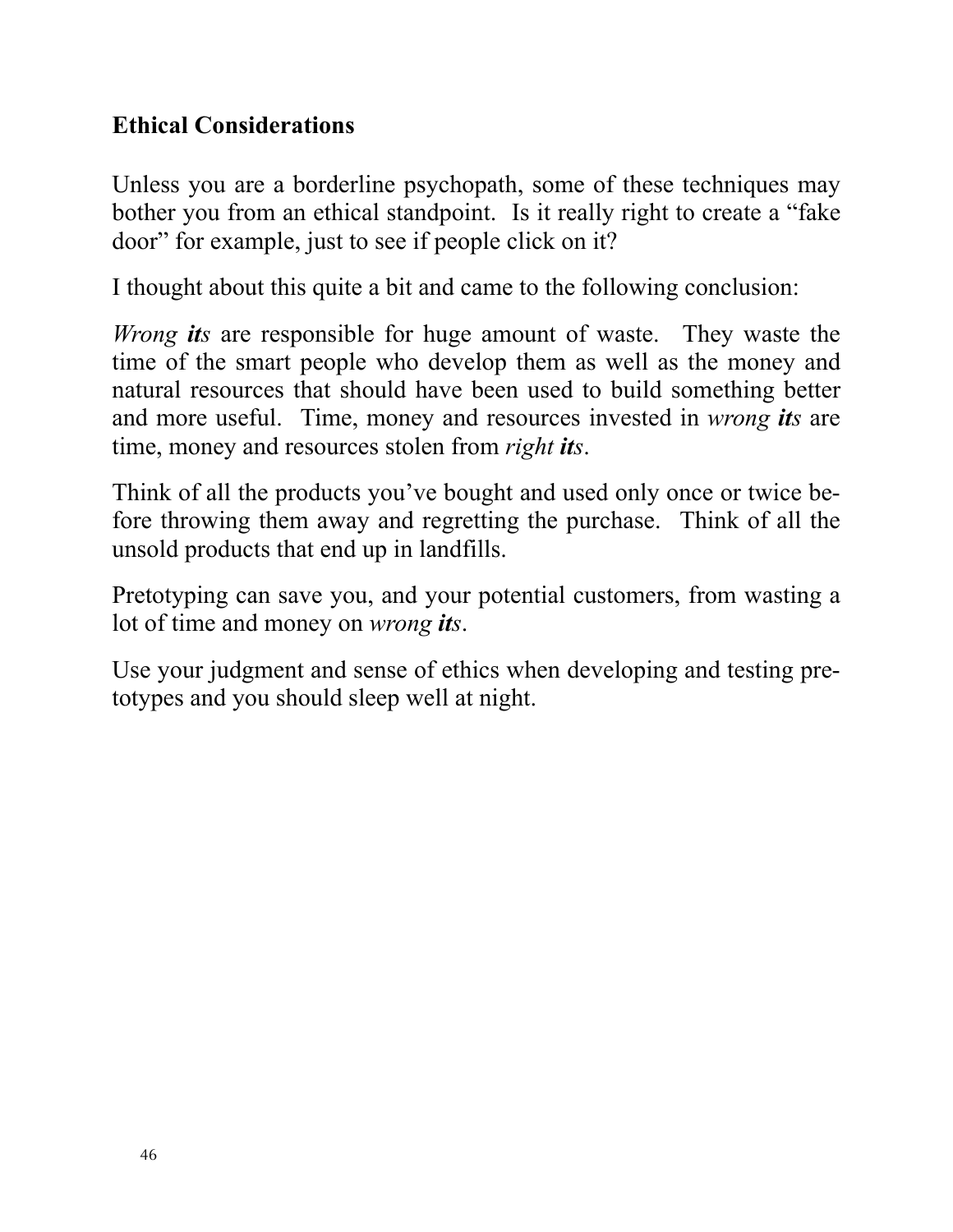### **CHAPTER FIVE**

### **Test It**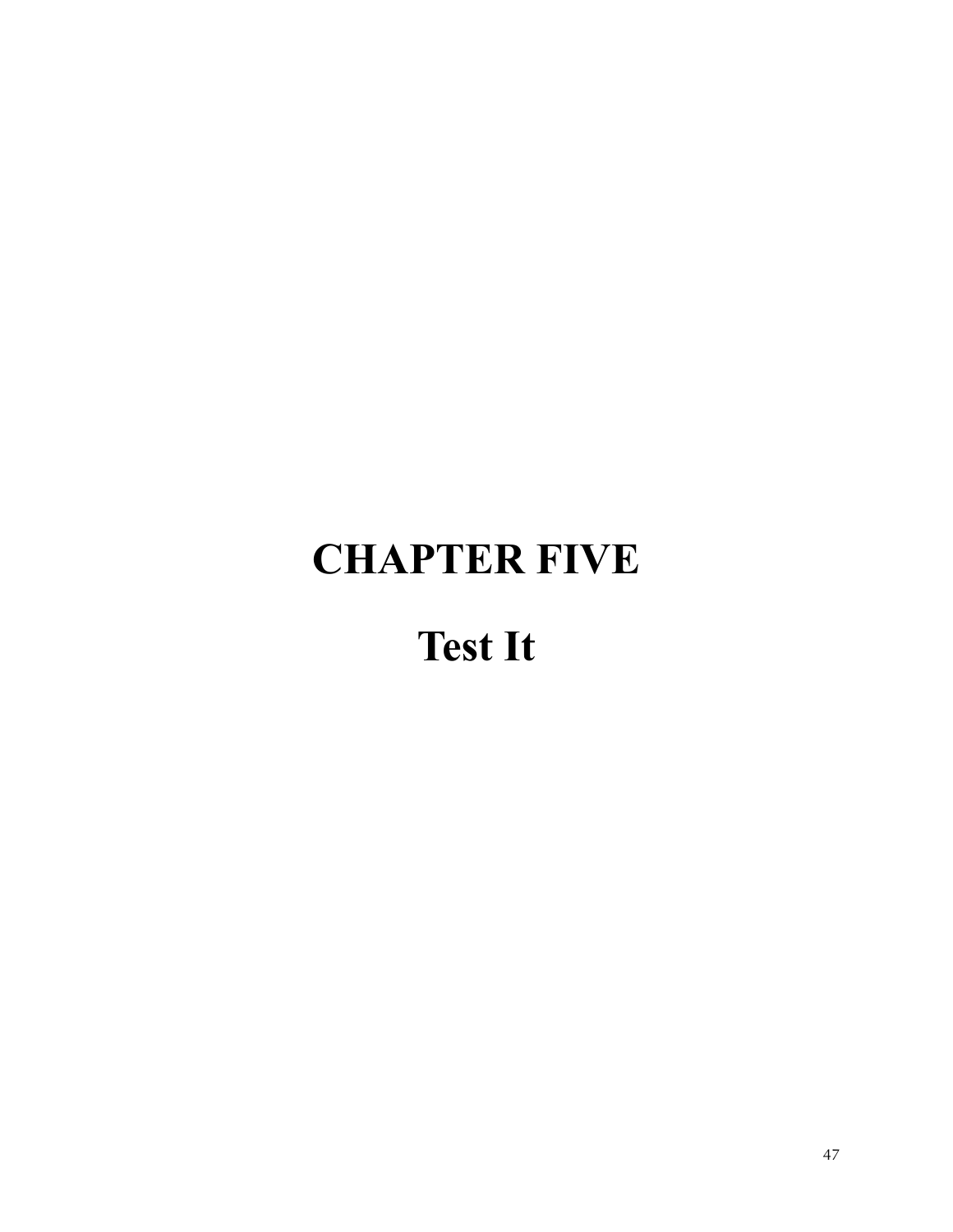Pretotypes are created for one reason, and one reason only – to help us determine the level of interest and people's reaction to our *it*. The data we collect with the pretotypes will help us determine if our idea is *the right it*.

The only effective way to know if an *it* is *the right it* is to test it. Not in Thoughtland, parading an abstract idea and collecting subjective opinions, but in the real-world with a concrete pretotype used to collect data from actual users.

#### **Data Beats Opinions**

At Google we have a couple of important core beliefs: "data beats opinions" and "say it with numbers."

But what kind of data should we collect with our pretotypes and what numbers should we "say it" with?

It's impossible to come up with a fixed set of metrics that will apply equally well to all *it*s. The success of a book, for example, is typically measured by how many copies it has sold, and a movie by its box office receipts. The success of a web-based service such Google GMail, on the other hand, is best measured not by how many people signup a GMail account, but by how many people use their account *regularly* (e.g., 7 day active users.)

While there isn't a universally applicable set of success metrics, there are some common guidelines that can, with some modifications, be applied to most *it*s.

Since this is a pretotype version of the book (see section on MVP), I will only introduce two basic but important and useful metrics: *Initial Level of Interest* and *Ongoing Level of Interest*.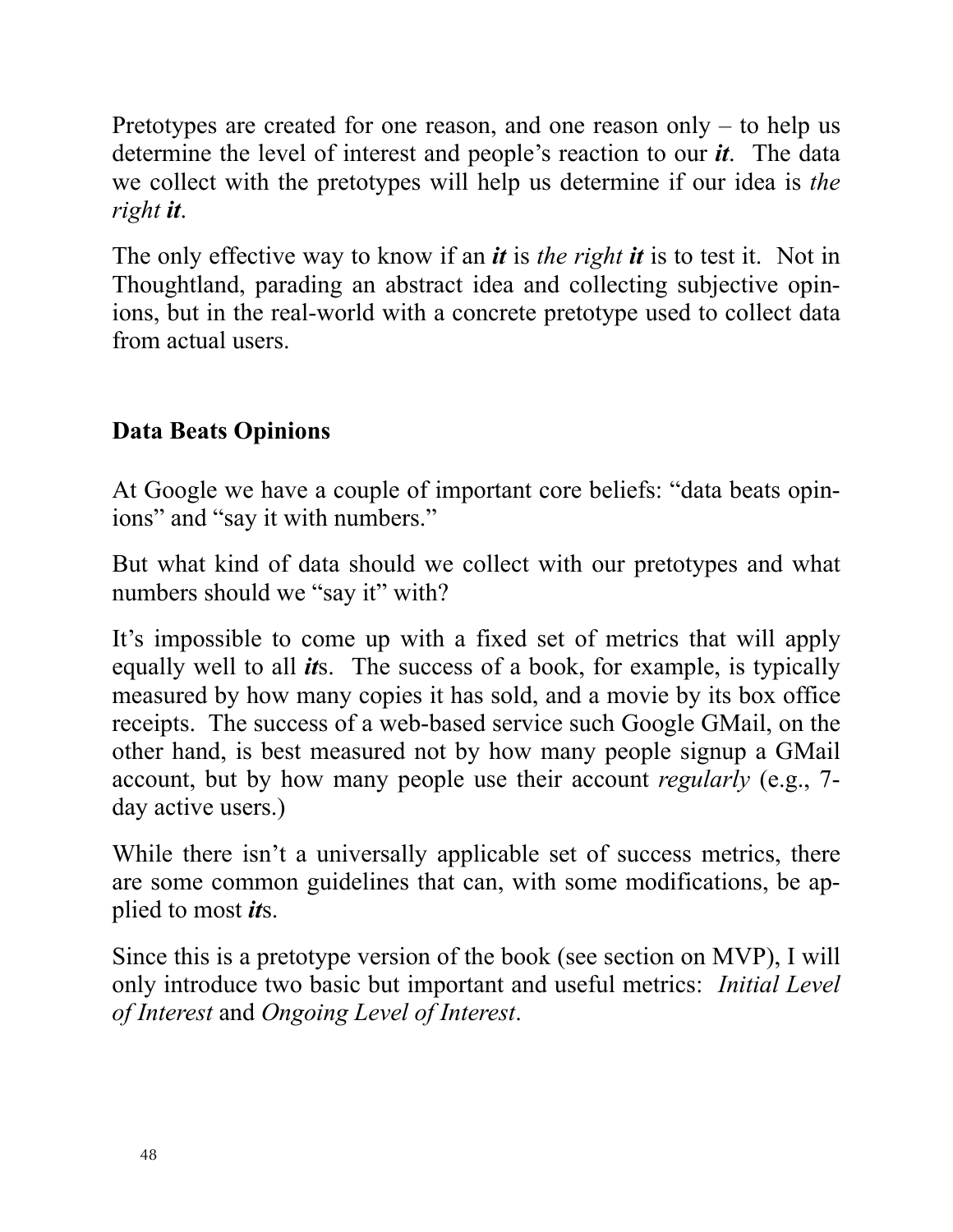#### **Initial Level of Interest (ILI)**

The first metric you should try to collect on any *it* is what I call the *Initial Level of Interest* or ILI.

The ILI metric is a simple ratio:

*ILI = number of actions taken / number of opportunities for action offered*

Where:

*number of opportunities for action offered* represents the number of people who have been offered an opportunity to take some positive action associated with your pretotype,

and

*number of action taken* represents the number of people who have actually taken you up on that opportunity.

As always, an example should help to make things clear.

Adam is a nudist and occasional skydiver and he is so passionate about his two "hobbies" that he's thinking of quitting his job as an accountant (especially since they won't let him work *in the buff*), buying a plane and starting the world's first nude sky-diving business: *Birthsuit Skydiving*.

Before Adam resigns from his job and buys that Cessna, it would be a terrifically good idea (to put it mildly) for him to see what the level of interest in his idea is. Is nude skydiving *the right it*? We know that there are many nudists and many skydivers, but how many nudists would like to skydive and how many skydivers would like to jump from a plane with nothing but a parachute? Here's what Adam should do to determine the level of interest.

There are online forums for both nudists and skydivers, and let's assume that Adam is already a member of at least a couple of them.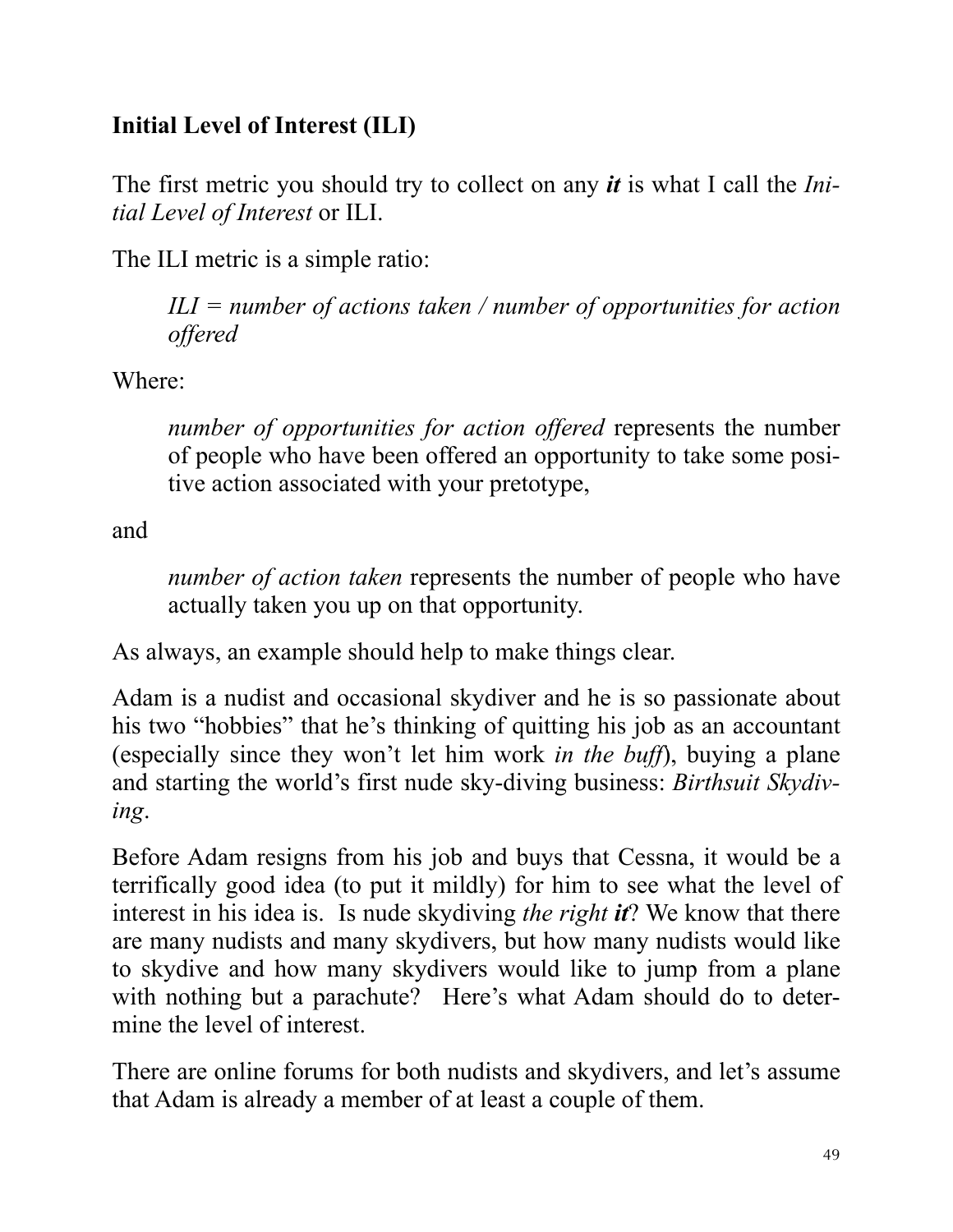Adam could write the following post in the local nudist forum:

*Fellow nudist, I am renting a charter flight for a nude skydive. The cost is \$100 per jump. No skydiving experience necessary, and I promise you won't*  land in a field of cactii. The first jump will be a month from now, Saturday, *May 31st in Santa Barbara. To sign up please send me an email with the names and number of nudists in your party, and I'll respond with the details. Space is limited, so first-come, first-served will apply.*

*Adam*

A cool thing about online forums is that most of them show you how many people have read each post. This gives Adam the first number he needs (i.e., the number of people who have read his post and had an opportunity to act by sending Adam an email telling him that they were interested.)

Let's assume that a week after Adam posted his message, he sees that 1,490 people read his post (this is the *opportunity for action offered* number) and that he has received 2 emails replies saying that they wanted to sign up (this is the *number of actions taken*).

The ILI in this case and for this group would be:  $2 / 1490 = 0.0013$  or  $0.13\%$ .

Not very encouraging, but also not too surprising since most people (including nudists) are naturally reluctant to jump from a perfectly good plane. At this point Adam can send the two responders a message saying that he's sorry, but due to a lack of interest the nude parachuting event has been cancelled.

Before abandoning his idea, however, Adam should post a similar offer on the local skydiving forum. Something like this:

*Fellow skydivers, aren't you bored of the same old, same old, types of jumps? To make things interesting, I am renting a charter flight for a nude skydive. The cost is \$100 per jump. I promise you won't land in a field of cactii, but on a nude beach – imagine the surprise! The first jump will be a month from now, Saturday, May 31st in Santa Barbara. If you want to sign*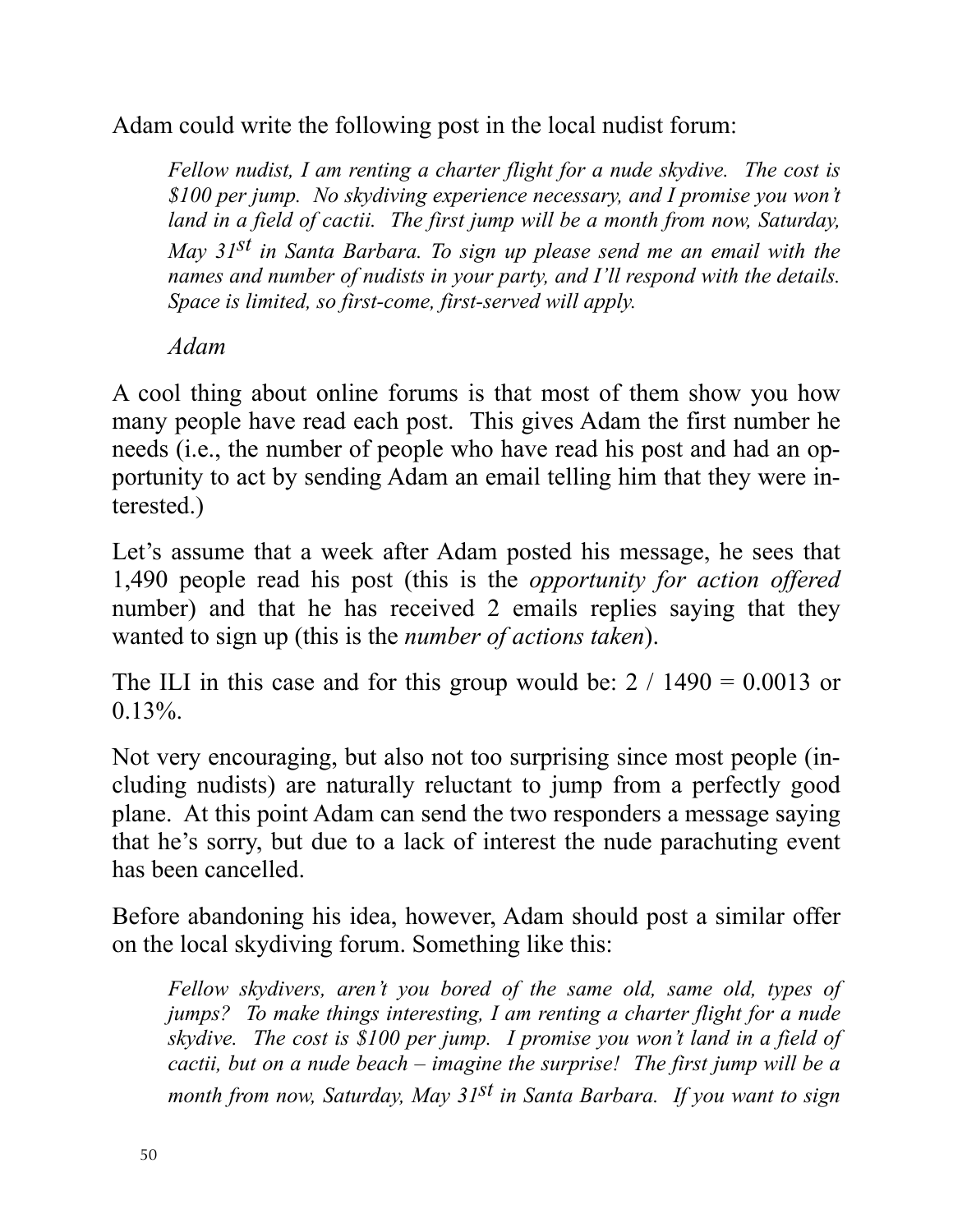*up please send me an email with the number and names of people in your party, and I'll respond with the details. Space is limited so first-come, firstserved will apply.*

*Adam*

Let's assume that after a week, 898 skydivers had read his post and 112 replied that they wanted to signup.

The ILI in this case would be:  $112/898 = 12.5%$  – much better. Now we are talking.

With this simple Fake Door pretotype and ILI metric, and less than an hour worth of "work", our nudist skydiving friend Adam has already collected some very valuable data:

Skydivers are a much better target market (by a factor of about 100) for his idea than nudists.

The ILI for skydivers is pretty high, over 10% with 10,000s of skydivers in the US this number is good enough to pursue the idea further.

A percentage of the skydivers who replied said that they were very interested and were ready and eager to sign up. This is a very strong *right it* signal.

ILI data is very powerful and easy to interpret and act upon when used for comparisons with similar ILI. In Adam's case, ILI data unambiguously indicates that skydivers are a much better target market than nudists. It's much harder to know, however, if a given ILI is good enough to proceed. For some *it*s, an ILI of 12.5% might be considered great, for others it might not. While it's important and easy to collect data and calculate the ILI, interpreting it will usually require some judgment and domain/market knowledge.

Things are looking good for the *Birthsuit Skydiving* idea but, as we'll see ILI is just an early indicator of *right it* potential. Let's investigate what Adam should pretotype and measure next.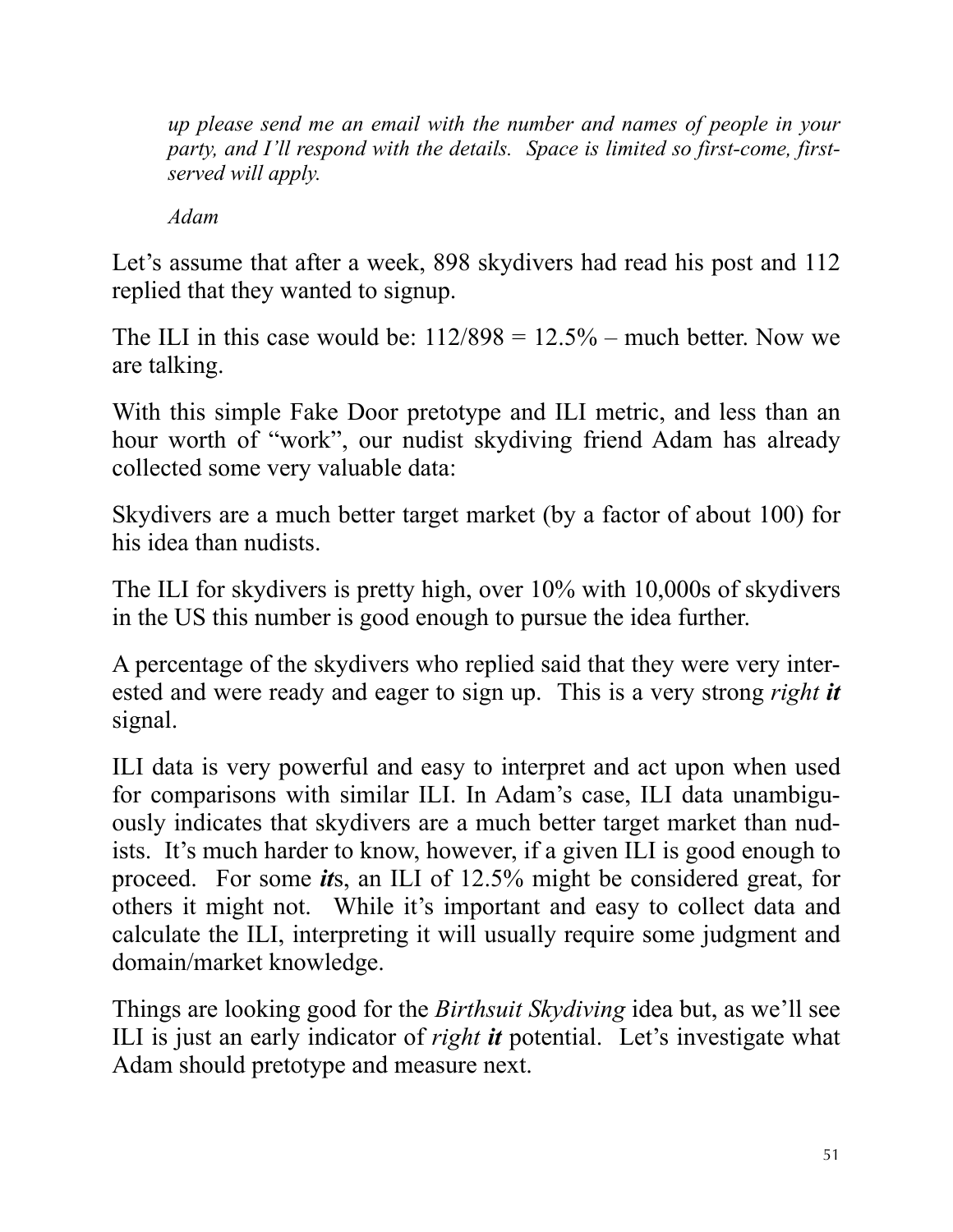*Note: I have a sneaky suspicion that there might be FAA regulations against nude skydiving. Since this book is a pretotype, I did not investigate this matter at length. And, just to be sure, I am neither endorsing nor suggesting that nude skydiving is a good idea – so don't try this it at home. But if you do, don't blame me for giving you the idea or send me photos of you doing it.*

#### **Ongoing Level of Interest (OLI)**

For some *it*s, where success does not necessarily depend on repeat business (e.g., a book or an arcade-style game app), a good result based on an *Initial* Level of Interest (ILI) may be enough to proceed to the next step. But there are many *it*s where success does depend on repeat purchases, return visits, or ongoing usage by the same group of people who were initially interested in it. This is particularly important if the running of the business requires the upfront purchasing of some expensive equipment or committing to some significant recurring costs.

Unlike the ILI, the Ongoing Level of Interest (OLI) is best represented by a time-based graph (or table) rather than by a single number. Each point/entry in the graph/table represents the level of interest at a particular date. What you should be looking for in the OLI graph/table is a trend. Does interest fade to zero after a while? Does it drop a bit but then steadies at an acceptable rate? Does it go up? In the first case you probably have a *wrong it*, the second case could go either way and may deserves a bit more study, and the third case is a promising indication that you just might have a *right it*.

As always, this is much easier to explain with an example. Let's pick up where we left off with Adam and his nude skydiving business.

In the case of *Birthsuit Skydiving*, Adam would be foolish to quit his job and buy that Cessna airplane just based solely on his ILI numbers. Even if more than 10% of all skydivers were interested in a trying a nude jump, if none of them come back for more this would be a short-lived business.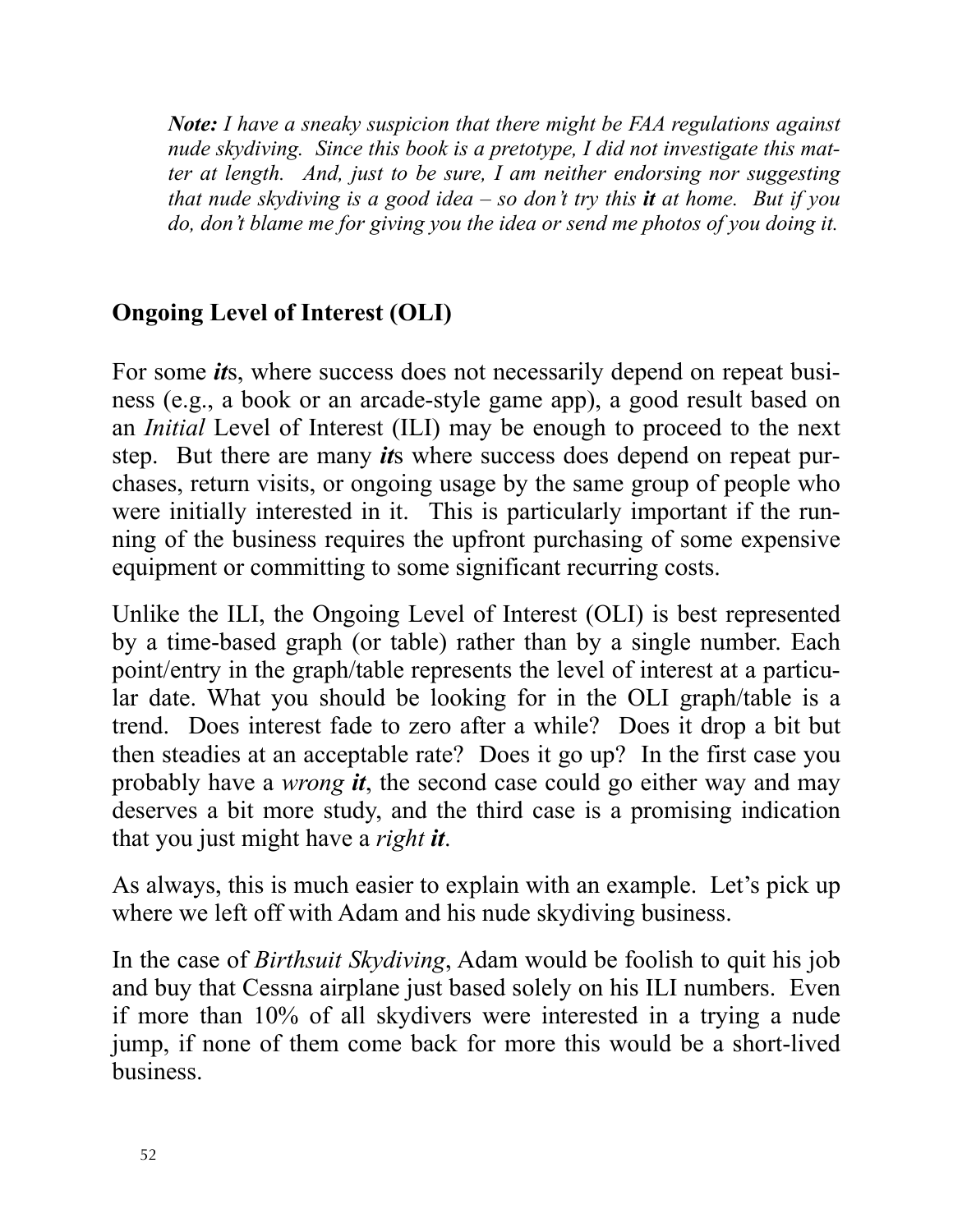Before making any major decisions (like quitting his job) or investments (like buying an airplane), Adam would be wise to check the Ongoing Level of Interest (OLI) in his idea.

Fake Door pretotypes are great to test the ILI, but you need something more concrete and substantial to test the OLI. Most people will not continue to open Fake Doors. The Pretend-to-Own pretotype would fit the bill quite well in this case.

Instead of buying a plane, Adam should just rent one on an as-needed basis. Renting a plane by the day may cost too much to make it a viable long-term business option for *Birthsuit Skydiving*, he may even be losing a few hundred dollars each time. But until Adam is convinced that his nude skydiving idea is going to fly, it's better for him to lose a few hundred dollars testing it, rather than drop tens of thousand of dollars upfront hoping that he has *the right it*. Remember *The Law of Failure*, even with a positive ILI result, the odds are still against Adam's *it*.

Let's assume that Adam follows the pretotyping protocol, advertises the flights on his local skydiving forum every week and, over a period of two months, he runs 8 flights: one flight every Saturday.

Here's is OLI data after the two months:

| Flight $#$     | <b>Signups</b> | <b>Revenue</b> | Cost    | Profit/(Loss) |
|----------------|----------------|----------------|---------|---------------|
|                | 21             | \$210          | \$250   | $-$ \$40      |
| $\overline{2}$ | 20             | \$250          | \$250   | \$0           |
| 3              | 28             | \$280          | \$250   | \$30          |
| $\overline{4}$ | 17             | \$170          | \$250   | $-$ \$80      |
| 5              | 7              | \$70           | \$250   | $-$180$       |
| 6              | 3              | \$30           | \$250   | $-$ \$220     |
| 7              | $\overline{0}$ | \$0            | \$0     | \$0           |
| 8              | $\overline{0}$ | \$0            | \$0     | \$0           |
| <b>Total</b>   | 101            | \$1,100        | \$1,500 | $-$ \$490     |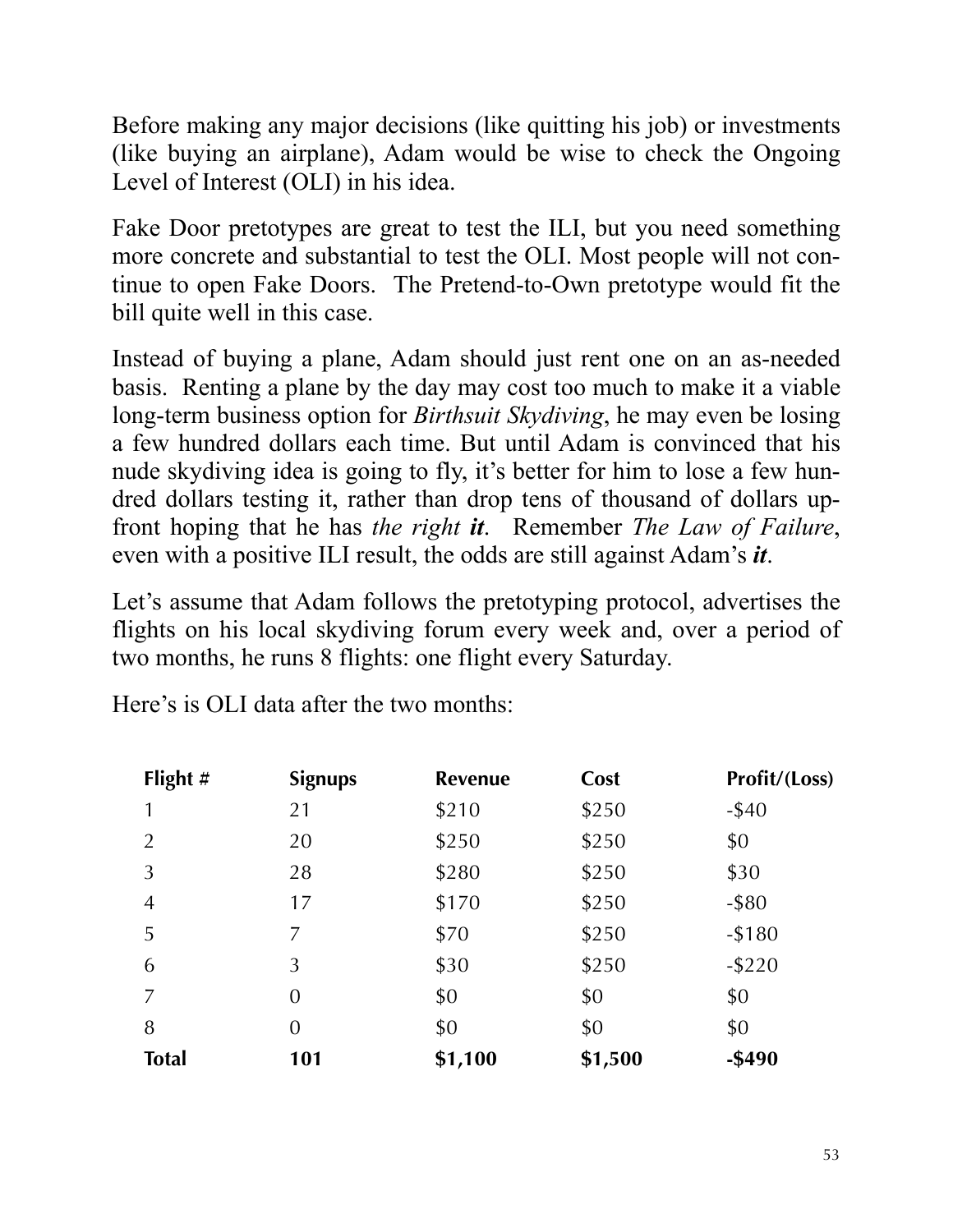Sorry Adam! Things were looking good for a while – you even managed to make a small profit on your third flight – but I'm afraid that this nude skydiving thing may not be *the right it*.

A high ILI is great, but if the success of your it depends on ongoing usage, you should test the ongoing level of interest if there are significant investments associated with your *it*. In Adam's case, pretotyping is suggesting that *Birthsuit Skydiving* may work well as a fun hobby or side activity, but at this time it would be unwise for him to quit his job, buy a plane and try to make a living with it. Pretotyping saved the day – and saved us from the risk of having a nude parachutist landing in our backyard.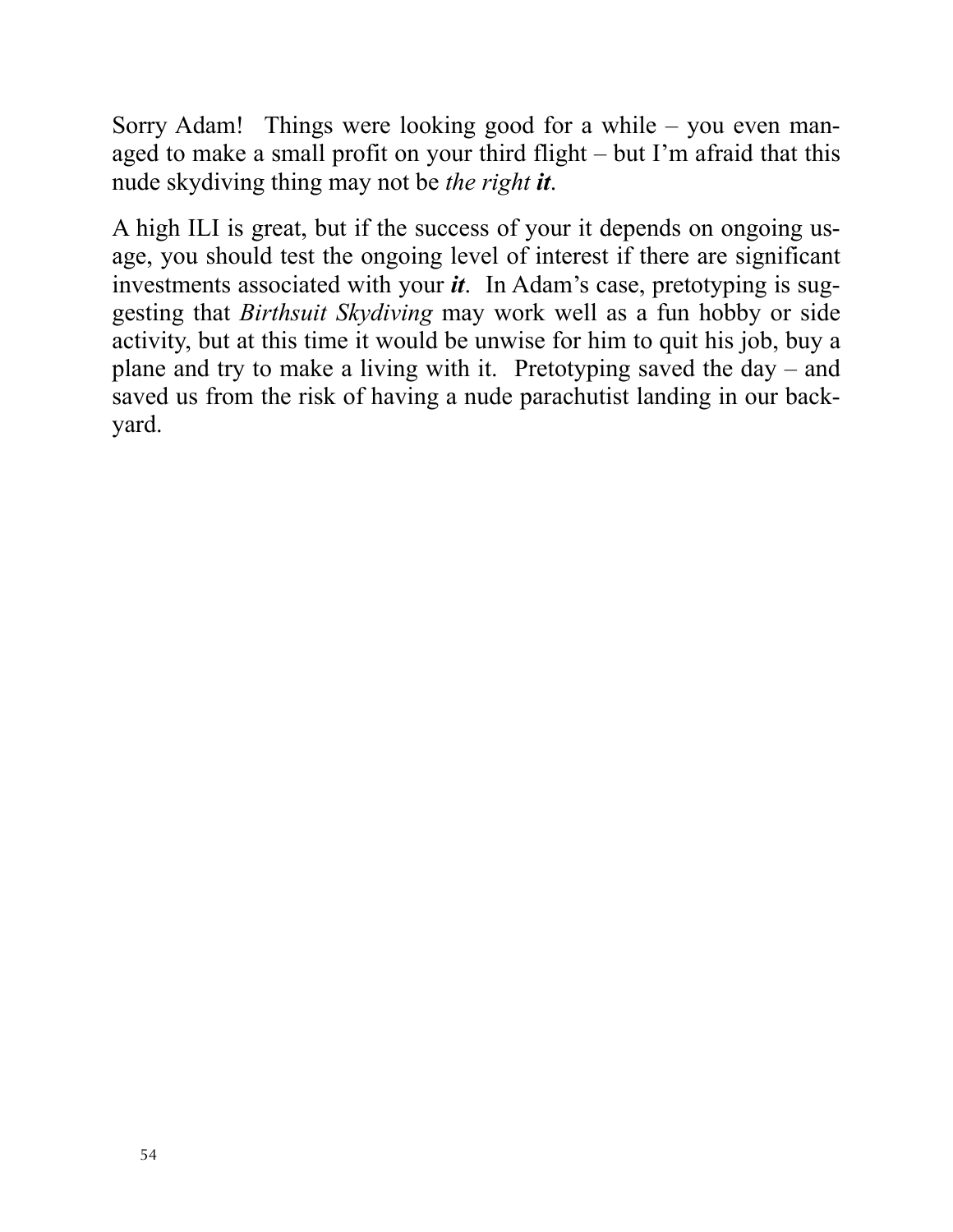### **CHAPTER SIX**

**Put It All Together**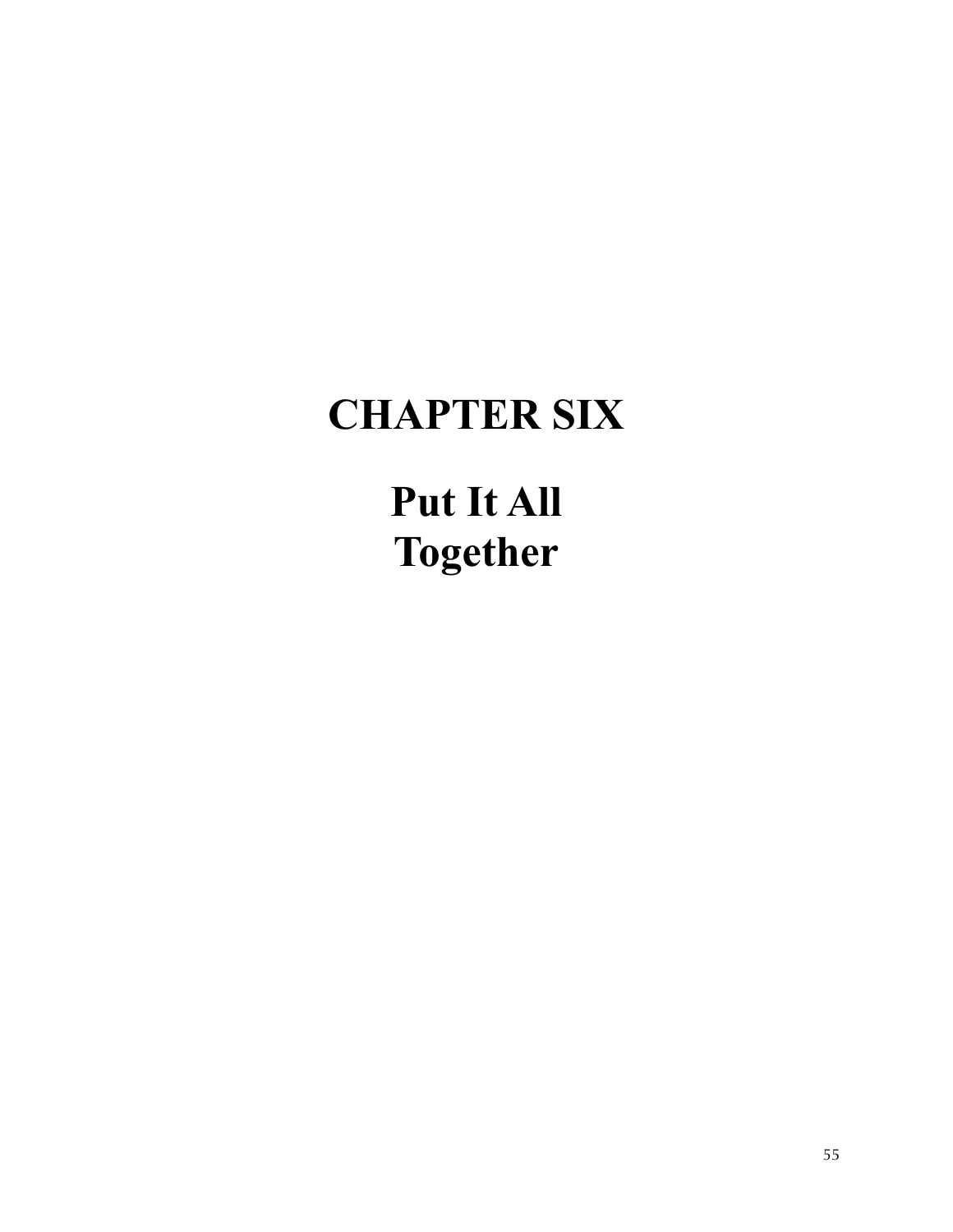Finally all the pieces are in place, so we can go through a couple of examples of creating and testing pretotypes, and making decisions based on them. As you go through the examples, don't be surprised if you can come up with different ways to pretotype and test these ideas, there is no single best approach. I'd be surprised if you can't think of other ways of approaching the same pretotyping challenges.

#### **Example 1: The Complete Squirrel Watcher**

Let's build on our example from the Fake Door pretotype. As you might recall, Sandy is thinking about writing a book on squirrel watching. Since she would have to invest months of precious time away from her actual squirrel watching pursuit to write *The Complete Squirrel Watcher*, it would be a good idea for her to pretotype the book.

In Sandy's case, since the success of a book is primarily determined by how many people buy it (i.e., it does not really depend on repeat purchases) all we need is a pretotype to find out the Initial Level of Interest (ILI). Fake Door pretotypes are ideal for this. And here's how Sandy could go about it:

For \$10, she can buy TheCompleteSquirrelWatcher.com domain and create a landing page that says:

*Fellow squirrel enthusiasts,*

*Thank you for your interest in "The Complete Squirrel Watcher". I am hard at work on the book, but it's not quite ready for publication.*

*To reserve a copy at the special pre-order price of \$9.98 send an email to:*

*[iwantthebook@thecompletesquirrelwatcher.com](mailto:iwantthebook@thecompletesquirrelwatcher.com)*

*and I'll let you know as soon as the book is available.* 

*The price will be \$9.98*

*In the meantime, happy squirrel watching and don't forget your rabies shots!*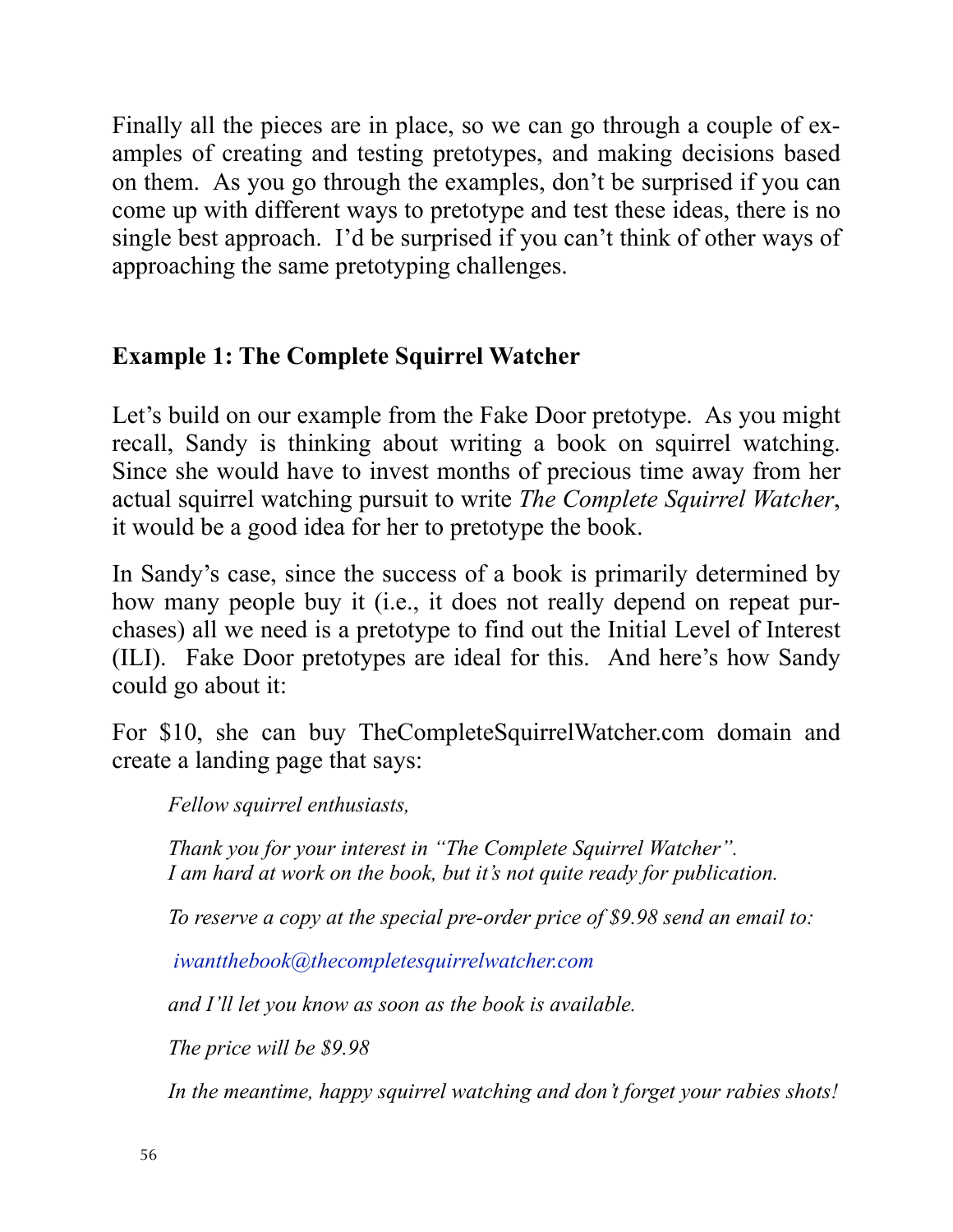*Sandy (Squirrelgirl) Watson*

Sandy can then craft a web ad, for example:

**Do you like stalking squirrels?** www.TheCompleteSquirrelWatcher.com The official book for serious squirrel watchers by Sandy Watson. Only \$9.98

For a few dollars, she can place the ad on websites dedicated to squirrels or have it show up when people use a search engine to search for anything related to squirrels. When people click on her ad, they are redirected to her website.

This Fake Door pretotype would cost less than \$50 and take just a couple of hours of work requiring minimal technical skills.

Once this pretotype is in place, Sandy can let the ad run for a month or so, after which she can analyze the data provided from the online ad service.

Assume this is the data generated by her pretotype:

People who have seen the ad: 23,402

People who have clicked on the ad: 634

People who sent an email saying to buy the book: 230

There are a couple of interesting ILI ratios here.

The first is an indication of how many people who go to squirrel pages or search for squirrel are interested enough to click on an ad for a book on squirrel watching. This first ILI can be calculated as follows:

*ILI 1 = number of clicks on ad / number of ad impressions (i.e., how many people have seen the ad)*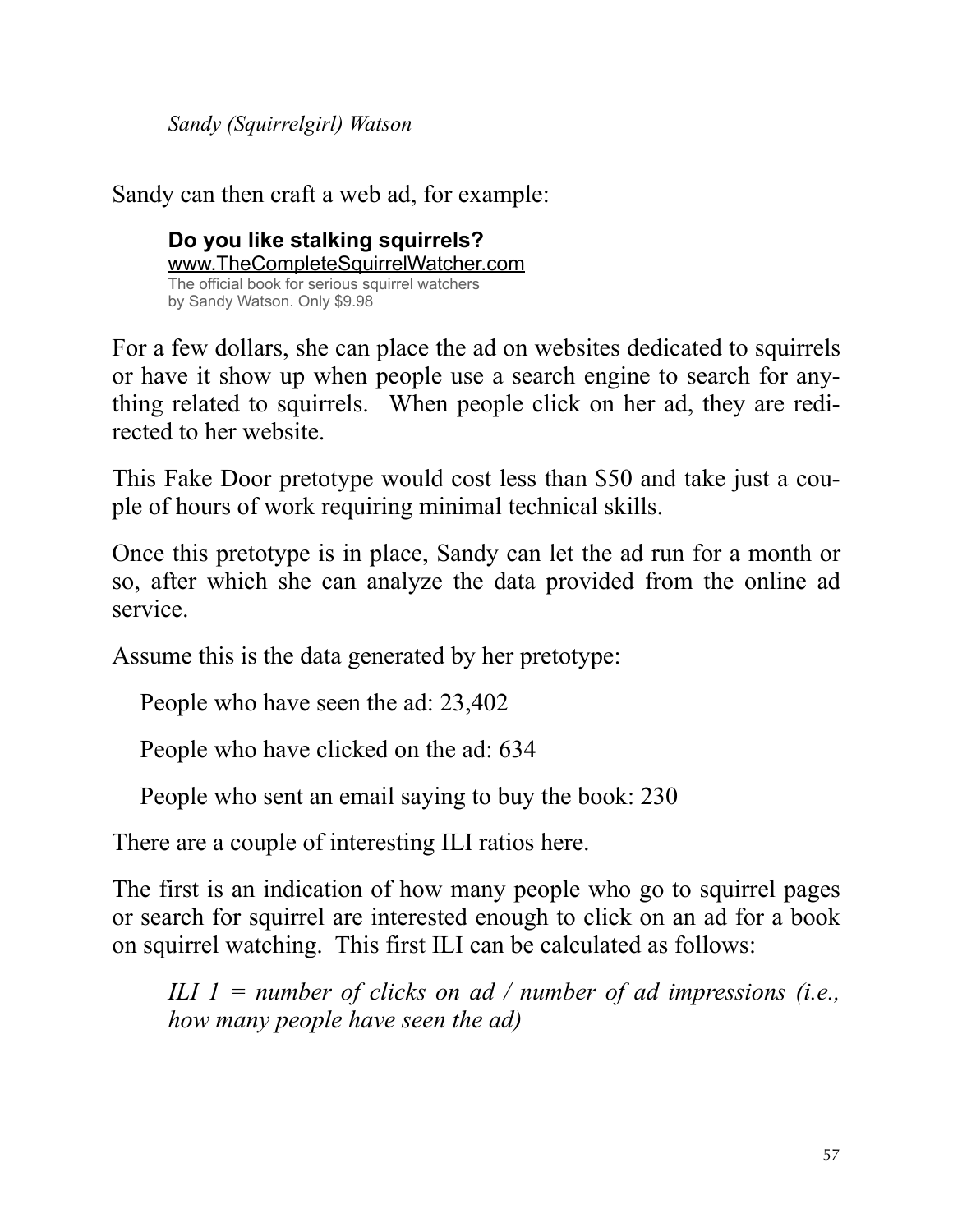In this case, ILI1 =  $634 / 23,402 = 2.7\%$ 

This is not great, but not too bad either.

The second ILI ratio gives her the percentage of people who, after clicking on the ad, are interested enough in the book to send an email to Sandy:

*ILI2 = number of emails / number page visits to the landing page*

In this case, ILI2 =  $36\%$  (230 / 634)

This is very encouraging, a whopping 36% of the people who visit Sandy's [TheCompleteSquirrelWatcher.com](http://TheCompleteSquirrelWatcher.com) web page send her an email to reserve a copy of the book. Of course not all of them will follow through, but this is still a very good number.

Now comes the difficult decision. Should Sandy go ahead and write her book based on this data?

That depends a lot on her expectations for the book. The data indicates that the book is unlikely to land a spot on The New York Times's bestseller list – not enough people seem *that* interested in squirrels. But that was never Sandy's expectation. For her, becoming an authority on the subject and selling a few hundred copies of her self-published book each year – enough to pay for her squirrel watching gear expeditions – would be good enough. In that case, the data from her pretotype suggests that *The Complete Squirrel Watcher* will probably *the right it* for enough people to make Sandy happy.

#### **Example 2:** *Bob's Rate This Plate* **App**

For this example, let's assume that Bob is a nutritionist who wants to create a mobile app that analyzes a photo of a meal and returns a nutritional analysis and some kind of score from "A: Healthy and nutritious" to "F: Junk food"? Let's call this *it* the *Bob's Rate This Plate* app.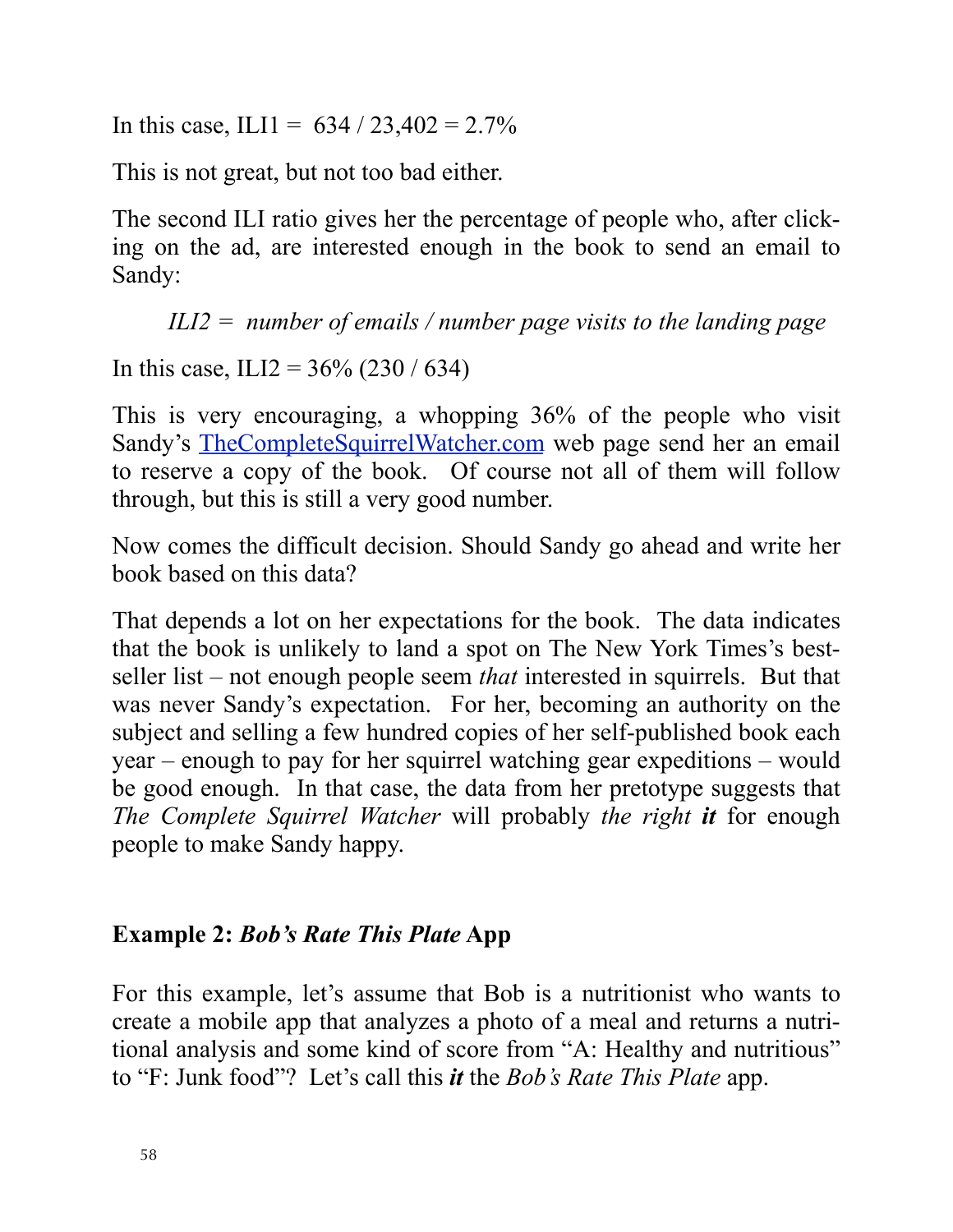Bob talks to friends and many other people about this app, and most of them tell him that it's a great idea and that they would definitely use it. Fortunately, Bob has heard about *Thoughtland* and knows how misleading opinions can be. He does not know for sure how many people would use such an app or be willing to pay for it. Would users even remember to stop and take a photo of the food before they start digging in? Would they use it a few times  $-$  just for fun – and then never again?

Bob also realizes that developing an actual working software system to automatically analyze a meal based on a picture of it would definitely take a lot of work and money – and it may never get to the point where it's good or accurate enough to be useful (a problem similar to the one one faced by the IBM team with their speech-to-text idea.)

There are a lot of open questions that have to be answered and expensive technology to develop. This *it* definitely calls for some pretotyping.

#### **First step: Fake Door and Pinocchio pretotypes**

By now, you should not be surprised that, as a first step, I would recommend for Bob to build some kind of Fake Door pretotype to measure ILI (see previous example for how to do that.)

Let's assume that the ILI data is encouraging. However, Bob's vision for, and definition of, success for this app requires not only initial interest, but ongoing usage (i.e., a promising Ongoing Level of Interest). If what the app requires is cumbersome or awkward to do people may not stick with it. Heck, would Bob himself stick with it? Would he remember to take photos of his food before he starts eating it? Would he be embarrassed to do it in front of people, especially in a restaurant? Would he only take photos of his healthy meals and conveniently forget to record that banana split?

If we don't believe and don't use our *it* ourselves, how can we sincerely convince, or expect, other people to do that? To answer this question, Bob should follow Jeff Hawkins' Palm Pilot pretotype example and develop a Pinocchio pretotype to test the idea on himself. Since Bob al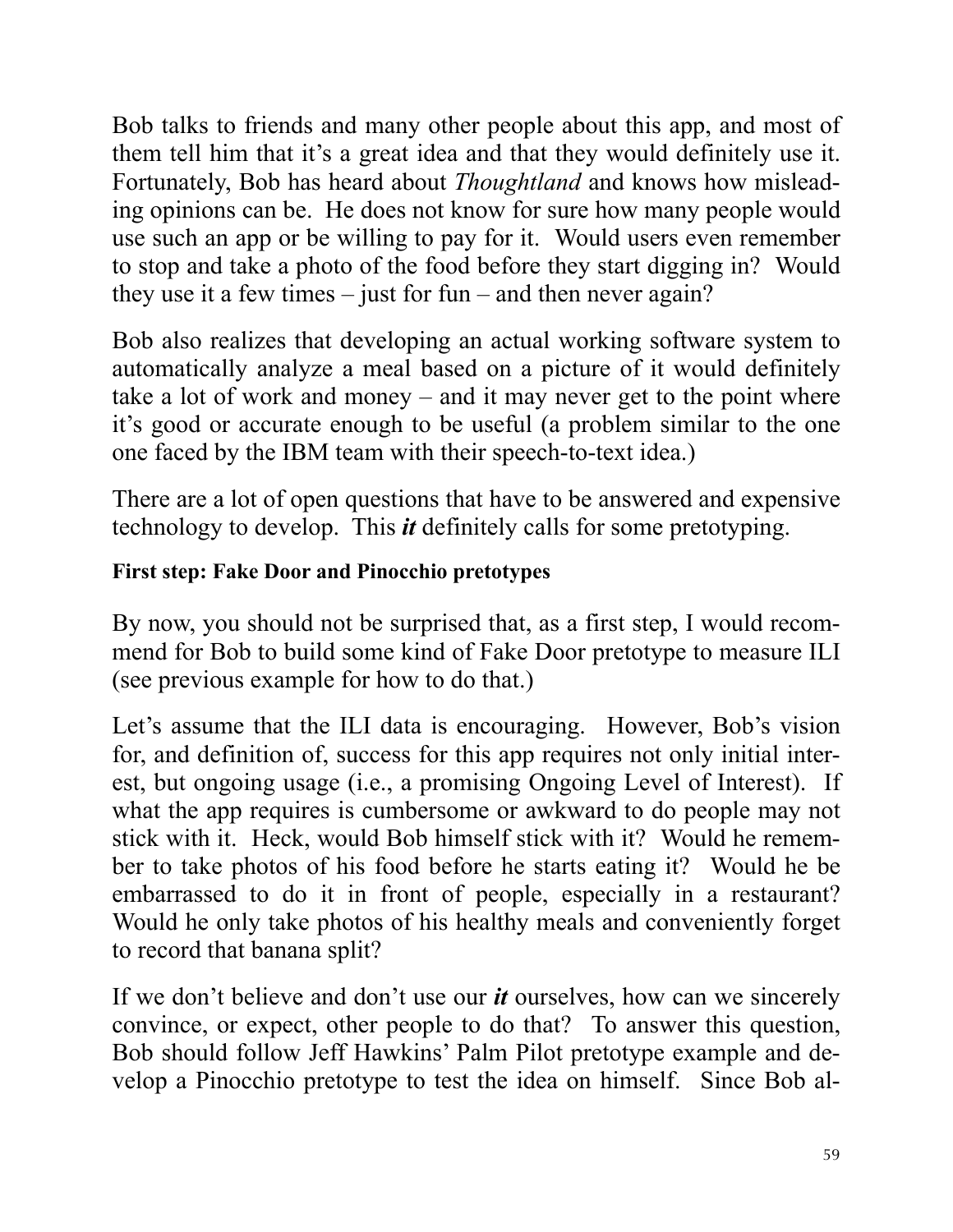ready has a smartphone with a camera, he does not have to go out and build a wood-block like Hawkins did. He can simply pretend that his phone's camera app is the app he wants to build and fill the blanks with his imagination.

If Bob discovers that, after a few of days of using his Pinocchio pretotype, his initial enthusiasm for the idea starts to wane and he takes fewer and fewer photos, then he might have a problem. Of course, he could try to explain the failure away, "this app is not for me, it's for my clients, I already know what I should eat, I don't need it." He might be right in this particular case, but he should still be concerned about it. The "I won't use it, but others will" argument is a giant red flag with "*wrong it*" written all over it: not something to be dismissed lightly.

However, to continue our example, let's assume that Bob quickly becomes so used to taking photos of his food before eating that it becomes a habit for him and he does it consistently and automatically. Not only that, but when he does it in front of other people, they ask him about it and say that they would love an app like that for themselves. He also starts to post his photos on an online album so he can keep track of everything he has eaten and mails them to a nutritionist colleague so she can give her feedback on his diet. This is a good sign. Bob now knows that he'd use the app himself on an ongoing basis and he found it useful enough to "implement" a couple of new "features" (i.e., posting the photos on an online album and sending them to a colleague.)

His first two pretotypes tested well, the ILI was good and his *personal* OLI was also very good, now it's time to see if enough other people would use the app on an ongoing basis.

Bob needs to get an idea of what the OLI is and the Fake Door pretotype won't work for that, nor would a simple Pinocchio pretotype (the Pinocchio requires a lot of pretending and imagination about the intended features and functionality, they are great for convincing the creator of the idea who can fill those blanks, but not so good for collecting data from other users.) What Bob needs is a simple, but functional, pretotype. Unfortunately, Bob is a nutritionist and not a programmer. Before investing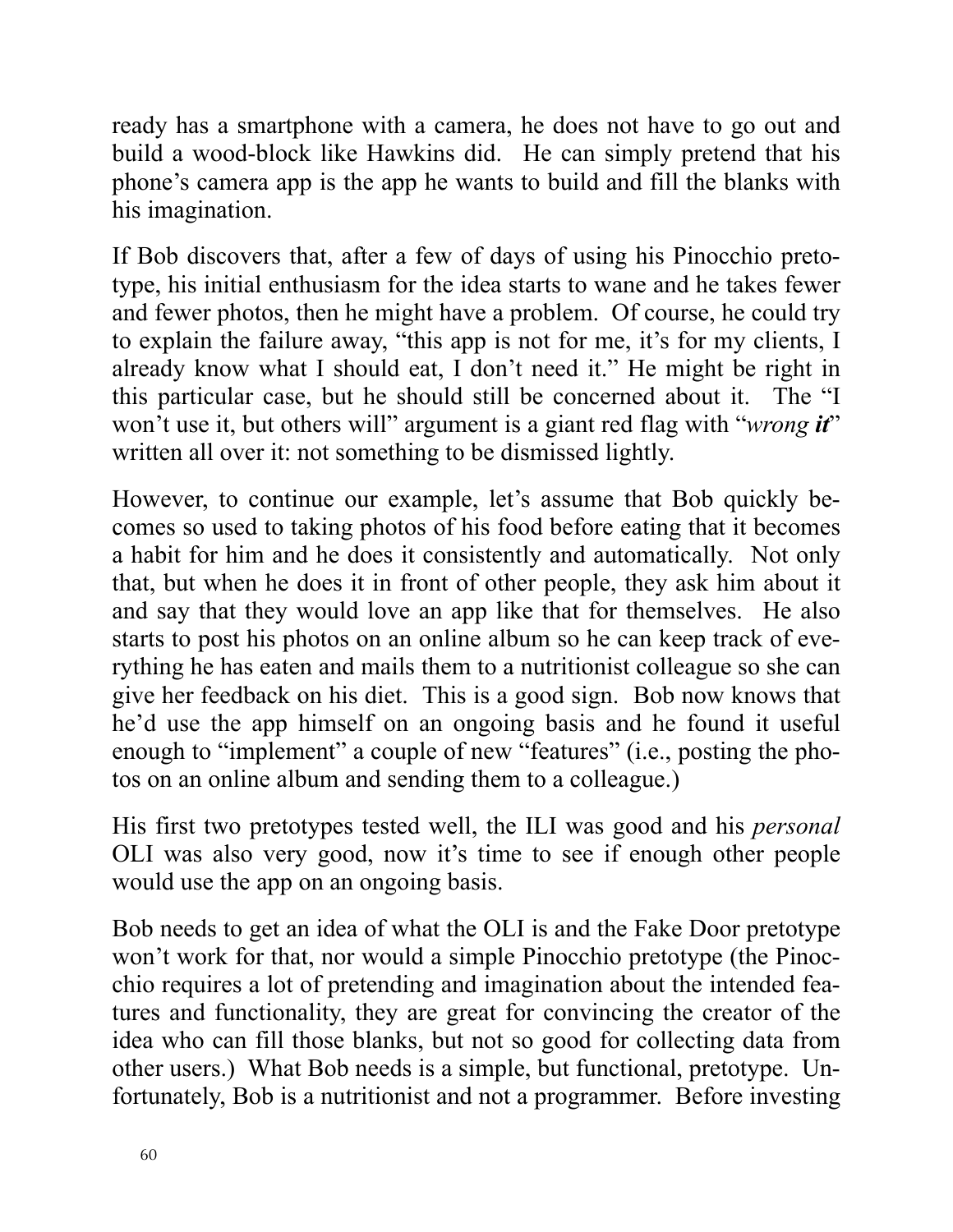in hiring a programmer, is there a faster and cheaper pretotype he can create that will still give him some OLI data? You betcha!

#### **Super-cheapo, low-tech, Mechanical Turk pretotype**

Since Bob is a nutritionist and he has over 500 clients, he can ask a few of his clients (say, 50 of them, about 10%) if they'd be interested in participating in a one month experiment. All they have to do is to take a photo of each of their meals before they start to eat and email that photo to him. In return, at the end of each day, Bob will send them an email with an nutritional grade along with some comments and suggestions on how to improve their diet. Nothing too fancy or time consuming; something along these lines:

*Dear Mary,*

*Thank you for helping me test Rate This Plate:*

*Here are your ratings for today:*

*Breakfast: F (eggs and bacon, c'mon you know better than that.) Lunch: B (salad good, blue cheese dressing bad) Dinner: A- (chicken and veggies looked healthy, but you get a minus for that buttered bread)*

*Please try to eat some fruits and veggies for the next few meals.*

*Sincerely,*

*Bob*

Let's say that 30 (out of 50) of Bob's clients agree to do the experiment  $(III = 30/50, or 60\%)$ . At first, Bob is disappointed, even though this ILI is high, he was hoping that all of his clients would agree to join – or at least 80-90%. After talking with the clients who declined the opportunity to join experiment, he learns a few things that he hadn't thought of. Many of his clients, for example, don't have a mobile phone with a data plan, so they can't email photos to him. And a few clients felt very uncomfortable sharing actual photos of their meals with him – or anyone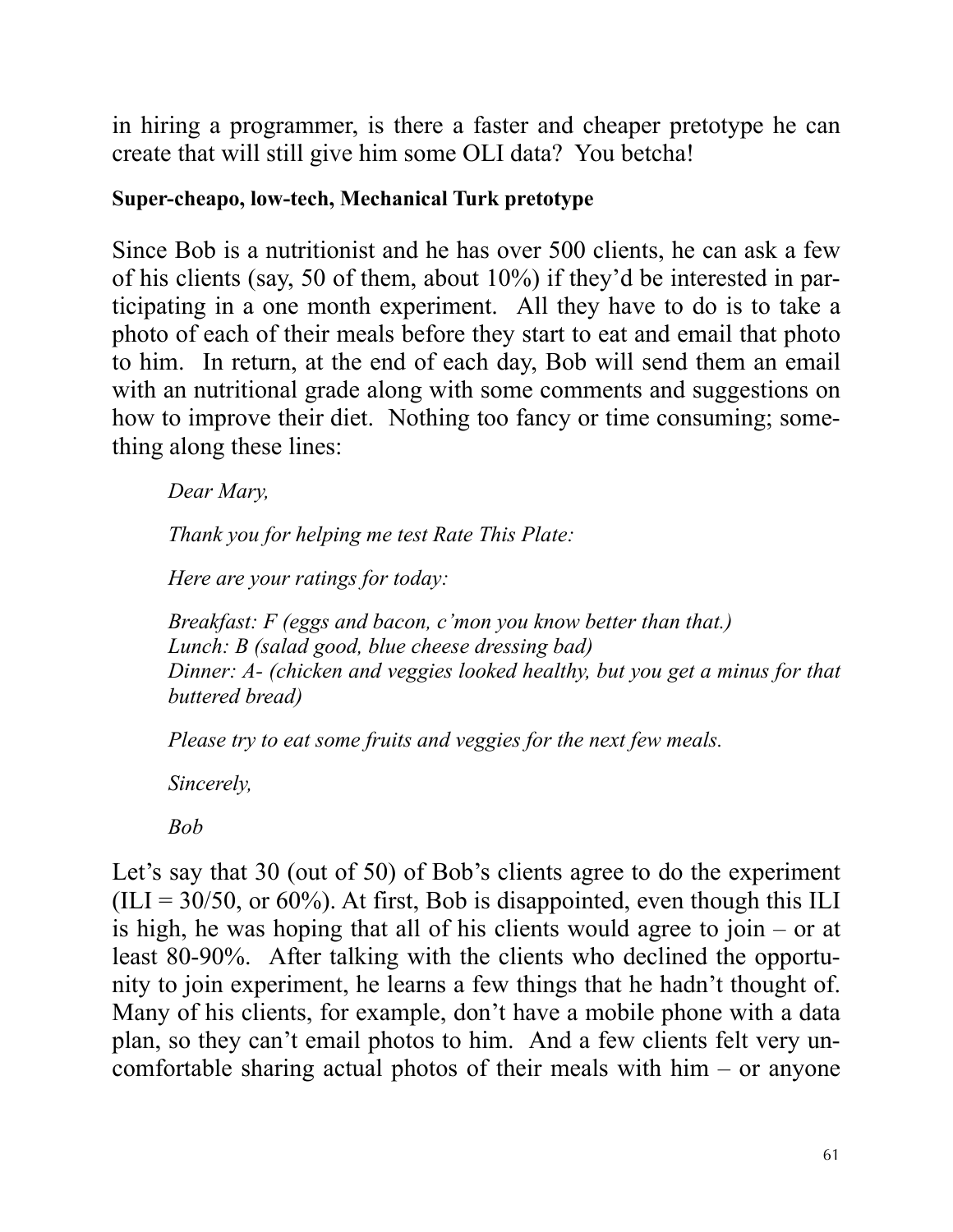other *person* – but they'd be OK if their meals were analyzed by a computer. Good things to know and keep in mind as he progresses.

When the experiment starts, Bob sends his 30 volunteer clients instructions on what to do (i.e. Take a photo of your everything you eat and mail it to **bobthenutritionist** $\omega$  some domain.com) and, as the emails with photo start coming in  $(-80/\text{day})$  he rates the meals and sends his emails with their grade and a nutritional analysis. A lot of work, but since he's not a programmer, it was faster and cheaper for him to do it this way.

After a month of running the experiment, Bob has a pretty good OLI table:

| Week           | <b>Active</b><br>(out of $30$ ) | <b>Photos</b><br>received |
|----------------|---------------------------------|---------------------------|
| $\mathbf{1}$   | 28                              | 234                       |
| $\overline{2}$ | 24                              | 198                       |
| $\mathfrak{Z}$ | 22                              | 168                       |
| $\overline{4}$ | 22                              | 172                       |

As it always happens, some people who said they would participate didn't send even one photo and, as time passed, some other volunteers dropped off. By the end of then month, however, he still had over  $2/3^{rds}$ of volunteers actively submitting photos. This is encouraging.

Even more encouraging, a lot of the users are sending him requests for new features and functionality: "Hey Bob, can you send me my average GPA?" "If I forget to take a photo can I just send you a description of my meal?" "Can you send me a menu for each day that will guarantee me an 'A'?"

Some, on the other hand, complain: "Bob, I don't have good phone reception in our cafeteria, it sucks that I have to go outdoor to email you the photo – while my food gets cold."

When you don't hear from users, chances are that they are either not using your product, or don't care enough to send feedback on how to en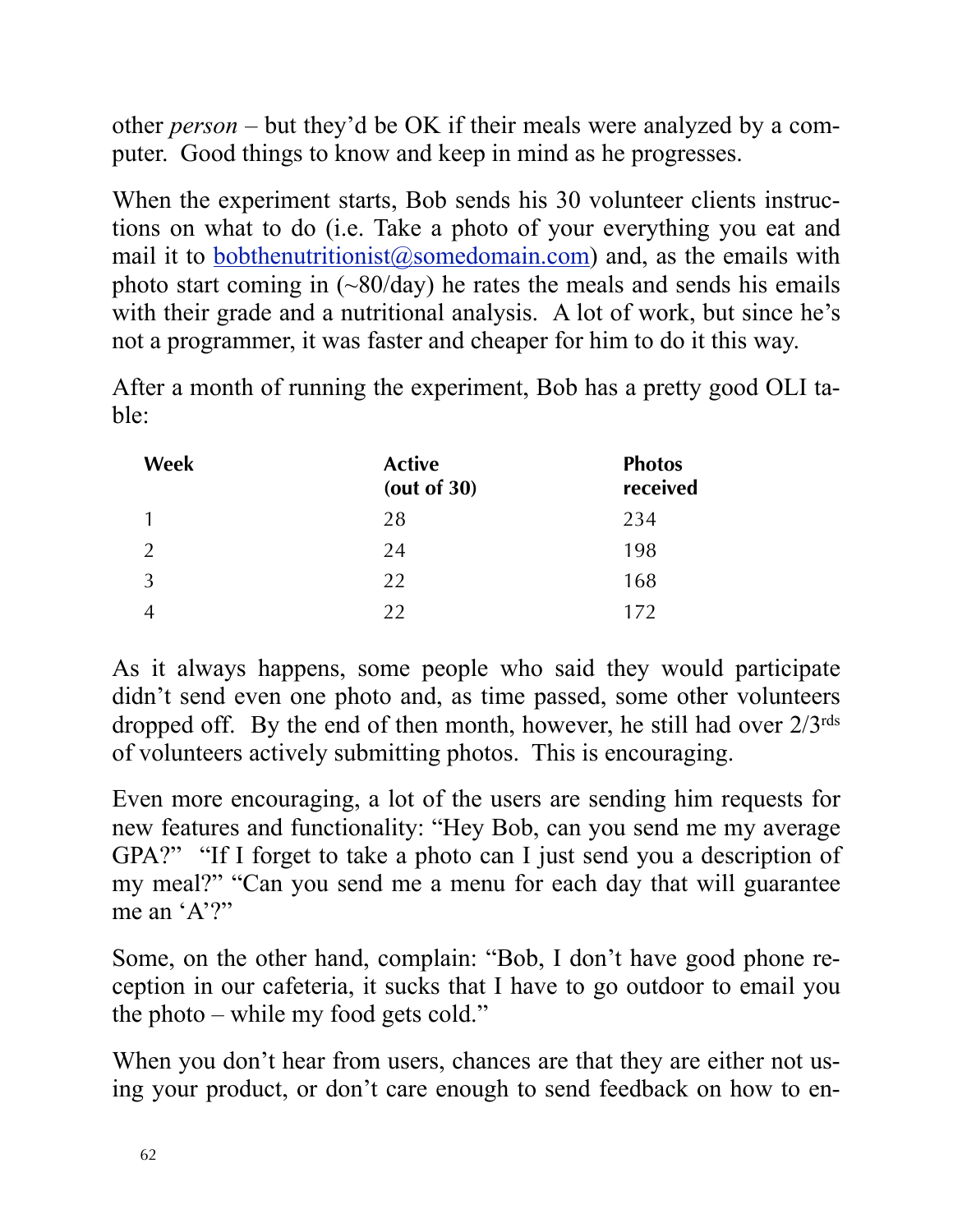hance it or improve it. Getting feedback, good or bad, is a great sign. They care enough to suggest or complain.

Things are looking good for Bob: strong OLI and lots of user feedback. Bob's Rate This Plate app might just be a *right it.*

There is still a little issue of revenue and profitability. Bob wants to make a business out of it. Would the people who have been using the app for free be willing to pay for the service? How much would they be willing to pay:  $$10/morth$  – perhaps even  $$30/month$ ? By now, I am sure you know how he would answer that question. He still has 450 clients to experiment on. He can ask 100 if they would sign up for the service at \$10/month and another 100 to if they'd sign up at \$30/month and them measure the ILI and OLI for both.

Only a couple of clients signed up for the \$30/month service but, surprisingly, 42 of his clients signed up for the \$10/month service – more than he could handle manually. It was time to invest in automation. Unfortunately, he realized that the technology for automatically analyzing a meal based on just a photo was at least a few years away. But he found out that he could train college students who, for \$15/hr, would do almost as good a job as he did. He ran the numbers and realized that he could make a nice profit of \$4/patient each month.

After a few months running the service for his patients and making a profit, Bob decides to go big – his *it* was *the right it*. He hires a developer to create a custom app (instead of the clumsy email-based pretotype) and trains more students to handle the load.

*Bob's Rate This Plate* app was the *right it*, and because of it there are quite a few more healthy people out there.

Don't you love a happy ending?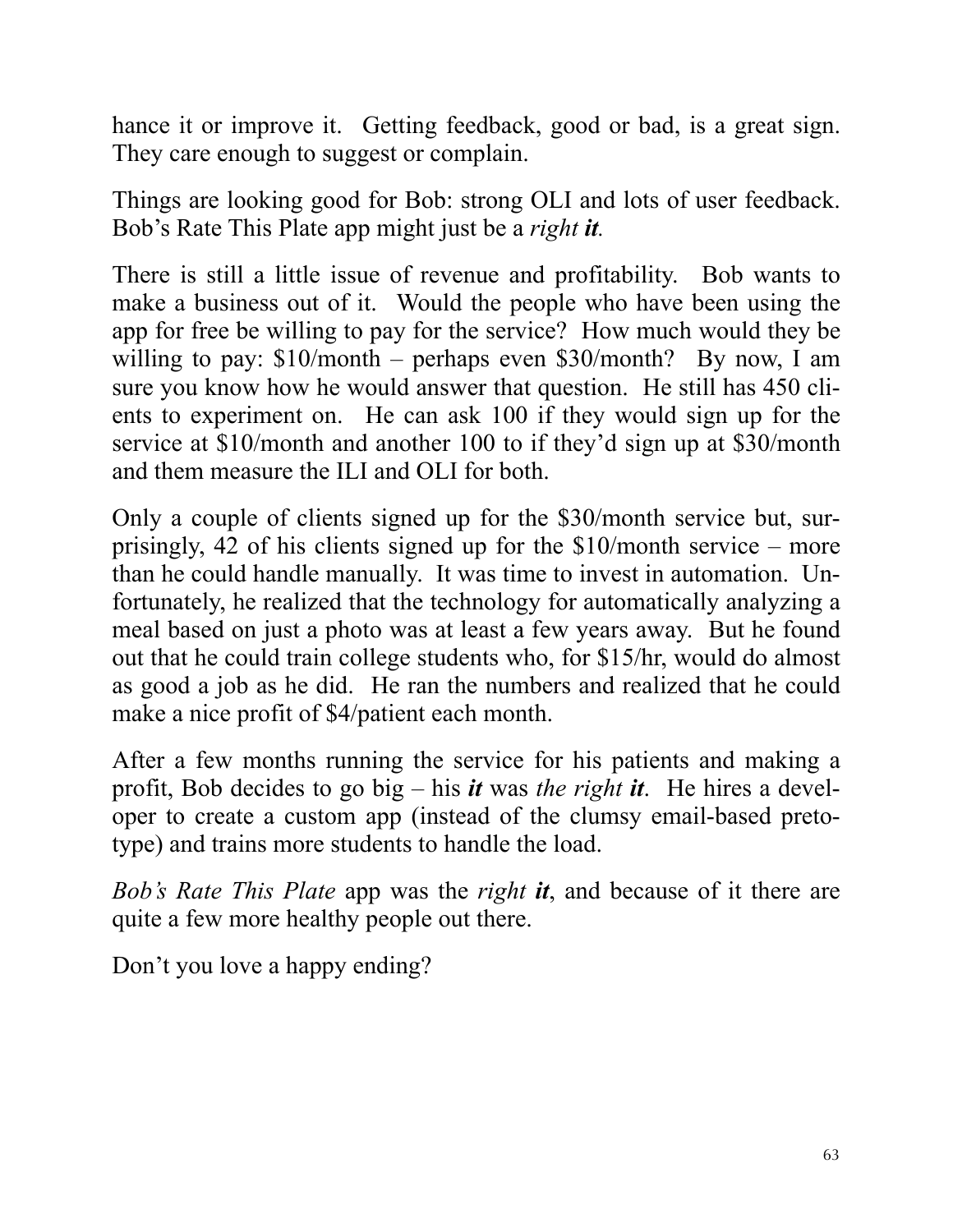### **CHAPTER SEVEN**

### **Now Go Make It**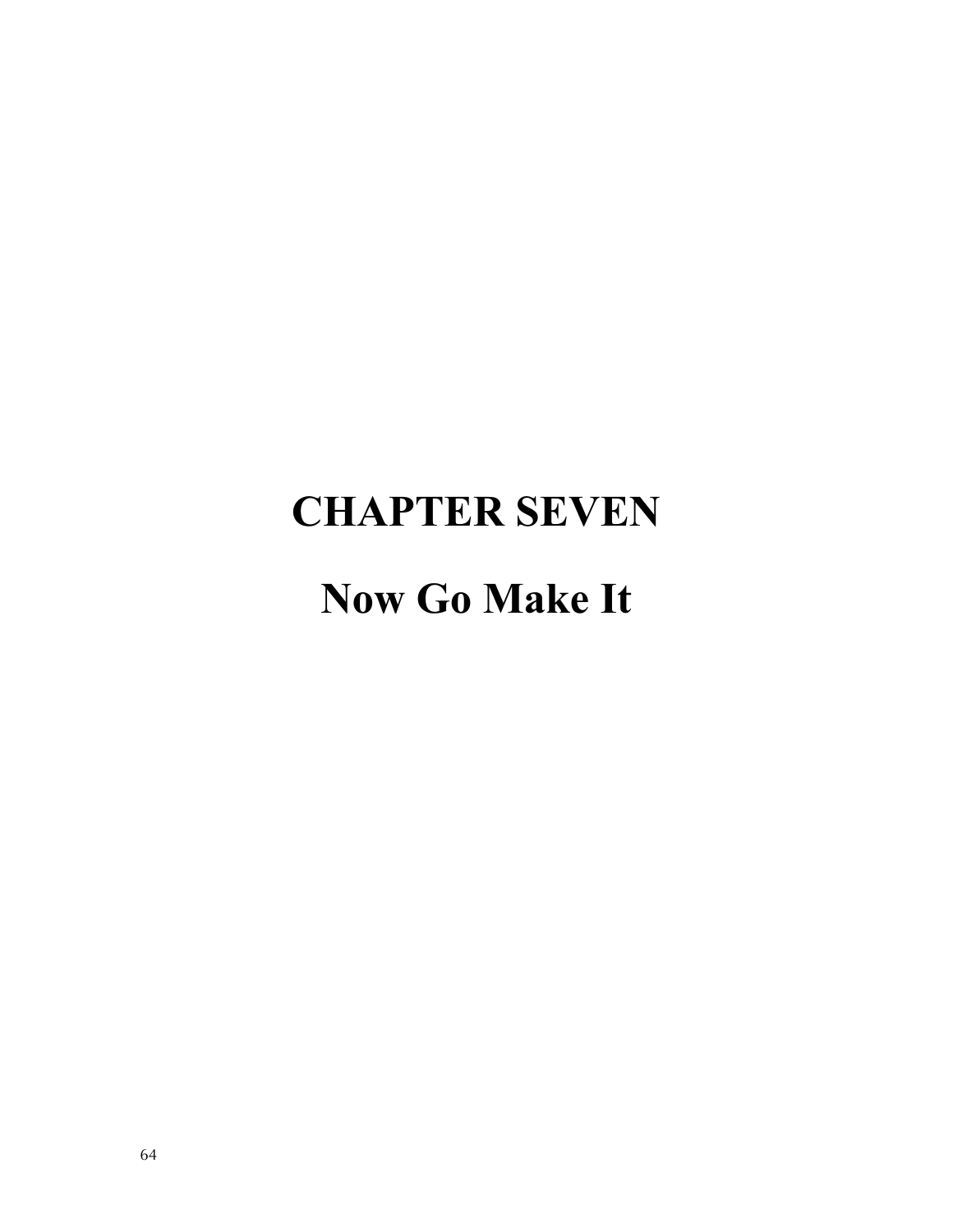Even though we've gone through a lot of material very quickly, and I've subjected you to some rather *unusual* examples, I hope that I was successful in answering the following questions:

- What is pretotyping?
- Why is it important?
- What are some of the pretotyping techniques that you can use?
- What data to collect and what metrics to use with your pretotypes?

### **Now it's your turn!**

I am sure you have quite a few *it*s you want to try. Pretotyping will help you in two ways:

- If your *it* has been held captive in *Thoughtland* for a while, pretotyping should make it much easier for you to get started. Ignore the naysayers and get off your butt. Pretotype it and see what happens.
- If you are getting ready to take a big risk or make a big investment in your *it*, pretotyping will help you get started more quickly. It will also provide you with valuable data that will either give you more confidence that your it is *the right it*, or it will help you realize that you should make some changes to your *it*, or pursue a completely different it.

In all cases, feel free to keep in touch with me  $(assavoia@gmail.com)$  to let me know how it's going for you and if I can help you in any way if you decide to give pretotyping a try.

May you find your right *it*, and if you see the beast of failure, please tell it Alberto said "Hello!"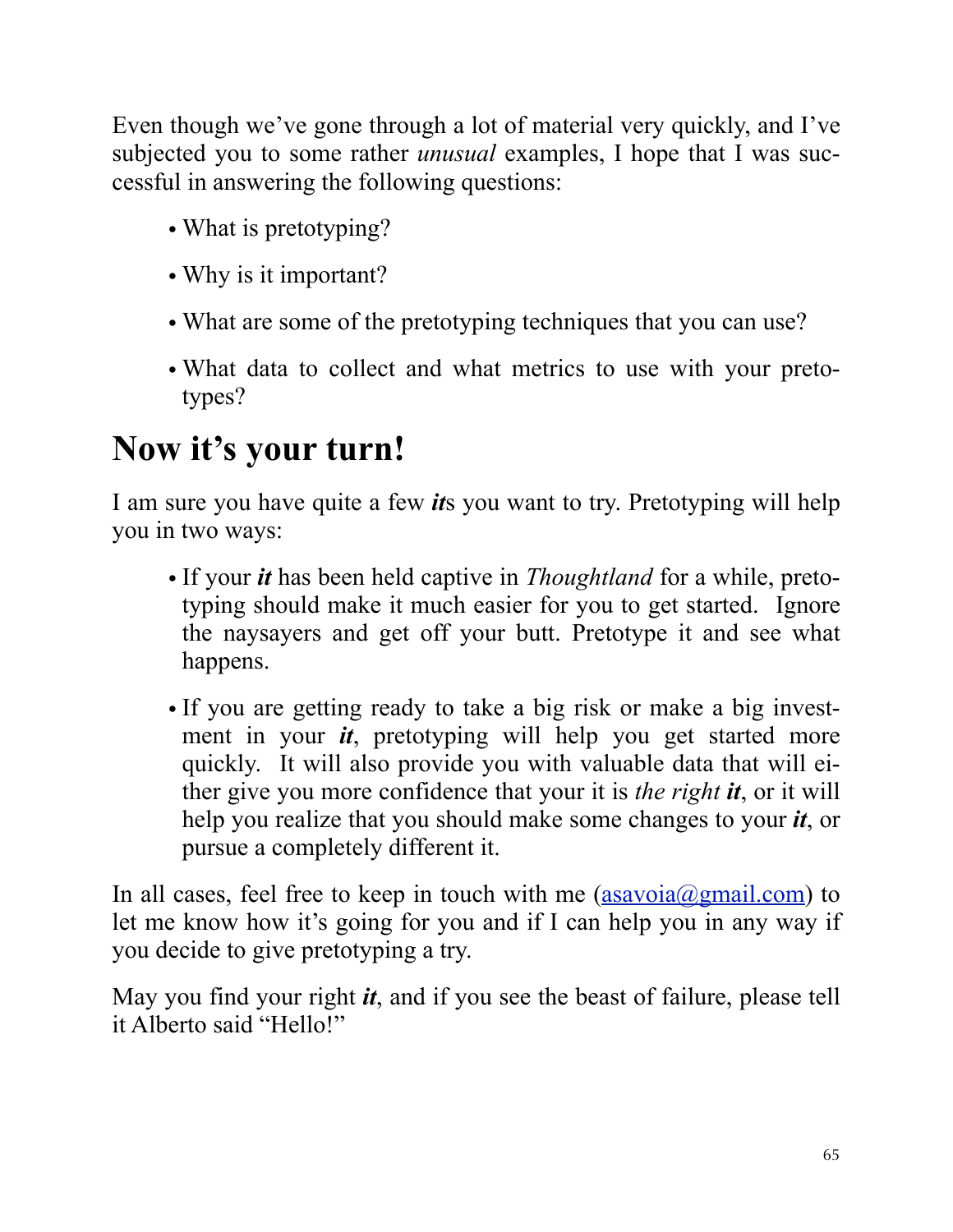### **CHAPTER EIGHT**

### **Bonus Features**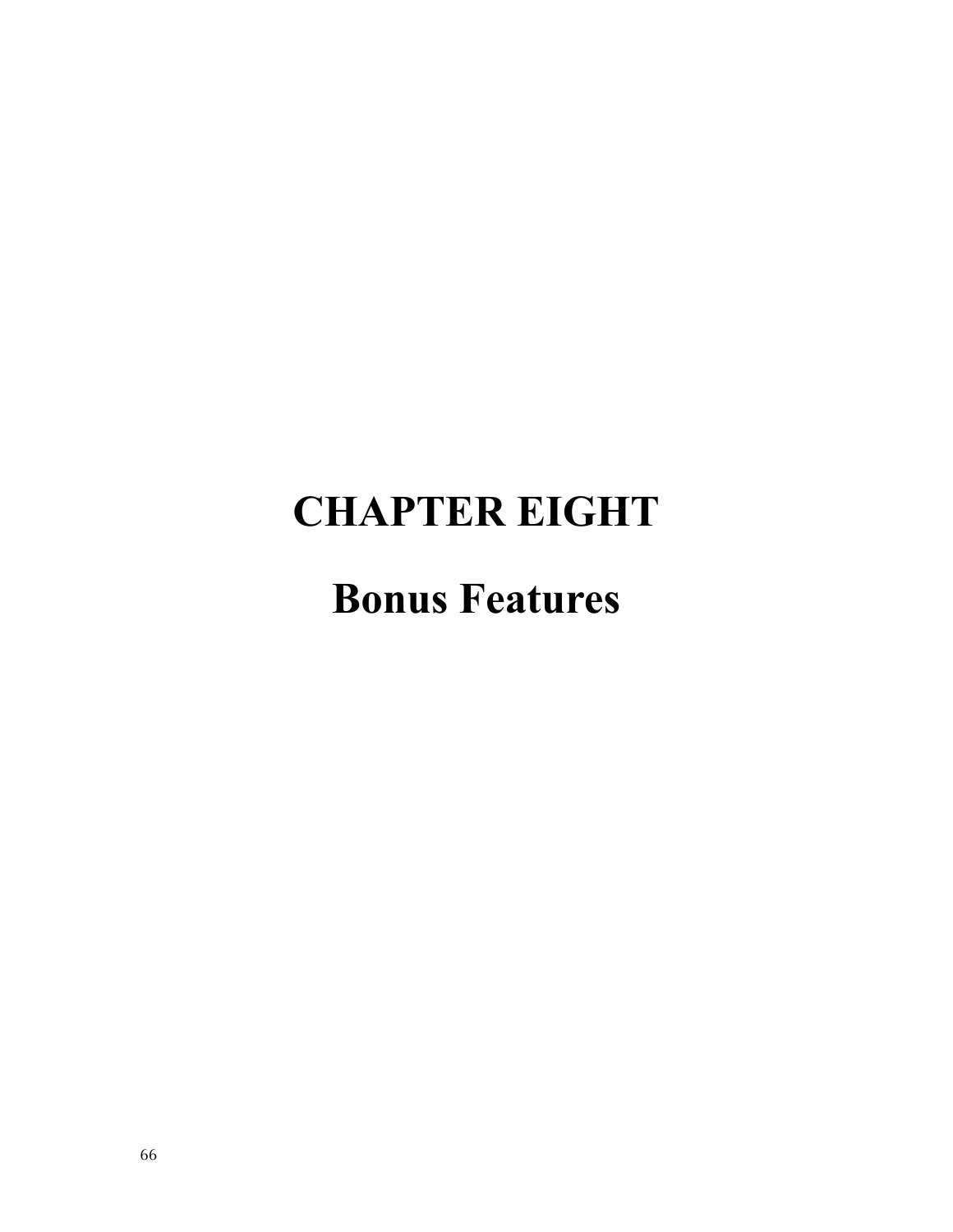#### **Is this book** *the right it***?**

Over the past two years, I have given dozens of presentations and demonstrations on pretotyping to thousands of people. I've practiced pretotyping for my job and I have started to help other people and organizations successfully pretotype their own ideas.

The overwhelmingly positive reaction to pretotyping has surprised me. People love the idea, they understand how and why it works, they want to know more about it, and  $-$  according to what many have told me  $-$  it has dramatically changed the way they think about pursuing and investing in new ideas and innovations. I have strong evidence that, when presented and explained live (usually with plenty of examples and hands-on demonstrations), pretotyping is *the right it*.

Many people, intrigued by the concept of pretotyping and wanting to learn more about it, have asked me to write a book on the subject. Writing a book, however, is no easy task (at least not for me) and one that requires a significant investment of time, energy and concentration. On top of that, most published books fail in the market – they are **wrong** *it*s. That's why I decided to treat the idea this book as an *it* – an *i*dea to *t*est – and to pretotype this *it* (i.e., pretotype the idea of a book on pretotyping – a *pretobook.*)

Instead of spending months writing, editing, perfecting and polishing hundreds of pages (and sacrificing trees for a hefty book that few might read), I gave myself a few days to create a written version of my pretotyping presentations and workshops. The result is the slim book (or eBook) you are reading now.

Hopefully, the core idea, message and practice of pretotyping will be able to shine through my somewhat clumsy writing, poor organization of the material and painfully obvious lack of professional editing. If a book on pretotyping – at least one written by me – is *the right it*, even this version with a few rough edges, should achieve some level of success and popularity. Of course, I'd love to see *it* succeed wildly, but I know the odds are against *it*.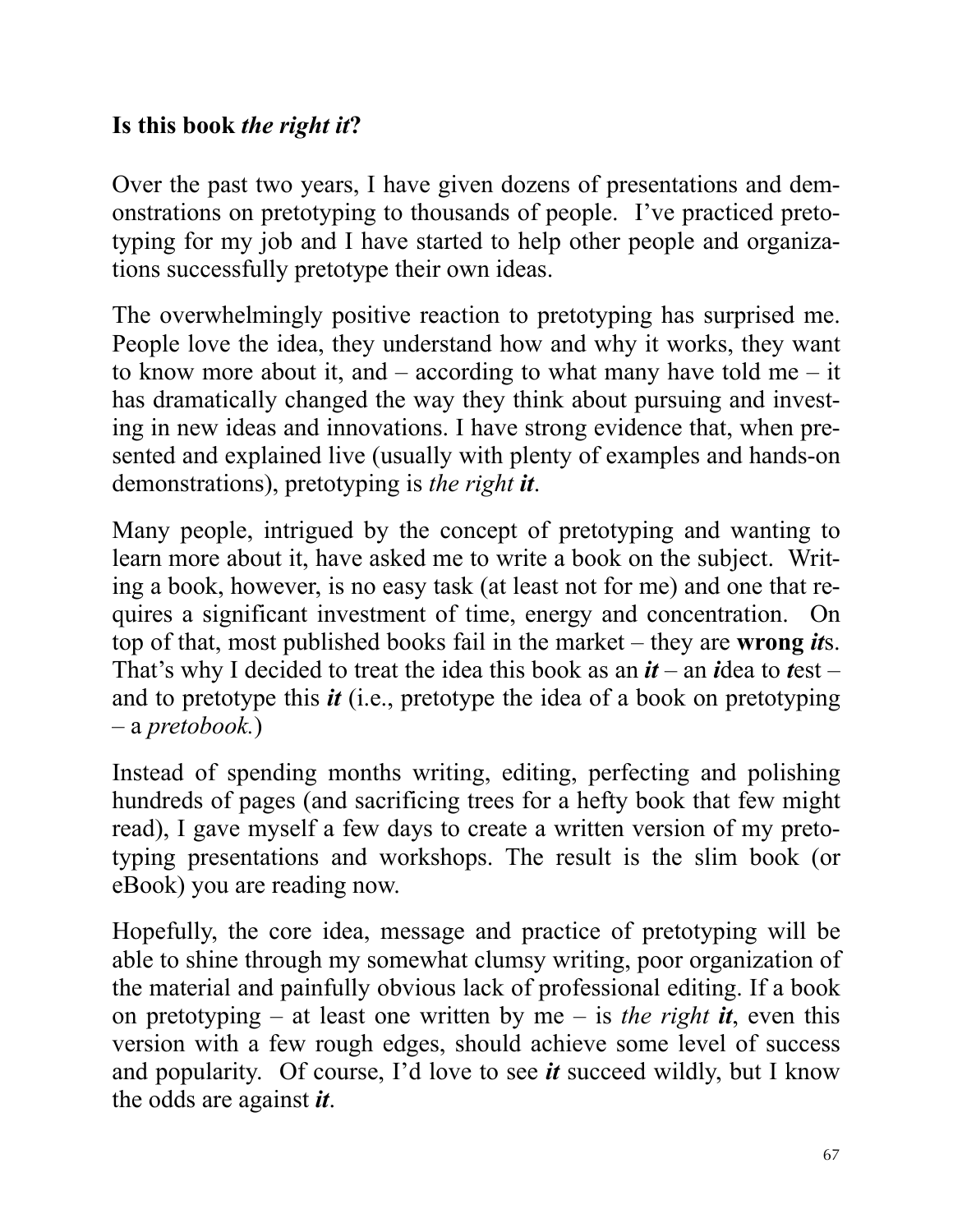### **The Pretotyping Manifesto**

Make sure you are building the right *it* before you build *it* right

**innovators** beat ideas **pretotypes** beat productypes **data** beats opinions **now** beats later **doing** beats talking **simple** beats complex **commitment** beats committees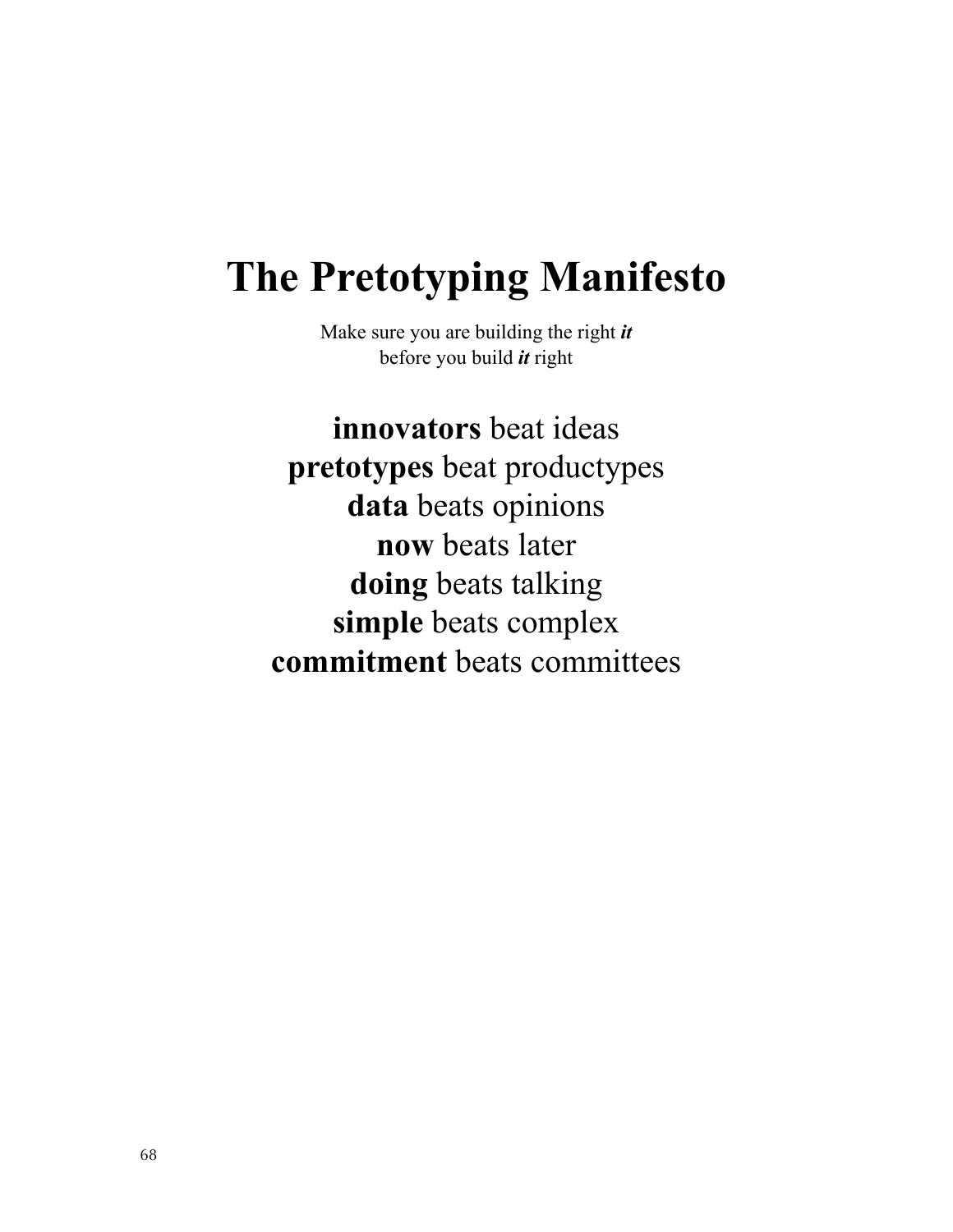#### **About the Author**

Alberto Savoia is Director of Engineering and Innovation Agitator in Google's Ads organization where, among other things, he led the development and launch of the original Google AdWords.

Prior to Google he was Director of Software Technology Research at Sun Microsystems Laboratories, and co-founder and CTO of two software development tools start-ups (Velogic Inc., acquired by Keynote Systems and Agitar Software, acquired by McCabe.)

Alberto's thought leadership in the area of software development tools and innovation has been recognized with numerous awards, including:

- *The Wall Street Journal Technology Innovation Award (2005)*
- *InfoWorld Top 25 CTOs Award (2005)*
- *InfoWorld Technology of the Year Award (2005, 2006)*
- *Software Development's Jolt Award (2005, 2006, 2007, 2008)*
- *Software Development Magazine Productivity Award (1998)*
- *Java Developer's Journal World Class Award (1998).*

Alberto is a frequent and sought after keynote speaker and author on the topics of innovation and software development tools. To date, his presentations on pretotyping and innovation at Google have been seen by several thousand people.

You can contact Alberto at: asavoia@gmail.com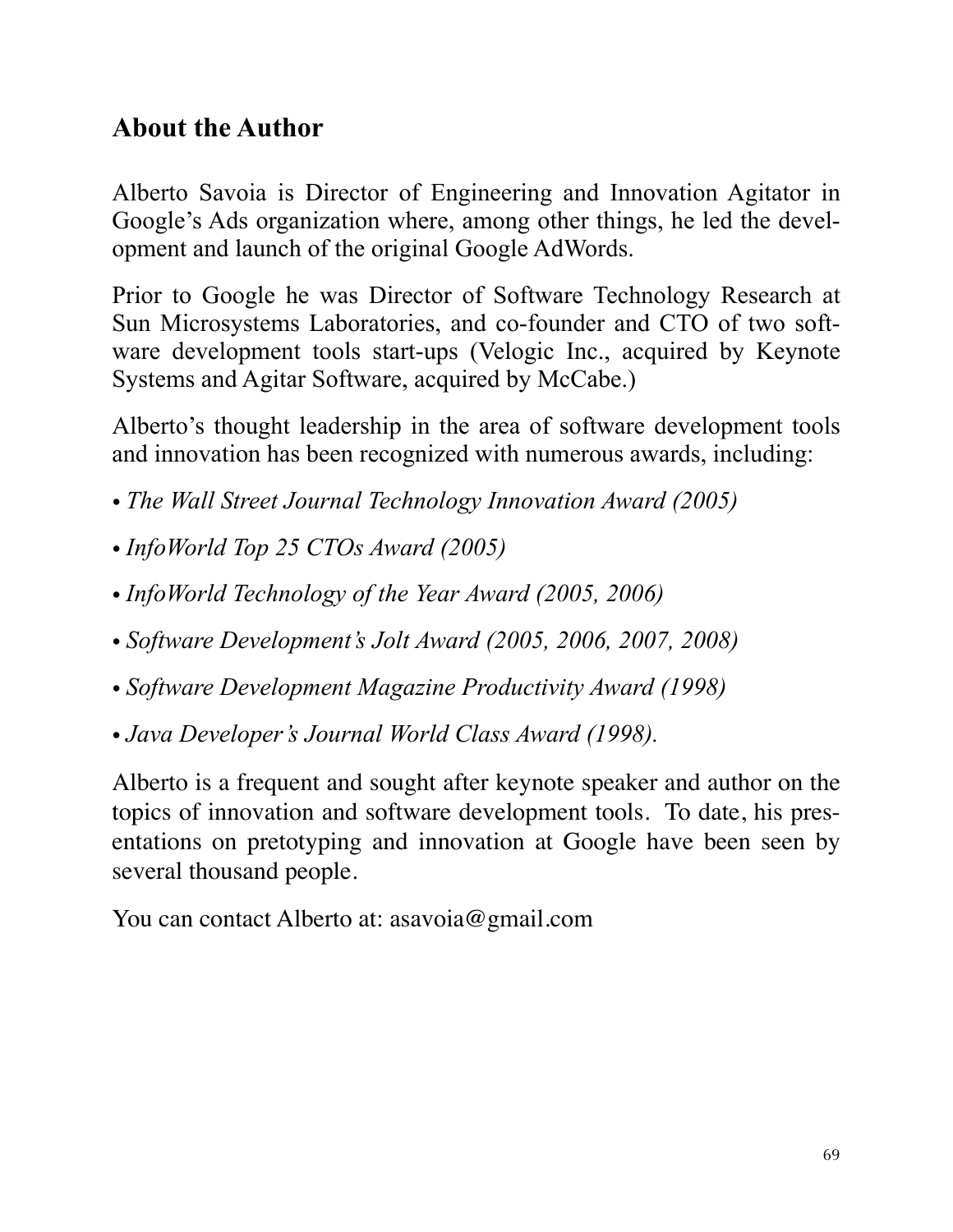#### **Acknowledgments**

The concept of pretotyping as well as this book, would not have been possible without the encouragement and support of Patrick Copeland – my manager and mentor at Google. Patrick not only helped me to develop and refine these ideas, he makes sure that I practice what I preach – and launch early and often. He has also helped me to spread the word; he has given several extremely well-received keynote presentation on pretotyping at major conferences throughout the world.

I have been very fortunate to have two great innovators working with me at Google: Stephen Uhler and Bob Evans. Stephen is a born pretotyper who has helped me immensely by inventing and developing PretoGen, a tool that makes it possible to generate working pretotypes in minutes. Bob, one of the smartest guys I know, has been a constant source of inspiration and lively debates during the earliest days of pretotyping. The idea for pretotyping was born from our discussions while we were sharing an office.

The other key person in the development, refinement and popularization of pretotyping is Jeremy Clark, a leading thinker and practitioner in the area of innovation and the founder FXX Inc. Jeremy and I continue to work together on pretotyping and we often give joint conference presentations on the subject.

Carlo Alberto Pratesi, professor of Marketing at Roma Tre University and founder of InnovAction Labs in Italy, has not only been a source of inspiration and examples but he has been very active in putting pretotyping in action in Europe.

Finally, I want to thank the hundreds of Googlers (and Google customers and visitors) who have come to my presentations and workshops. Their positive reaction to pretotyping, their own experiments with it and their ongoing suggestions and enthusiasm convinced me that pretotyping is *the right it*.

#### **This book is dedicated to my family:**

To my father, who believed in me and made great sacrifices to invest in me when I first started and I had nothing but some crazy ideas. Thanks dad, you were my first VC.

To my mother, who let me leave Italy when I was seventeen to follow my dreams in Silicon Valley. Thanks Mom, I know that must have been hard.

To my wife, who has always supported my entrepreneurial risk-taking, makes our house a home and makes parenting seem easy.

To my children, who make me proud every day and who make the tough job of being a father almost too easy.